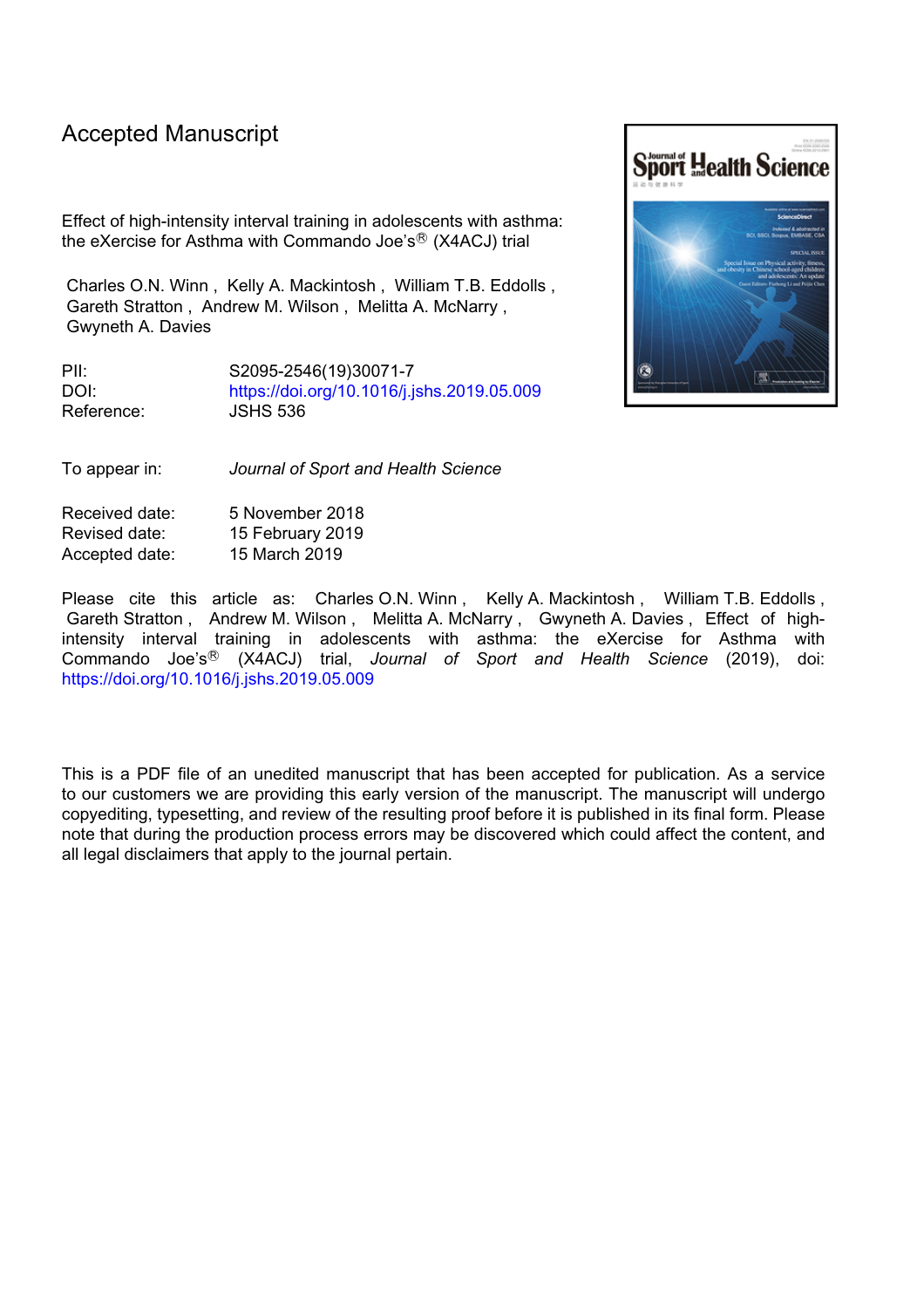## **Highlights:**

- Adolescents with asthma have similar aerobic fitness to their non-asthma peers
- High-intensity interval training (HIIT) may prevent increases in body mass index
- HIIT is equally effective at increasing aerobic fitness, regardless of asthma status

A PROPERTY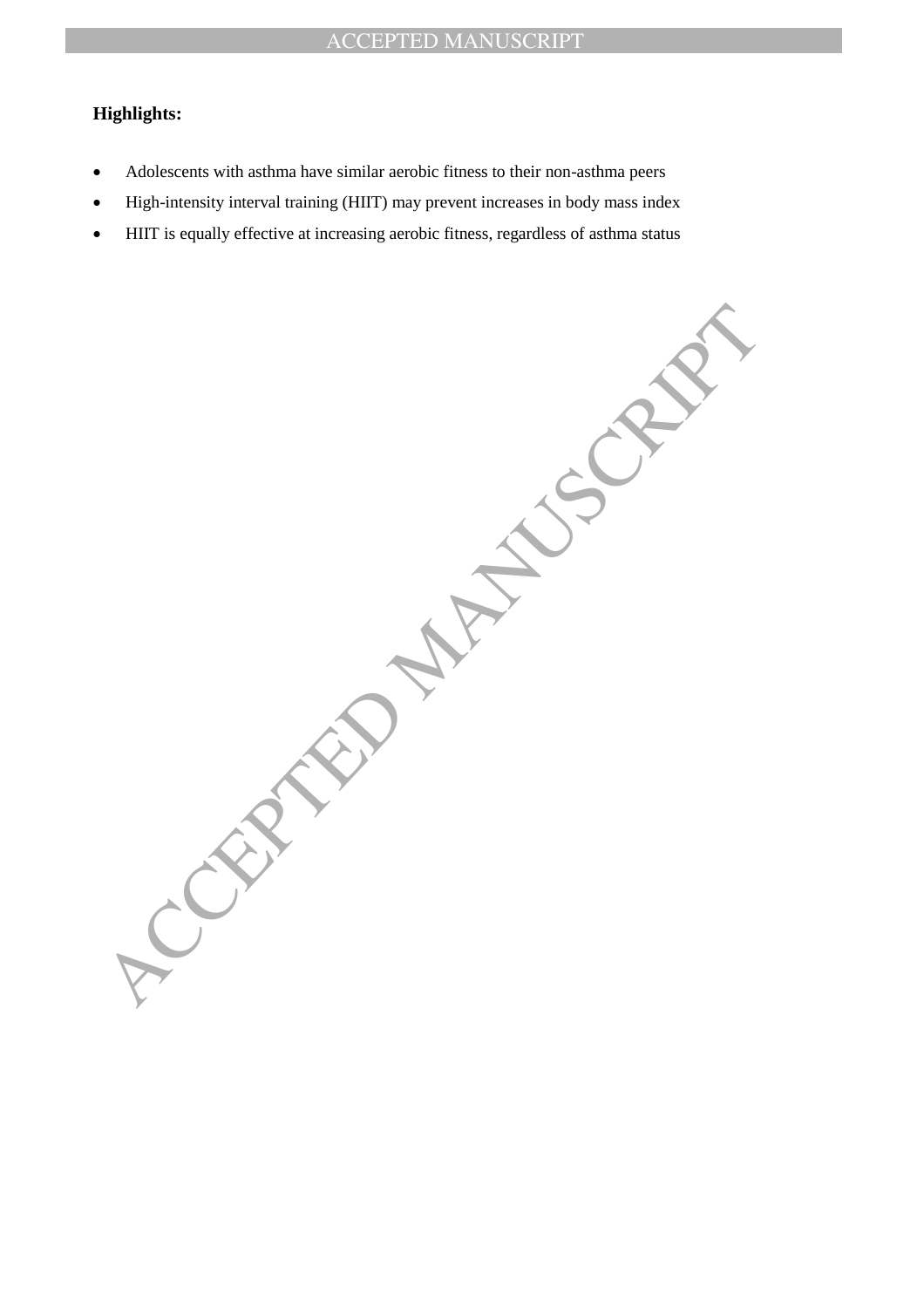## **Original article**

# **Effect of high-intensity interval training in adolescents with asthma: the**

**eXercise for Asthma with Commando Joe's® (X4ACJ) trial**

Charles O.N. Winn<sup>a,b</sup>, Kelly A. Mackintosh<sup>b</sup>, William T.B. Eddolls<sup>b</sup>, Gareth Stratton<sup>b</sup>, Andrew M. Wilson<sup>c</sup>, Melitta A. McNarry<sup>b,\*</sup>, Gwyneth A. Davies<sup>a,\*</sup>

<sup>a</sup> Swansea University Medical School, Singleton Campus, Swansea University, *Swansea SA2 8PP, UK*

Charles O.N. Winn<sup>a,b</sup>, Kelly A. Mackintosh<sup>b</sup>, William T.B. Eddolls<sup>b</sup>, Gareth<br>
Stratton<sup>b</sup>, Andrew M. Wilson<sup>e</sup>, Melitta A. McNarry<sup>b,\*</sup>, Gwyneth A. Davies<br>
<sup>8</sup> Swansea University Medical School, Singleton Campus. Swanse <sup>b</sup> Applied Sports Technology, Exercise and Medicine (A-STEM) Research Centre, *College of Engineering, Bay Campus, Swansea University, Swansea SA1 8EN, UK* <sup>c</sup>*Norwich Medical School, University of East Anglia, Norwich, England NR4 7TJ,*

*UK*

\*Corresponding Authors

E-mail addresses: m.mcnarry@swansea.ac.uk (M.A. McNarry) and gwyneth.davies@swansea.ac.uk (G.A. Davies)

Received 5 November 2018; revised 15 February 2019; accept 15 March 2019

**Running head:** High-intensity training in asthma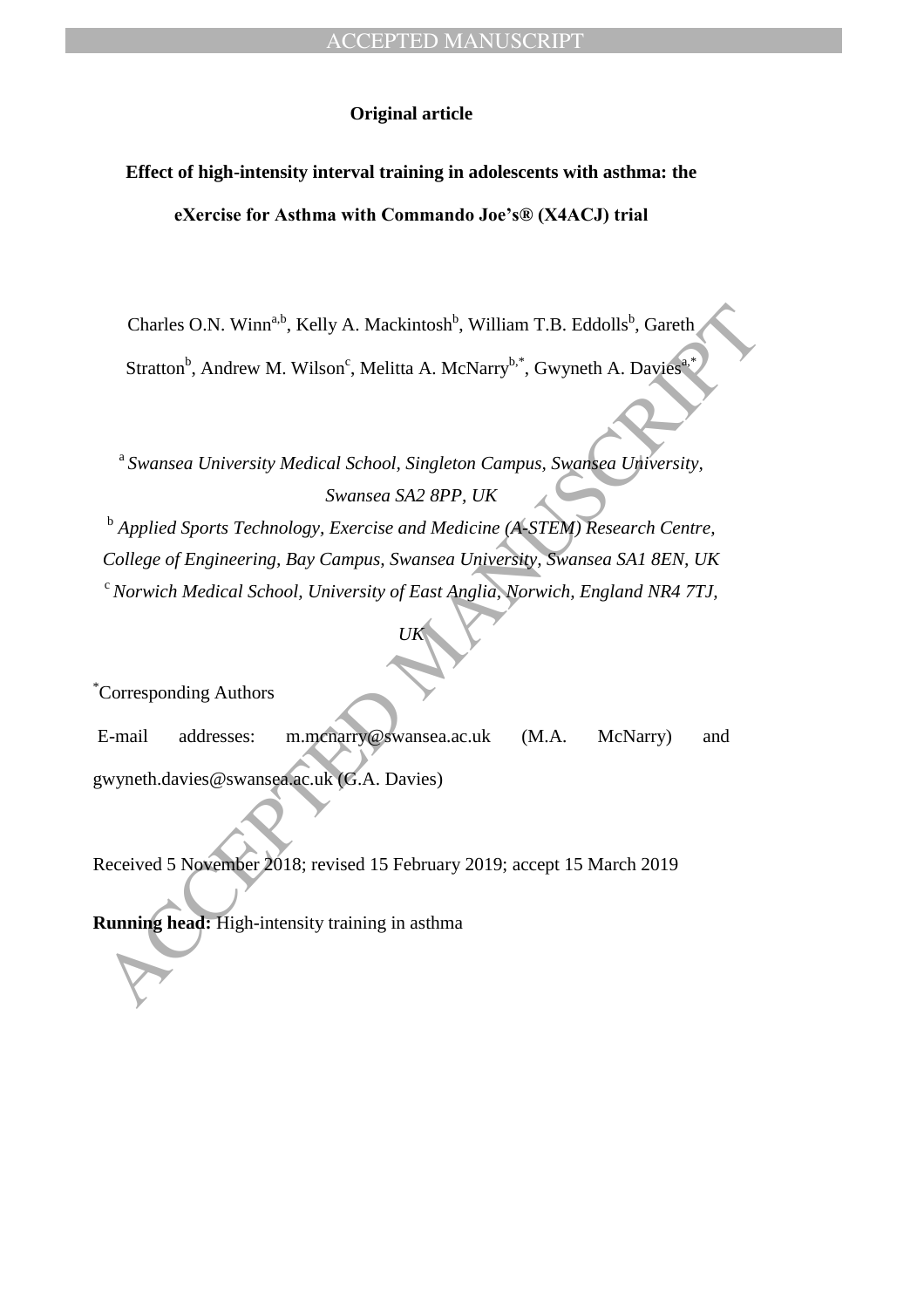## **Abstract**

*Background:* Higher levels of cardiorespiratory fitness are associated with reduced asthma severity and increased quality of life in those with asthma. Therefore, the purpose of this study was to evaluate the effectiveness of a 6-month high-intensity interval training (HIIT) intervention in adolescents with and without asthma.

Methods: A total of 616 adolescents (334 boys; 13.0 ± 1.1 years; 1.57 ± 0.10m; 32.6<br>
12.9kg, mean ± SD), including 155 with asthma (78 boys), were recentied as part<br>
of a randomized control trial from 5 schools (4 control, *Methods:* A total of 616 adolescents (334 boys;  $13.0 \pm 1.1$  years;  $1.57 \pm 0.10$ m; 52.6  $\pm$  12.9kg, mean  $\pm$  SD), including 155 with asthma (78 boys), were recruited as part of a randomized control trial from 5 schools (4 control, 1 intervention). The 221 intervention participants (116 boys; 47 asthma) completed 6 months of school-based HIIT (30mins, 3 times per week, 10–30s bouts at >90% age-predicted maximum heart rate with equal rest). At baseline, mid-intervention, post-intervention and 3 month follow-up, measurements for 20-metre shuttle run, body mass index (BMI), lung function, Pediatric Quality of Life Inventory, Paediatric Asthma Quality of Life Questionnaire and Asthma Control Questionnaire were collected. Additionally, 69 adolescents (21 boys; 36 asthma) also completed an incremental ramp test. For analysis, each group's data (intervention and control) was divided into those with and without asthma.

*Results:* Participants with asthma did not differ from their peers in any parameter of aerobic fitness, at any time-point, but were characterised by a greater BMI. The intervention elicited a significant improvement in maximal aerobic fitness but no change in sub-maximal parameters of aerobic fitness, lung function or quality of life, irrespective of asthma status. Those in the intervention group maintained their BMI, whereas BMI significantly increased in the control group throughout the 6-month period.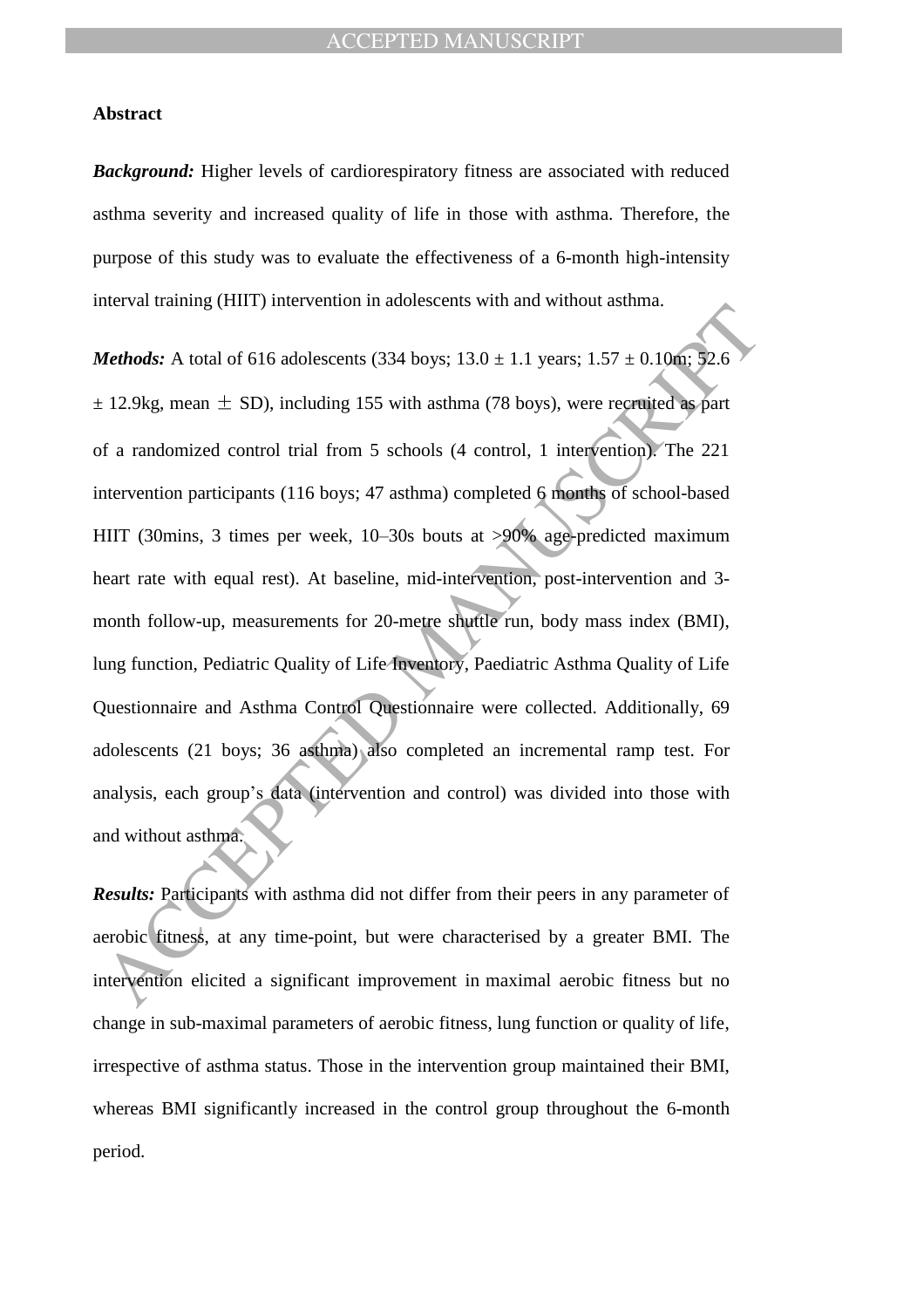*Conclusions:* HIIT represents an effective tool for improving aerobic fitness and maintaining BMI in adolescents, irrespective of asthma status. HIIT was well tolerated by those with asthma, who evidenced a similar aerobic fitness to their healthy peers and responded equally well to a HIIT programme.

*Keywords:* Body mass index; Cardiorespiratory fitness; Intermittent exercise; Intervention; Quality of life.

CEPTED MANUSCRIPT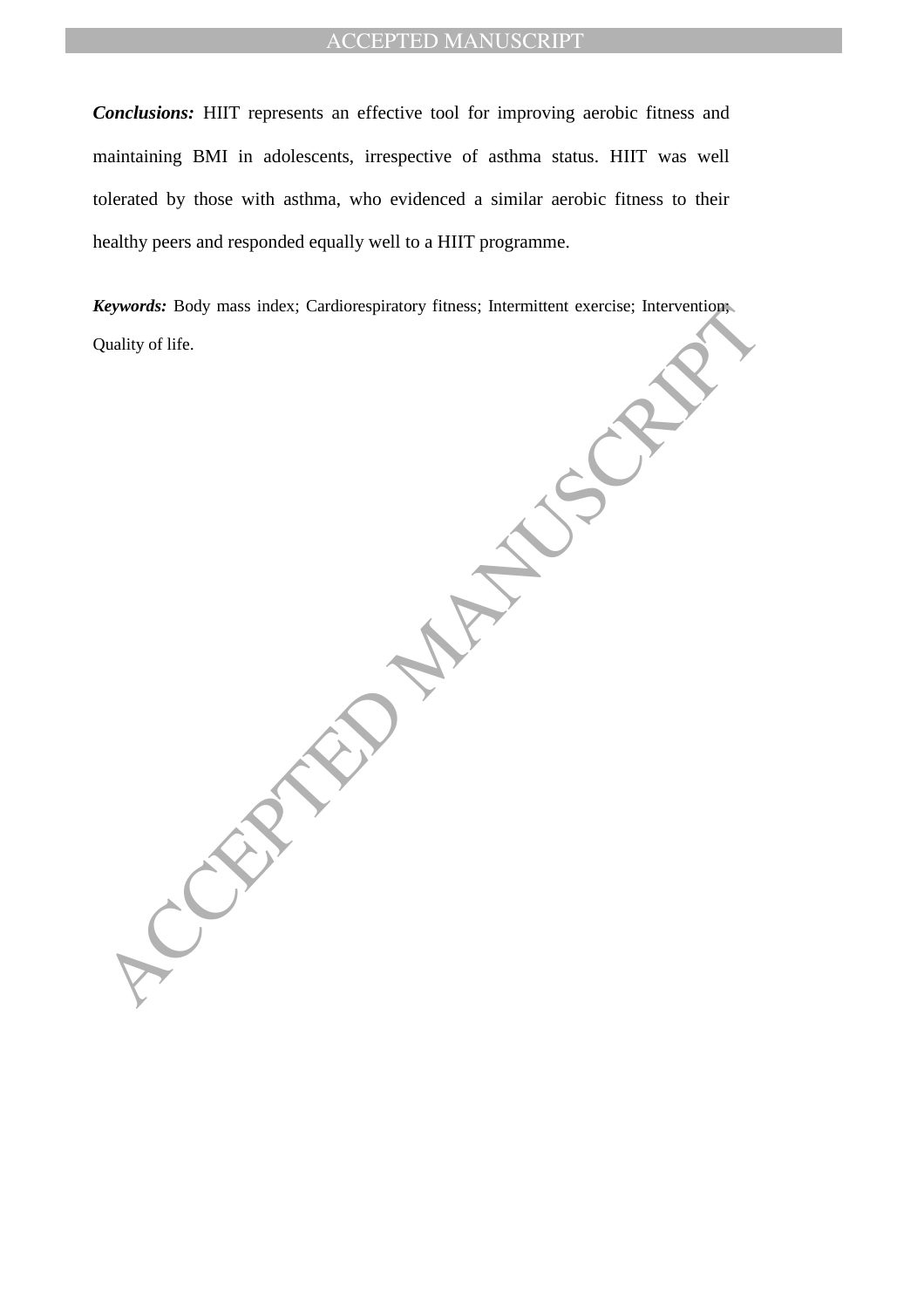## **1. Introduction**

The state of the state of the parameteristic state of the state of the state of the state of the state of the state of the actomorphism of the relationship between asthma and obesity,<sup>6</sup> although the nature and extent of The prevalence of asthma and obesity have both risen dramatically over the past few decades, making them 2 of the most common chronic conditions in the UK.<sup>1,2</sup> This concomitant rise has led to suggestions that the two may be causatively linked,  $3,4$  with overweight and obesity more prevalent in those who suffer from asthma. <sup>5</sup> Cardiorespiratory fitness has been suggested to be a key influential factor in the relationship between asthma and obesity, 6 although the nature and extent of this influence remains to be elucidated. Indeed, the influence of asthma on cardiorespiratory fitness requires clarification, with little consensus currently available in the literature.<sup>5,7–10</sup> These equivocal findings may be attributable, at least in part, to the exercise testing methodologies used to determine cardiorespiratory fitness. Specifically, some studies reporting a lower aerobic fitness in those with asthma have used indirect estimates obtained from tests such as the 20-metre shuttle run test.<sup>11,12</sup> Recent reports have highlighted the limitations associated with this measure,<sup>13</sup> issues that may be exacerbated in those with asthma given the commonly cited fear of exercise-induced bronchoconstriction, $14$  leading to erroneous conclusions with regard to the pathophysiological influence of asthma. It is also pertinent to note the exclusive focus on peak oxygen uptake  $(VO<sub>2</sub>)$  in earlier studies concerning the influence of asthma on aerobic fitness. Whilst this is accepted as a strong prognostic tool in many clinical conditions,  $15$  it lacks direct applicability to many everyday functional abilities.

In addition to providing improvements in fitness,  $16-18$  exercise may elicit additional health benefits in those with asthma, such as reduced symptoms and severity and an improved quality of life.<sup>19–21</sup> Specifically, a higher level of aerobic fitness in children is associated with a better quality of life,  $2^2$  while a greater Body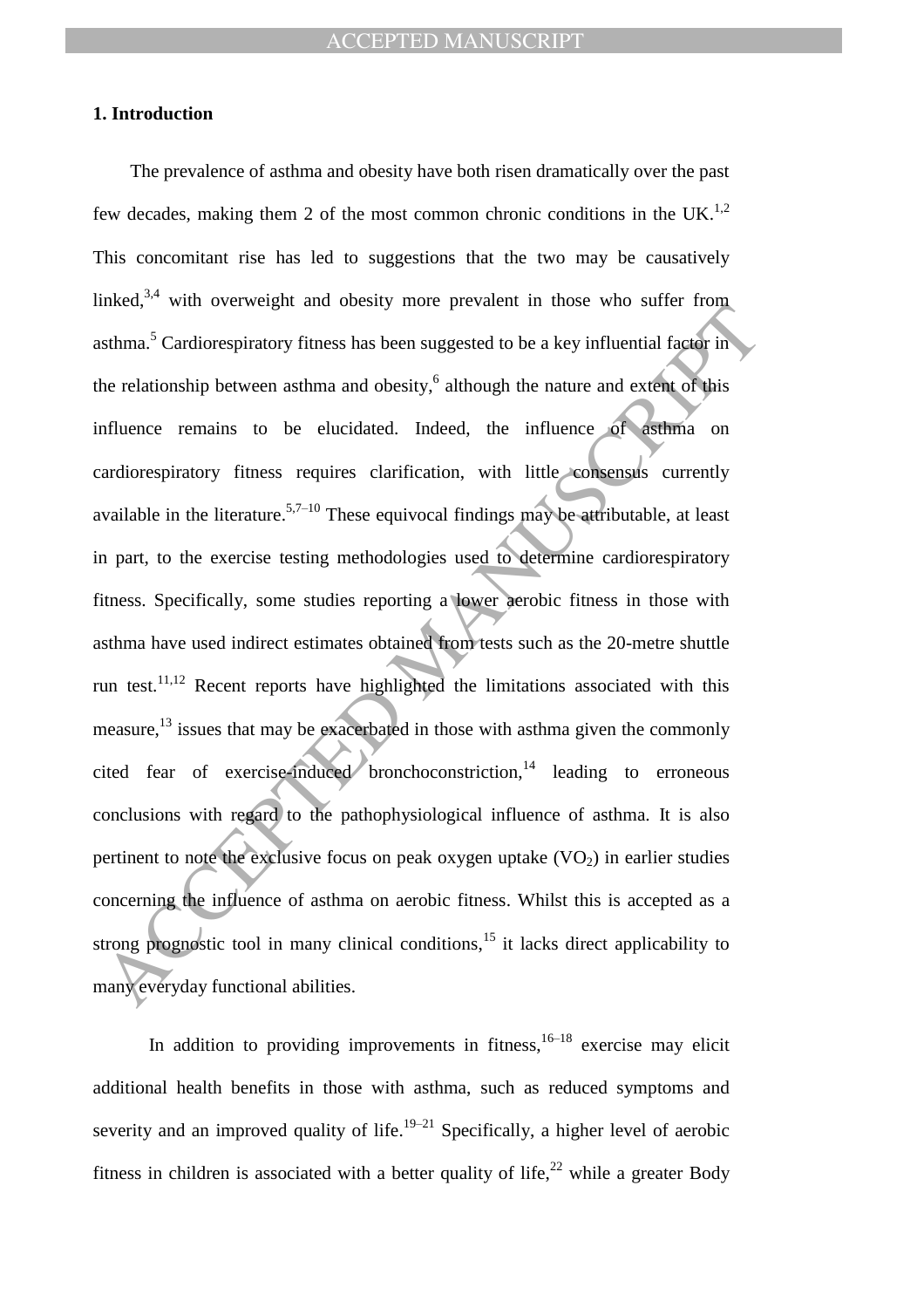mass index (BMI) is related to a poorer quality of life.<sup>23,24</sup> Therefore, these measures should be targeted in future exercise interventions aimed at improving a population's quality of life. However, whilst adolescents with asthma have identified exercise as one of their favourite activities,  $14$  few adolescents actively engage in exercise on a regular basis.<sup>5</sup> This may be attributable to the use of conventional, moderateintensity, continuous exercise in previous exercise interventions in children with asthma.<sup>20,25</sup> Winn et al.<sup>14</sup> recently reported that adolescents with asthma prefer varied exercises, such as circuits or team games, with apprehension expressed towards long-distance running. Indeed, such variation would avoid monotony during sessions, which is associated with increased dropout rates.<sup>26</sup>

ntensity, continuous exercise in previous exercise interventions in children with<br>sthma.<sup>26,25</sup> Winn et al.<sup>14</sup> recently reported that adolescents with asthma prefer varied<br>vercises, such as circuits or team games, with ap High-intensity interval training (HIIT) has received considerable attention in recent years because it has been identified as a time-efficient method of exercise that can elicit significant improvements in both cardiorespiratory fitness and body composition in youth.<sup>27,28</sup> Given the potential relationship between asthma, obesity and fitness and the decreased likelihood of exercise-induced bronchoconstriction due to its intermittent nature,<sup>29</sup> HIIT represents a promising management strategy for those with asthma. However, it is important to acknowledge that some studies have raised concerns regarding the safety of HIIT, suggesting that it may be an inappropriate exercise modality for non-athlete populations.<sup>30</sup> In contrast to these concerns, children with asthma have previously been reported to tolerate HIIT similarly to their healthy peers.<sup>16,31</sup> Furthermore, whilst comparable data is not available in youth with asthma, healthy children and adolescents perceive HIIT as being more enjoyable to participate in compared to constant-intensity exercise,  $32$ with enjoyment a key component in eliciting the effort required for reaching high intensities.<sup>33</sup> Indeed, in adults with asthma, interval exercise is associated with lower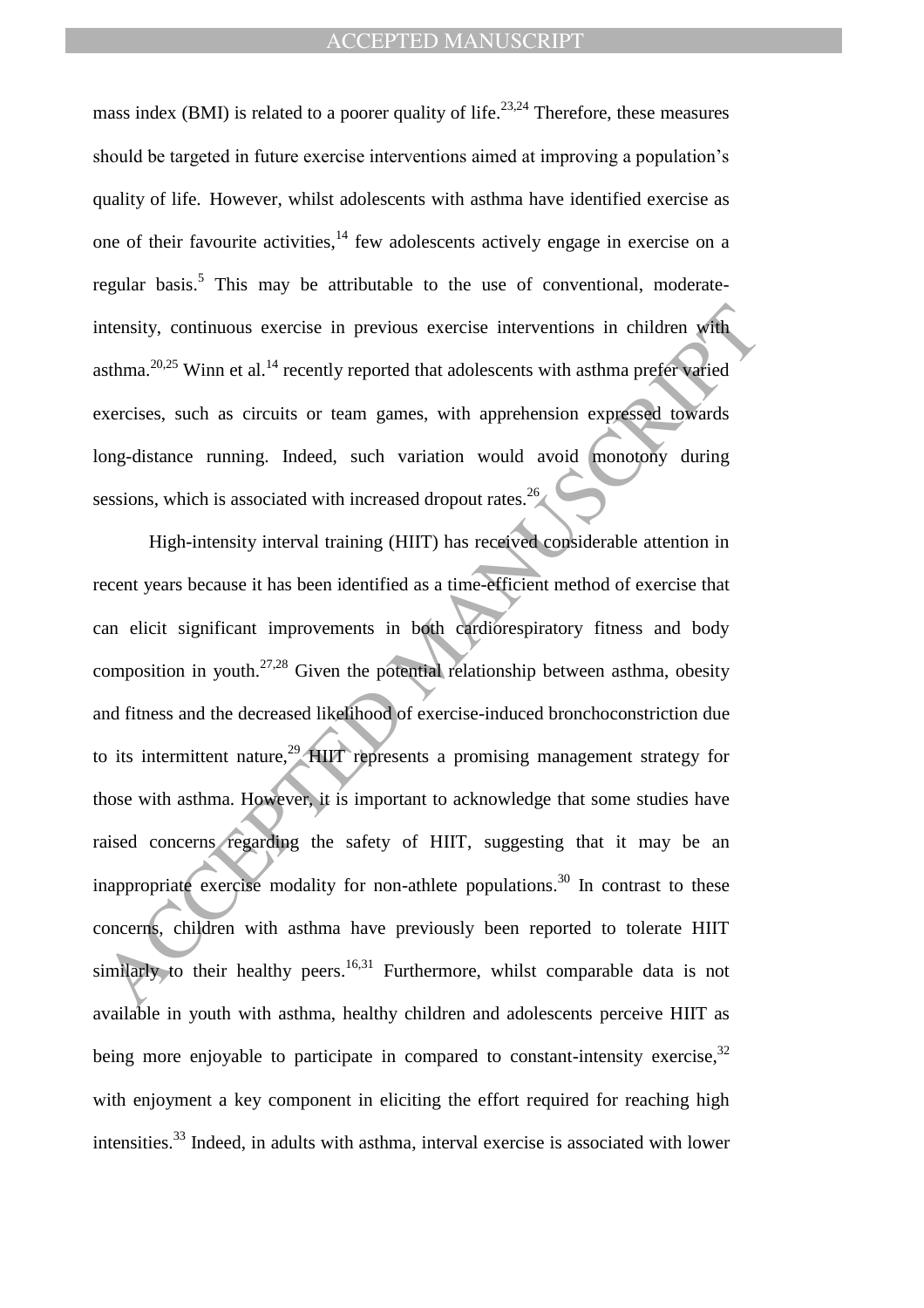ratings of perceived exertion and dyspnoea, which is likely due to the rest periods.<sup>34</sup> Whether HIIT is similarly perceived to be enjoyable among adolescents with asthma remains to be elucidated, and the debate will continue regarding whether HIIT is associated with feelings of considerable discomfort that would prevent long-term adherence.<sup>35</sup>

Therefore, the aim of the present study was to ascertain the effectiveness of<br>s-month, field-based HIIT intervention in adolescents with asthma compared to their<br>ealthy peers. Furthermore, a secondary aim of this study was Therefore, the aim of the present study was to ascertain the effectiveness of 6-month, field-based HIIT intervention in adolescents with asthma compared to their healthy peers. Furthermore, a secondary aim of this study was to use a 3-month follow-up to determine the sustainability of any adaptations elicited by the intervention. It was hypothesized that HIIT would lead to improvements in cardiorespiratory fitness and quality of life and a reduction in BMI in adolescents, irrespective of asthma, but that these beneficial adaptations would be lost within 3 months following the intervention cessation. This is the first study to implement a HIIT intervention in adolescents with asthma, which may be less monotonous than traditional continuous intensity exercise. If no differences are evident between participants with and without asthma, this will aid in informing future interventions for those with asthma and to reduce stigmatisation and exclusion of those with asthma from everyday activities. Moreover, identifying a non-pharmacological intervention to reduce asthma symptoms and improve control and quality of life would be valuable.

## **2. Materials and methods**

#### *2.1. Experimental design*

The eXercise for Asthma with Commando Joe's® (X4ACJ) programme used in this study was a randomized control trial. Cluster randomization was used to select 1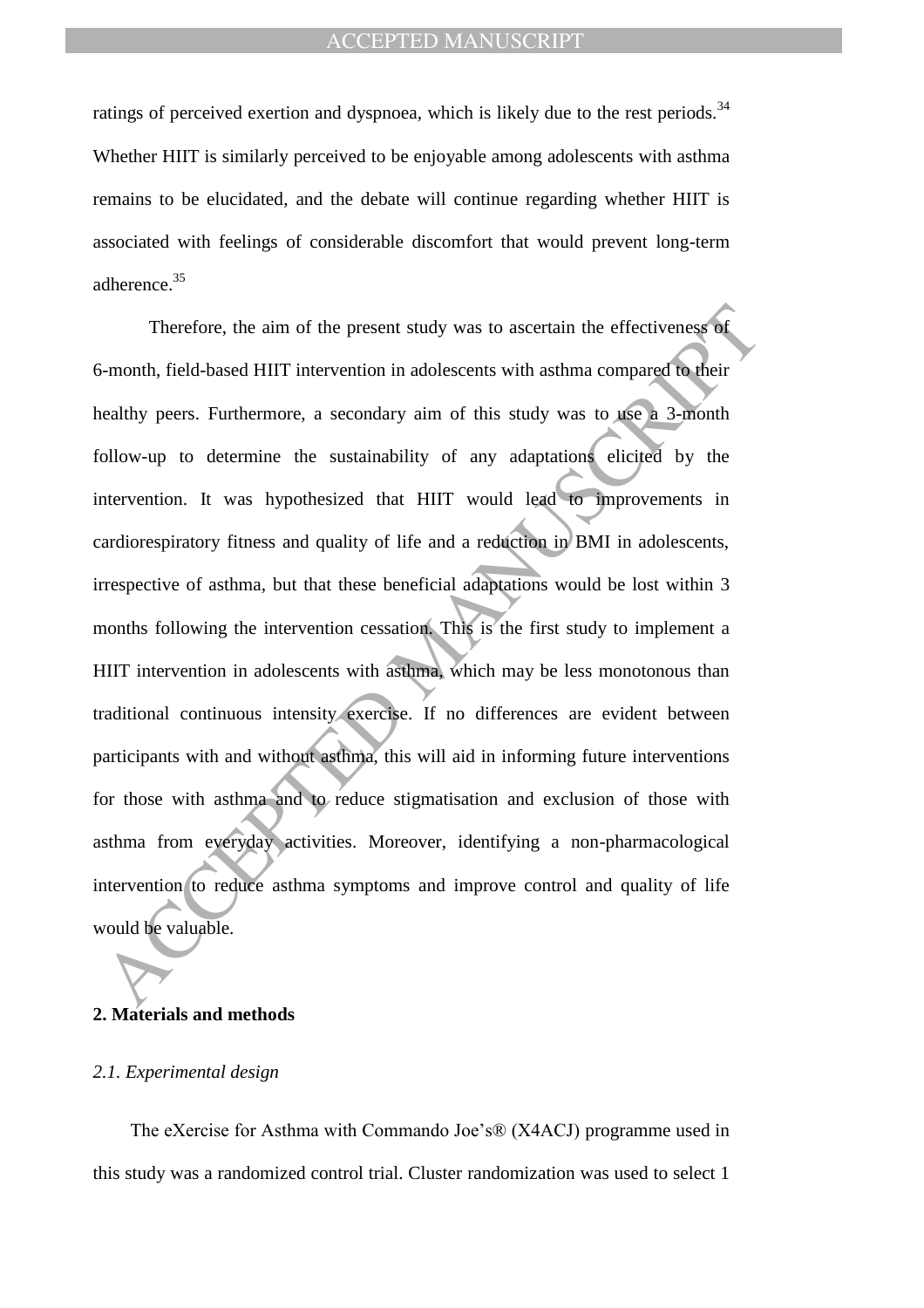intervention and 4 control schools in South Wales, matched for free school-meal status. The exercise intervention began at the start of the school year in September and ended in March, with data collection continuing to July. Ethical approval was granted by Swansea University Medical School and the College of Engineering research ethics committees (ref: 140515 and PG/2014/29). Parent/guardian and head teacher written consent, in addition to child written assent, were obtained prior to participation.

#### *2.2. Participants*

eacher written consent, in addition to child written assent, were obtained prior to<br>articipation.<br>2.2. Participants<br>To calculate the number of participants required to power the intervention<br>udy, the Paediatric Asthma Qual To calculate the number of participants required to power the intervention study, the Paediatric Asthma Quality of Life Questionnaire was used as the primary outcome variable. It was calculated that, to achieve 80% power with an effect size of 0.5 which is deemed the minimal change considered clinically significant (confidence level 0.05), a sample of 132 participants would be required. Due to the prevalence of asthma and the pragmatic nature of only being able to conduct the intervention in one school, 44 participants with asthma were required for the intervention, with the remaining 88 with asthma required as controls. To increase the statistical power of the study, two healthy participants were sought to be recruited for every adolescent with asthma from both the intervention and the control schools. For the more sensitive sub-sample measures, to achieve an 80% power and 0.05 confidence level, eight participants were required in each group. In total, 616 adolescents (334 boys; Table 1), of which 155 had asthma (78 boys), agreed to participate in the study. A total of 221 participants (116 boys) were recruited from the intervention school, of which 47 suffered from asthma (24 boys). Asthma severity was assessed using the Global Initiative for Asthma guidelines<sup>36</sup> and was classified as mild, moderate or severe according to the medication step required to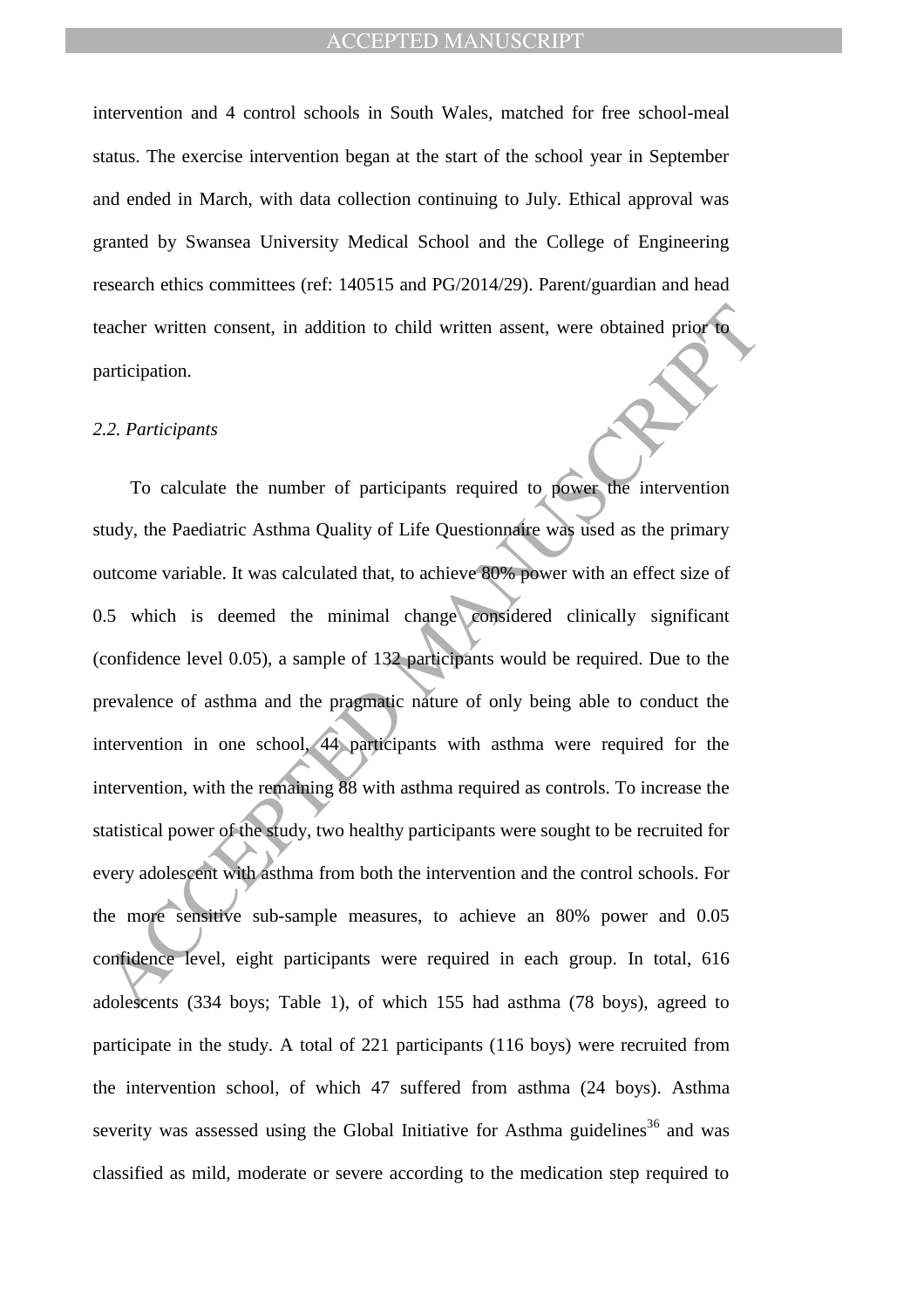achieve asthma control. For the purpose of analysis, moderate and severe asthma were grouped to power the statistics. Participants were excluded if they did not have stable asthma  $(n = 3)$ , if the participant had been admitted to hospital due to their asthma in the last 6 weeks, visited their doctor because of their asthma becoming worse in the last 3 weeks, had a severe attack of asthma due to exercise or if they had ever been admitted to Intensive Care because of their asthma.

## *2.3. Intervention*

Example 10 Intensive Care because of their asthma.<br>
A.3. Intervention<br>
The intervention design was devised based on formalive week.<sup>14</sup> The<br>
Intervention consisted of a 6-month HIIT programme, delivered by a Commando<br>
or The intervention design was devised based on formative work.<sup>14</sup> The intervention consisted of a 6-month HIIT programme, delivered by a Commando Joe's® personal trainer, involving 30-min sessions three times per week (Monday, Wednesday and Friday). Participants were able to attend sessions before or after school but were asked to attend only 1 session per day. The sessions consisted of a combination of circuits and game-based activities (Table 2) lasting between 10 and 30 sec, followed by an equal period of rest (1:1 work-to-rest ratio). Throughout each exercise bout, participants were asked to exercise maximally, with exercise activities designed to elicit a heart rate (HR) of > 90% of heart rate maximum (HR<sub>max</sub>).<sup>37</sup> Maximal HR was predicted according to Tanaka, et al.<sup>38</sup> whose predictions have been validated for use in children and adolescents.<sup>39</sup> During each session the participants' HR was continuously monitored (Activio Sport, Activio AB, Stockholm, Sweden, and those who were not achieving the target HRs were individually encouraged to do so. Attendance and effort were further incentivised by a reward-based system whereby those who regularly engaged were entered into a prize drawing at the mid- and end-intervention points. Those in the control group engaged in their usual day-to-day activities.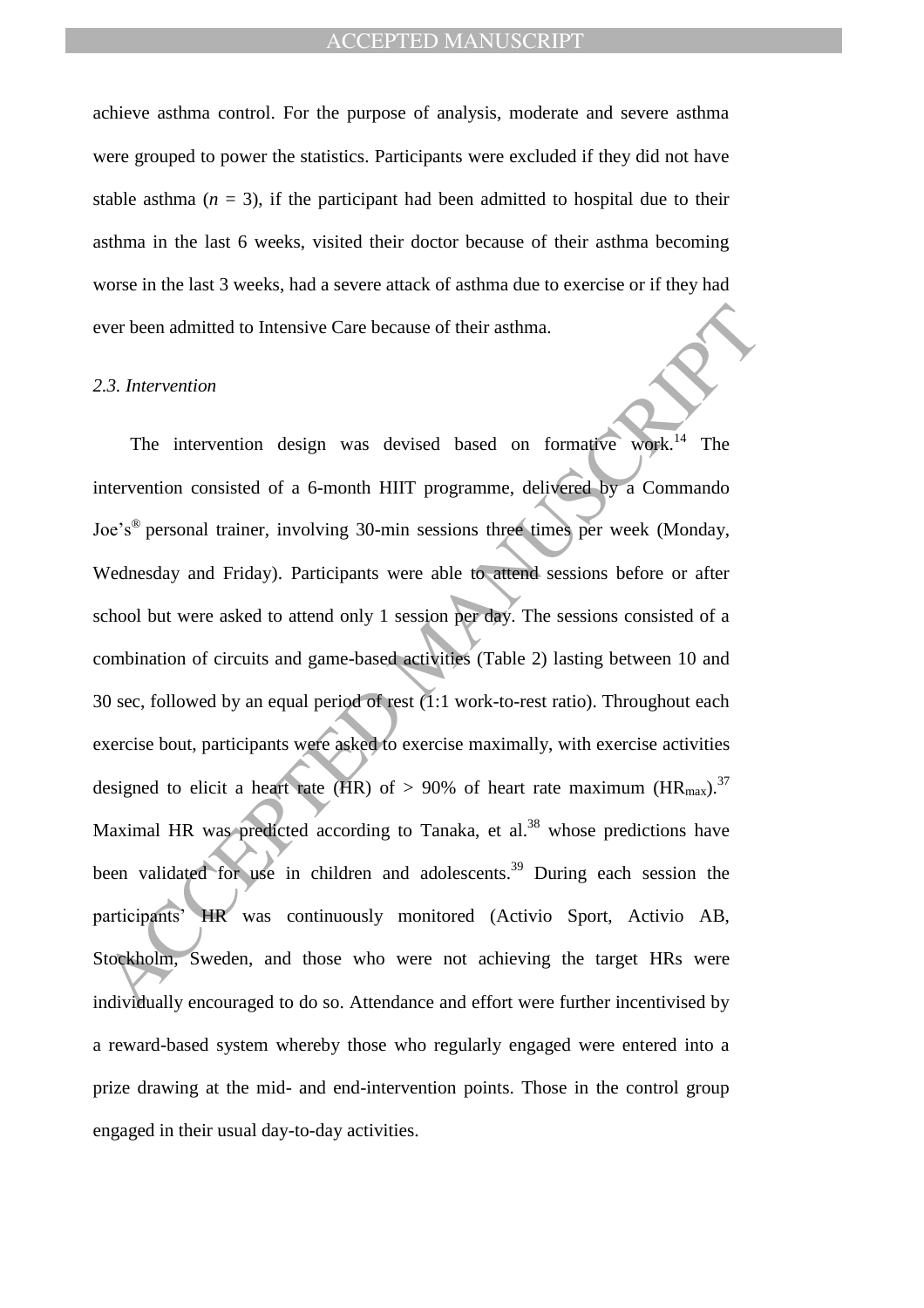## *2.4. Procedures*

Measurements were taken from both intervention and control groups at 4 timepoints (baseline, mid-intervention, post-intervention and 3-month follow-up) irrespective of condition.

## *2.4.1. Anthropometrics*

2.4.1. Anthropometrics<br>
Stature and body mass were measured according to the techniques outlined by<br>
the International Society for the Advancement of Kinanthropometry.<sup>10</sup> Stature,<br>
itting stature and wast circumference we Stature and body mass were measured according to the techniques outlined by the International Society for the Advancement of Kinanthropometry.<sup>40</sup> Stature, sitting stature and waist circumference were measured to the nearest 0.1 cm (Seca213; Seca GmbH, Hamburg, Germany) and body mass to the nearest 0.1 kg (Seca876; Seca GmbH). BMI was subsequently calculated and grouped using ageand sex-specific child percentiles.<sup>41</sup> Maturity offset was calculated according to Mirwald et al.,<sup>42</sup> lower limb length was calculated as the difference between stature and sitting stature

#### *2.4.2. Lung Function*

Forced Expiratory Volume in 1 second  $(FEV_1)$ , Forced Vital Capacity (FVC), FEV<sub>1</sub>/FVC ratio, Peak Expiratory Flow (PEF) and Forced Expiratory Flow between 25%–75% of vital capacity (FEF<sub>25–75</sub>) was measured using a portable dry spirometer (Alpha Spirometer; Vitalograph Ltd., Buckingham, UK). Participants were asked to sit up straight, breathe in as deeply as possible, place their lips around the mouthpiece tube and, when they were instructed, "blow out" into the mouthpiece as hard and as fast as possible until no further air could be exhaled; this was explained and demonstrated before the test. Each participant was asked to complete 3 "acceptable" tests, defined as each exhalation being within 5% of the other 2. The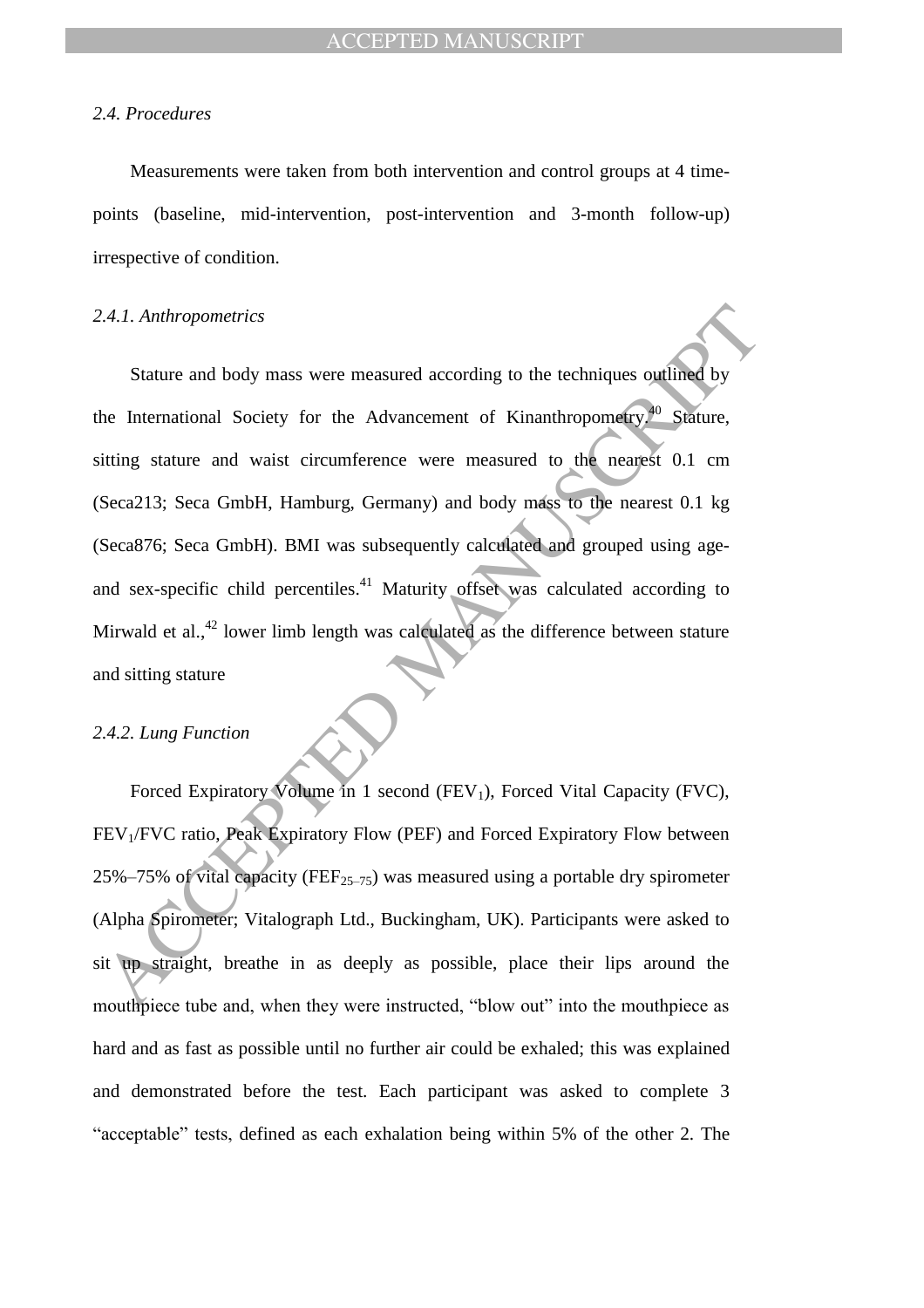best of the 3 acceptable measurements was used, as recommended by the American Thoracic Society guidelines<sup>43</sup> and by the standardised protocol.<sup>44</sup> The best value was then expressed as a percentage of the age-sex-stature predicted value.<sup>45</sup>

## *2.4.3. Fractional Exhaled Nitric Oxide (FeNO)*

FeNO was measured prior to spirometric testing. The FeNO test was performed in accordance with the American Thoracic Society guidelines.<sup>46</sup> Participants were asked to completely exhale and then inhale to total lung capacity through the device (NIOX MINO; Aerocrine AB, Solna, Sweden) before immediately exhaling for 10 s at  $50 \pm 5$  ml/s. Visual and audio cues were provided by the computer software throughout. One test was completed at all time-points except the 3-month follow-up. The final 3 sec of exhalation were evaluated.

#### *2.4.4. Asthma control*

FeNO was measured prior to spirometric testing. The FeNO test was performed<br>a accordance with the American Thoracic Society guidelines.<sup>46</sup> Participans were<br>sked to completely exhale and then inhale to total lung capacity Asthma control was assessed using the Asthma Control Questionnaire  $(ACQ)$ ,  $47$ which consists of 7 items focusing on reliever inhaler use and symptoms over the previous week and the participants'  $FEV<sub>1</sub>$  score. Items on the ACQ are scored from 0 to 6, with ACQ scores of  $\leq 0.75$  or  $\geq 1.5$  indicating well controlled and poorly controlled asthma, respectively. The ACQ has been validated in children between the ages of 6 and 16 years<sup>47</sup> and was found to be responsive to change in asthma control with a minimal important difference of  $0.52 \pm 0.45$ . Internal consistency for the ACQ, measured using Cronbach's alpha coefficients,<sup>48</sup> was deemed acceptable ( $\alpha$  = 0.73–0.82).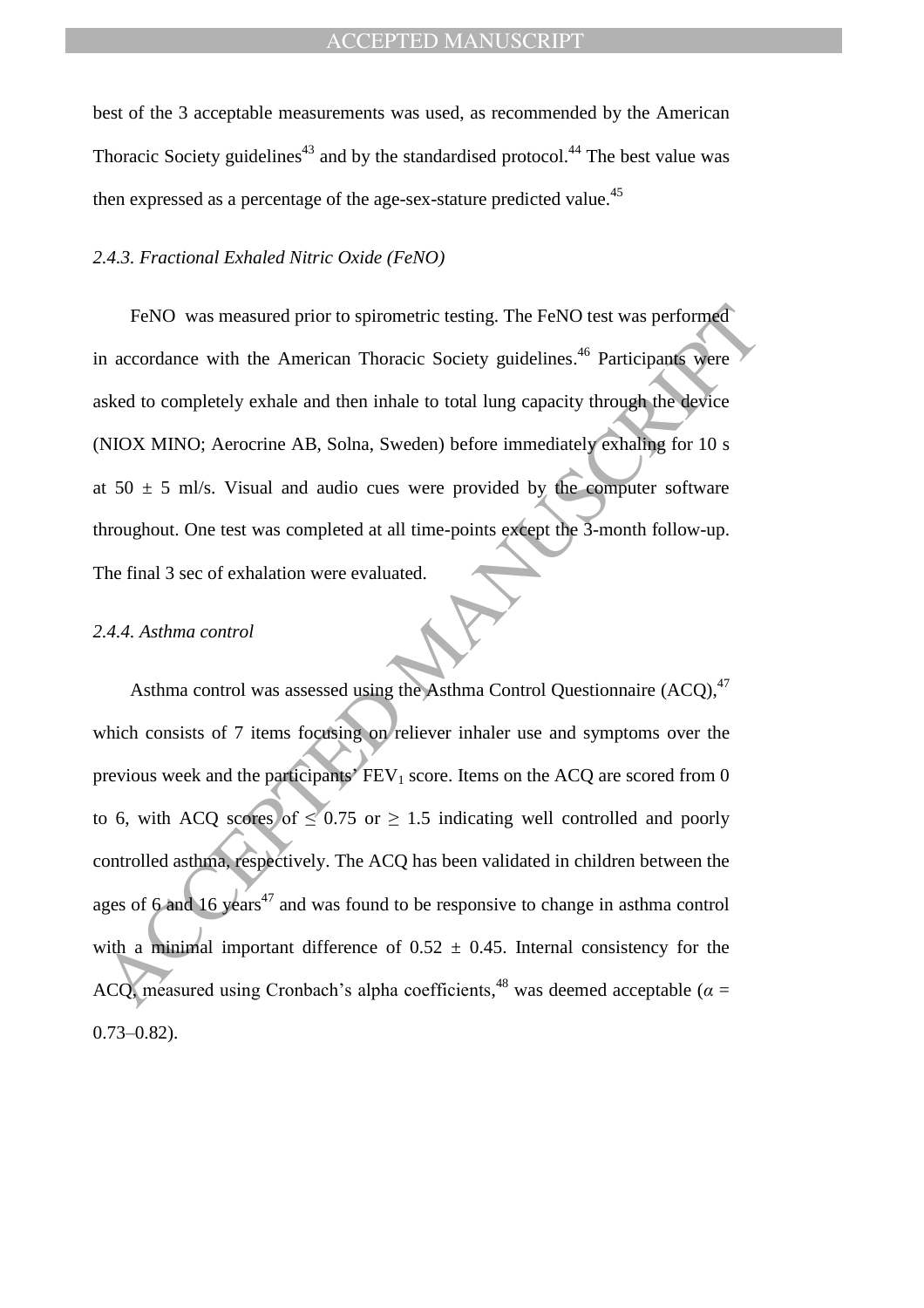## *2.4.5. Asthma-related quality of life*

Extendingly, the participants were used to feed in the previous were in response to a discussion (scored on a Likert scale from 1 to 7), with a higher score indicative of better asthma status. The PAQLQ questions are divi The Paediatric Asthma Quality of Life Questionnaire (PAQLQ) was used to compare the asthma-specific quality of life between those in the intervention and the control groups, as well as to assess the changes over the course of the intervention. Specifically, the participants were asked to recall the previous week in response to 23 questions (scored on a Likert scale from 1 to 7), with a higher score indicative of a better asthma status. The PAQLQ questions are divided into 3 domains, including activity limitations (5 questions), symptoms (10 questions) and emotional function (8 questions), with a mean score for each domain and a total overall score. The PAQLQ has been validated in children between the ages of 6 and 16 years<sup>49</sup> and was found to be responsive to change in quality of life with a minimal important difference of 0.5. Internal reliability for the PAQLQ was deemed excellent ( $\alpha$  = 0.96–0.97).

## *2.4.6. Quality of life*

The Pediatric Quality of Life Inventory (PedsQL) Teenager Report (Version  $4.0$ <sup>50</sup> was used to compare the perceived quality of life between those participants with and without asthma and to assess any changes throughout the intervention. The participants were asked to recall their previous week and answer questions accordingly. A widely validated measure in adolescents aged 12–18 years, 51-53 the 23-item PedsQL consists of domains on the participants' physical, emotional, social and school-functioning quality, with higher scores indicating a better quality of life. Internal reliability for the PedsQL was deemed excellent ( $\alpha = 0.89 - 0.90$ ).

### *2.4.7. Cardiorespiratory fitness*

## *2.4.7.1. 20-metre shuttle run*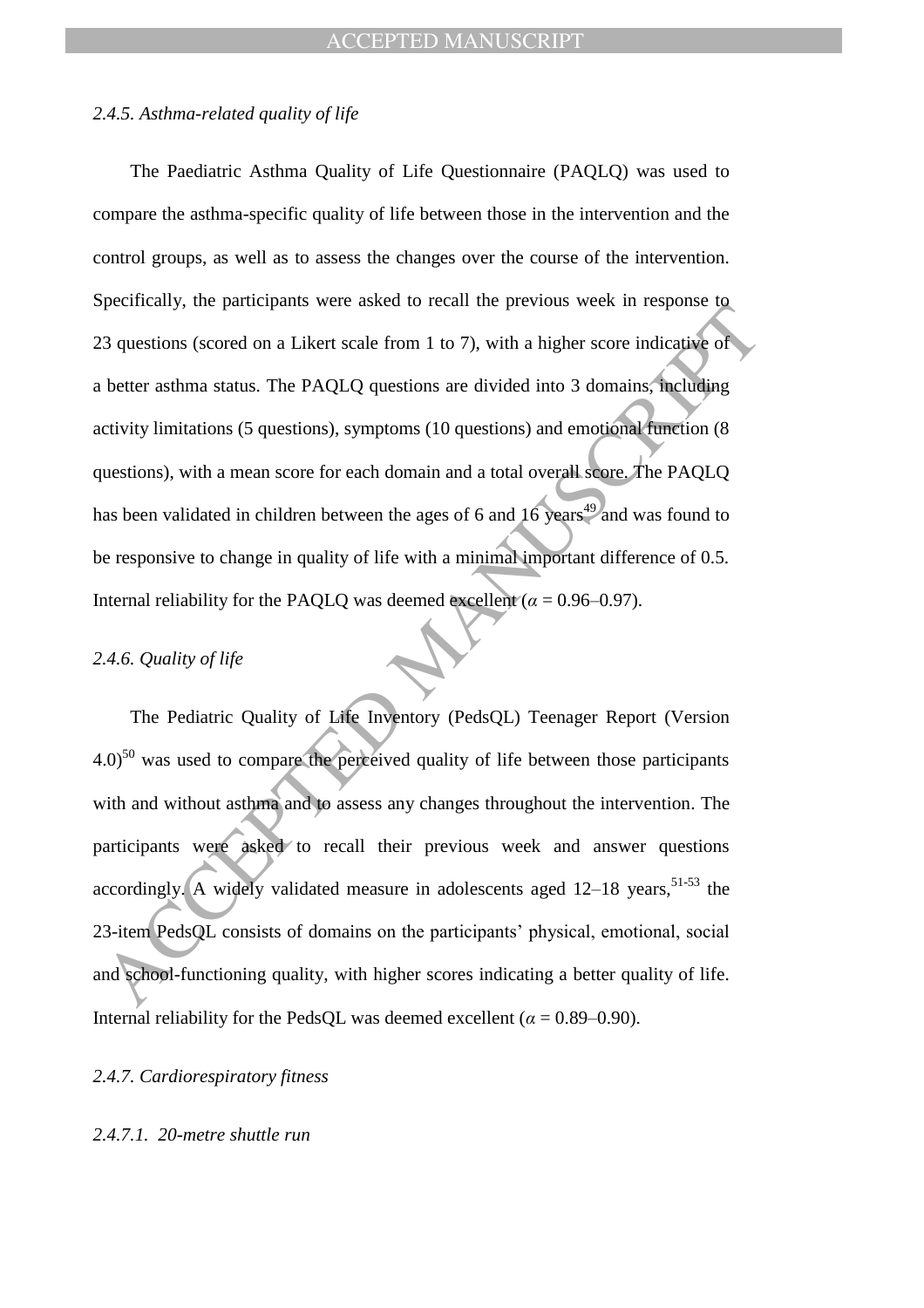Cardiorespiratory fitness was estimated using the 20-metre progressive shuttle run test, a previously validated field measure in children.<sup>11</sup> The test required participants to walk or run between 2 lines 20-metres apart in time with pre-recorded beeps that progressively increased in speed throughout the test. The number of shuttles completed before voluntary exhaustion was recorded.

#### *2.4.7.2. Peak VO<sup>2</sup>*

2.4.7.2. Peak VO<sub>2</sub><br>A total of 69 adolescents (39 boys) inclusive of 36 with asthma (21 boys) were<br>elected using stratified randomisation to complete incremental range tests. The<br>groups were stratified for age, sex and co A total of 69 adolescents (39 boys) inclusive of 36 with asthma (21 boys) were selected using stratified randomisation to complete incremental ramp tests. The groups were stratified for age, sex and condition to provide a representative sample of the wider population. Participants performed an incremental ramp exercise test to volitional exhaustion on an electromagnetically braked cycle ergometer (Ergoselect 200, Ergoline GmbH, Lindenstrasse, Germany), with seat and handlebar height individually adjusted for each participant. The ramp protocol consisted of 3 min of "unloaded" pedalling (0 W) followed by an increase in work rate of 12–24 W/min depending on the age and height of the participant. Participants were asked to maintain a constant cadence (75  $\pm$  5 revolutions per min) until voluntary exhaustion. Breath-by-breath pulmonary ventilation (VE) and gas exchange (VO<sub>2</sub> and VCO<sub>2</sub>) were recorded throughout (Oxycon Mobile; Jaeger GmbH, Hoechberg, Germany).

## *2.5. Data analysis*

Peak  $VO<sub>2</sub>$  was taken as the highest 10-sec mean attained prior to the end of the test. The gas exchange threshold (GET) was determined using the V-slope method.<sup>54</sup> The GET was also expressed relative to peak  $VO<sub>2</sub>$  (GET%VO<sub>2</sub>). To account for the influence of body mass on peak  $VO<sub>2</sub>$ , data was log-transformed and populationspecific power function ratios calculated using Analysis of covariance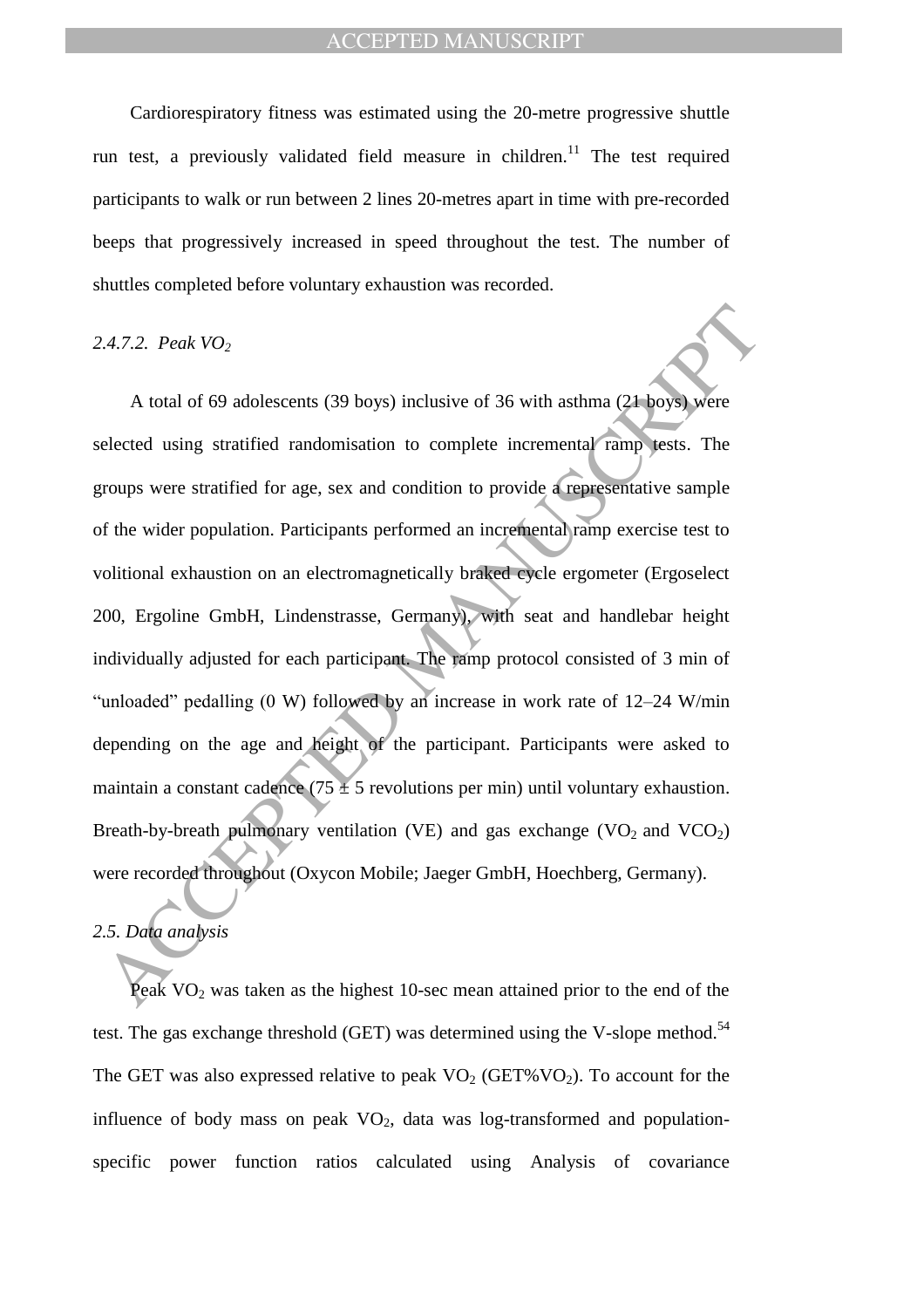(ANCOVA)Breath-by-breath data were then averaged into 10-sec time bins, and the Mean Response Time (MRT) and gain  $(\Delta\text{VO}_2/\Delta\text{W})$  were calculated according to the methods reported by Barstow et al.<sup>55</sup> Specifically, the gain was determined by linear regression over three segments:  $S_1$ , from 1-minute into the ramp to GET;  $S_2$ , from GET to peak  $VO_2$ ; and  $S_T$ , over the total range of  $S_1 + S_2$ . Baseline  $VO_2$  was taken as the mean of the first 45 sec of the last minute prior to the increase in work rate. The MRT was calculated as the point of intersection between the baseline  $VO<sub>2</sub>$  and a backwards linear extrapolation of the  $VO<sub>2</sub>$  by time slope from the onset of the ramp protocol. The MRT was also determined using two segments,  $S_1$  (MRT<sub>1</sub>) and  $S_T$  $(MRT_T)$ .

## *2.6. Statistical analysis*

The mean of the first 45 sec of the last minute prior to the increase in work rate. The<br>MRT was calculated as the point of intersection between the baseline VO<sub>2</sub> and a<br>vackwards linear extrapolation of the VO<sub>2</sub> by time s Shapiro-Wilk tests were used to assess normality. Following identification of normal distribution, the influence of asthma and the intervention, and their interaction, was assessed using a mixed-model analysis of variance (ANOVA) (groups–asthma intervention, non-asthma intervention, asthma control, non-asthma control; time–Baseline, mid-intervention, post-intervention, follow-up). Tukey's *post-hoc* analyses were conducted to ascertain where differences in time were found. If significant differences were found, mixed-design ANCOVA tests were run to adjust for baseline maturity as this may in part explain any changes in parameters. Baseline maturity was used in the ANCOVA as the test did not allow for time varying covariates. Asthma-specific measures were analysed using repeated measures ANOVAs. Data presented within the tables include the number of participants providing data at every time-point; therefore, the number of participants differ between measurements. All analyses were conducted using an intention-totreat approach, thus including all participants with measures at any time-point. Data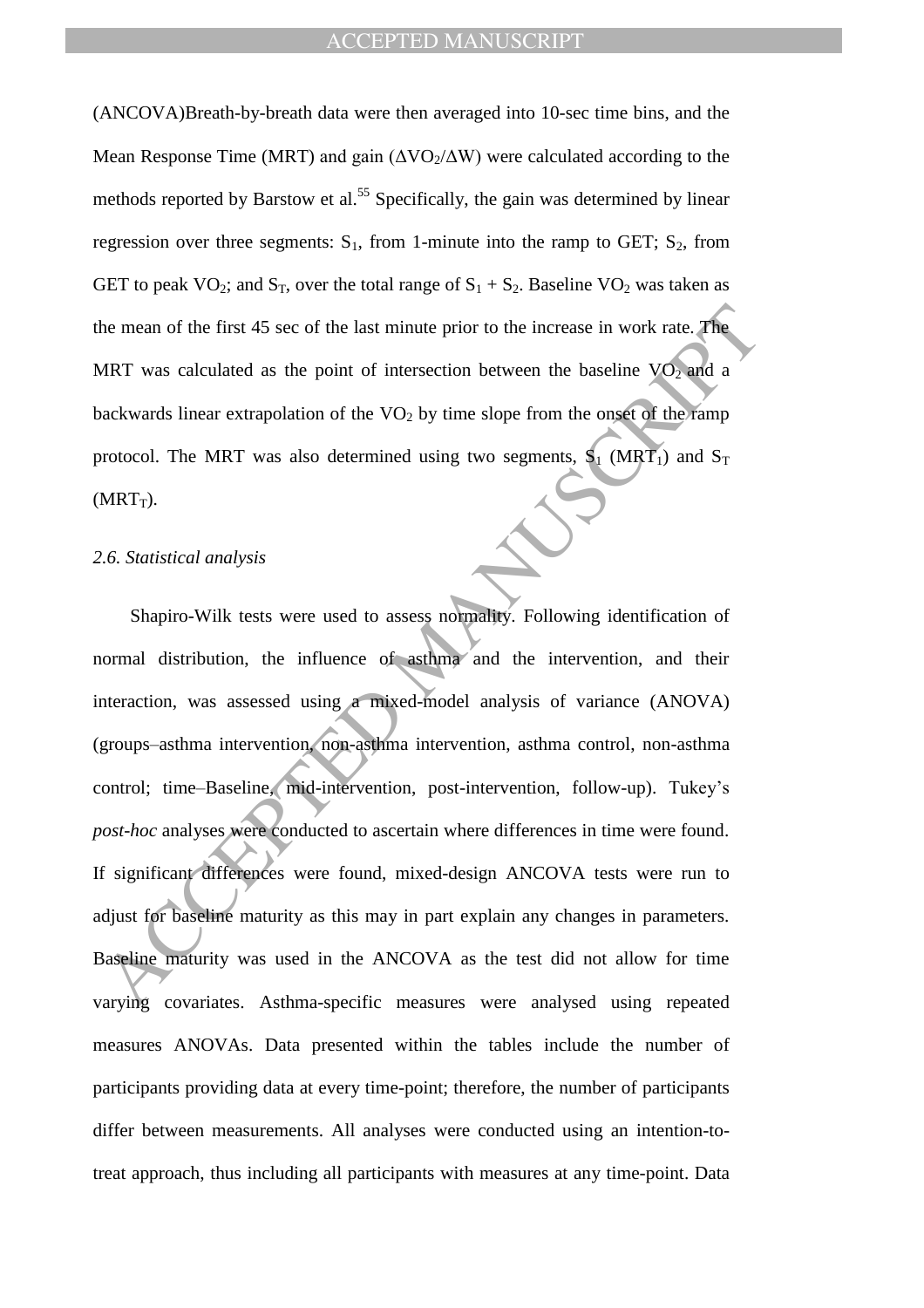were subsequently analyzed using sensitivity analyzers on participants who participated in the majority of the intervention sessions (>70%). Eta-squared  $(\eta_p^2)$ effect sizes were determined from baseline to 3-month follow-up. All statistical analyses were conducted using SPSS Version 22.0 (IBM Corp, Armonk, NY, USA). All data are presented as mean  $\pm$  SD, with statistical significance accepted as  $p <$ 0.05.

### **3. Results**

1.05.<br> **ACCEL TENT ACCED** TO a mean in the intervention group consisted of 87.2% with<br>
inidd persistent asthma, and 12.8% with moderate or severe asthma. The percentage<br>
of participants with mild persistent asthma and mod The participants with asthma in the intervention group consisted of 87.2% with mild persistent asthma, and 12.8% with moderate or severe asthma. The percentage of participants with mild persistent asthma and moderate or severe asthma in the control group asthma population was 77.1% and 22.9%, respectively. These percentages were similar in both the intention-to-treat and sensitivity analyses. Where no differences between the intention-to-treat and sensitivity analyses were found, results refer to the results obtained from the intention-to-treat analysis. Furthermore, no differences were observed when co-varying for maturity offset or Tanner stages and are therefore not reported in this manuscript.

## *3.1. Lung function*

Lower  $\text{FEV}_1\%$  and  $\text{FEF}_{25-75}$  values were found in participants with asthma at baseline, indicating more airway obstruction and more marked small airways obstruction, respectively (Table 3). Those with asthma did not have an obstructed  $FEV<sub>1</sub>/FVC$  ratio. There were no changes in lung function over time in any group as highlighted by the mixed methods ANOVAs which revealed no differences between intervention and control, asthma and non-asthma for lung function ( $p > 0.05$ ),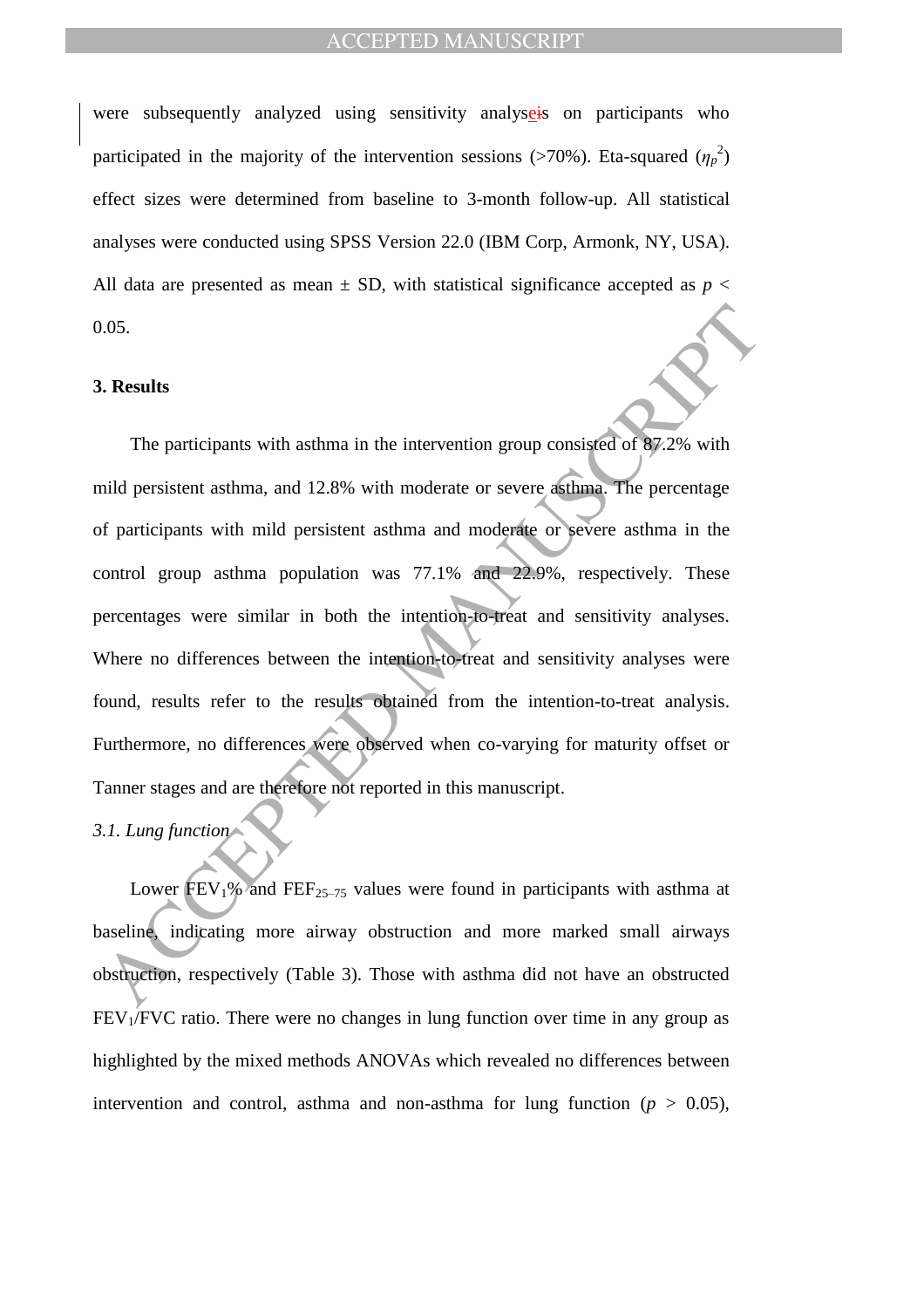according to group or time or time-by-group interaction. There was, however, a trend for FeNO to reduce in the intervention asthma group.

## *3.2. Asthma control and quality of life*

ife. The Minimal Important Difference (MID) for both the ACQ and PAQLQ was a<br>thange in score of 0.5. Both intervention and control asthma participants<br>lemonstrated similar results, with 33.4% and 35.1% scoring above the M The intervention had no effect on asthma control or asthma-related quality of life. The Minimal Important Difference (MID) for both the ACQ and PAQLQ was a change in score of 0.5. Both intervention and control asthma participants demonstrated similar results, with 33.4% and 35.1% scoring above the MID for the ACQ and 18.6% and 16.4% scoring above the MID for the PAQLQ. The results of the PedsQL revealed no significant differences between those with and without asthma in either the intervention or control group. The intervention was not associated with any significant change at any time-point in any of the groups (Table 4).

#### *3.3. BMI*

BMI was found to be significantly greater in participants with asthma at baseline in comparison to their peers  $(22.2 \pm 4.8 \text{ vs. } 20.4 \pm 3.7 \text{ kg/m}^2)$ . There was a significant effect of time on BMI ( $F(2.23, 782) = 15.4$ ,  $p < 0.05$ ,  $\eta_p^2 = 0.04$ ) and a significant difference between groups  $(F(3, 351) = 5.29, p < 0.05, \eta_p^2 = 0.04)$ , but no interaction between time and group (*F*(6.68, 782) = 1.16,  $p = 0.33$ ,  $\eta_p^2 = 0.01$ ). Specifically, whilst the intervention participants maintained their baseline BMI to postintervention, BMI in the control participants, both with and without asthma, increased throughout the intervention (asthma:  $21.4 \pm 4.4$  to  $21.8 \pm 4.4$ ; non-asthma: 19.8  $\pm$  3.3 to 20.3  $\pm$  3.4 kg/m<sup>2</sup>,  $p$  < 0.05). At the 3-month follow-up, all groups (intervention and control, asthma and non-asthma) had significantly greater BMI than they had at baseline.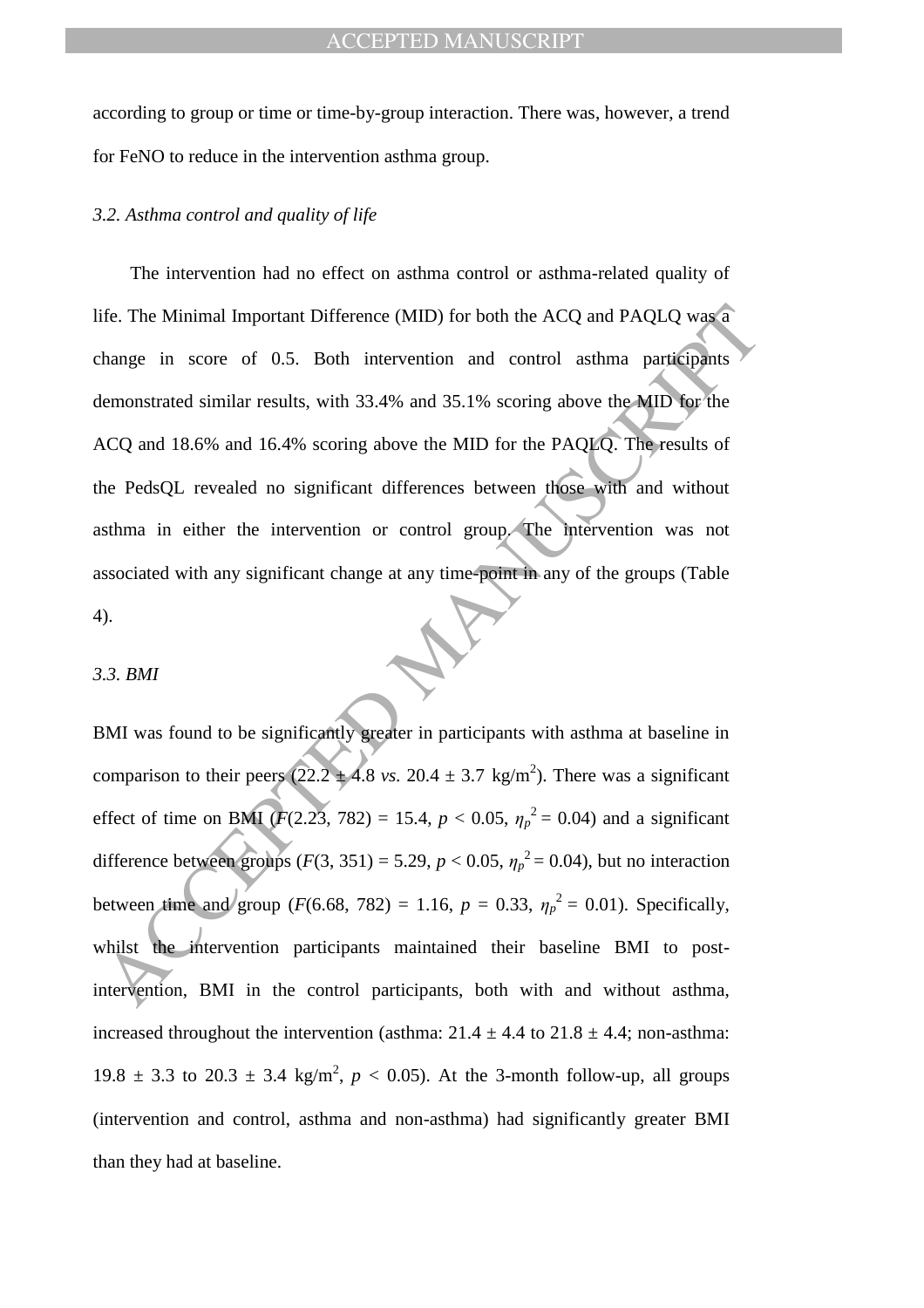#### *3.4. 20-metre shuttle run*

No significant effects were found for group or time and no interaction was observed between group and time, for the 20-metre shuttle run. However, when applying sensitivity analysis, there was a significant effect of time  $(F(3, 386) = 5.44$ ,  $p < 0.05$ ,  $\eta_p^2 = 0.04$ ) and a significant interaction of group by time (*F*(9, 386) = 3.23,  $p < 0.05$ ,  $\eta_p^2 = 0.06$ ). *Post-hoc* analyses revealed a significant increase in the number of shuttles completed in both asthma and non-asthma intervention participants with time, which returned to baseline at the 3-month follow-up (Table 4).

### *3.5. Incremental ramp test*

According to the state of the and interaction of group by time ( $x(x, \cos y = x \sin \theta < 0.05, \eta_p^2 = 0.06$ ). Post-hoc analyses revealed a significant increase in the number of shuttles completed in both asthma and non-asthma interv A significant effect of time and interaction between time and the group was observed, with no significant effect of group on peak  $\overline{VO}_2$ . When scaled for body size, these differences were maintained with time ( $F(3, 138) = 8.47$ ,  $p < 0.05$ ,  $\eta_p^2 =$ 0.16), group by time  $(F(9, 138) = 2.70, p < 0.05, \eta_p^2 = 0.15)$  and group  $(F(3, 46) =$ 1.55,  $p = 0.22$ ,  $\eta_p^2 = 0.09$ ). *Post hoc* analyses revealed significant increases in peak VO<sup>2</sup> in both asthma and non-asthma intervention groups, with 3-month follow-up results showing a return to baseline levels. No differences were observed in either the asthma or non-asthma control groups across the intervention for peak or scaled peak  $VO<sub>2</sub>$  (Table 5).

There were no differences in GET between groups; however, there was a significant increase over time in all groups ( $F(2.23, 138) = 41.56$ ,  $p < 0.05$ ,  $\eta_p^2 =$ 0.48). There was no significant between group difference for GET as a percentage of peak VO2. *Post hoc* analyses showed significant increases at post-intervention for the non-asthma intervention group and for both the asthma and non-asthma control groups. However, inclusive of the asthma intervention group, all groups significantly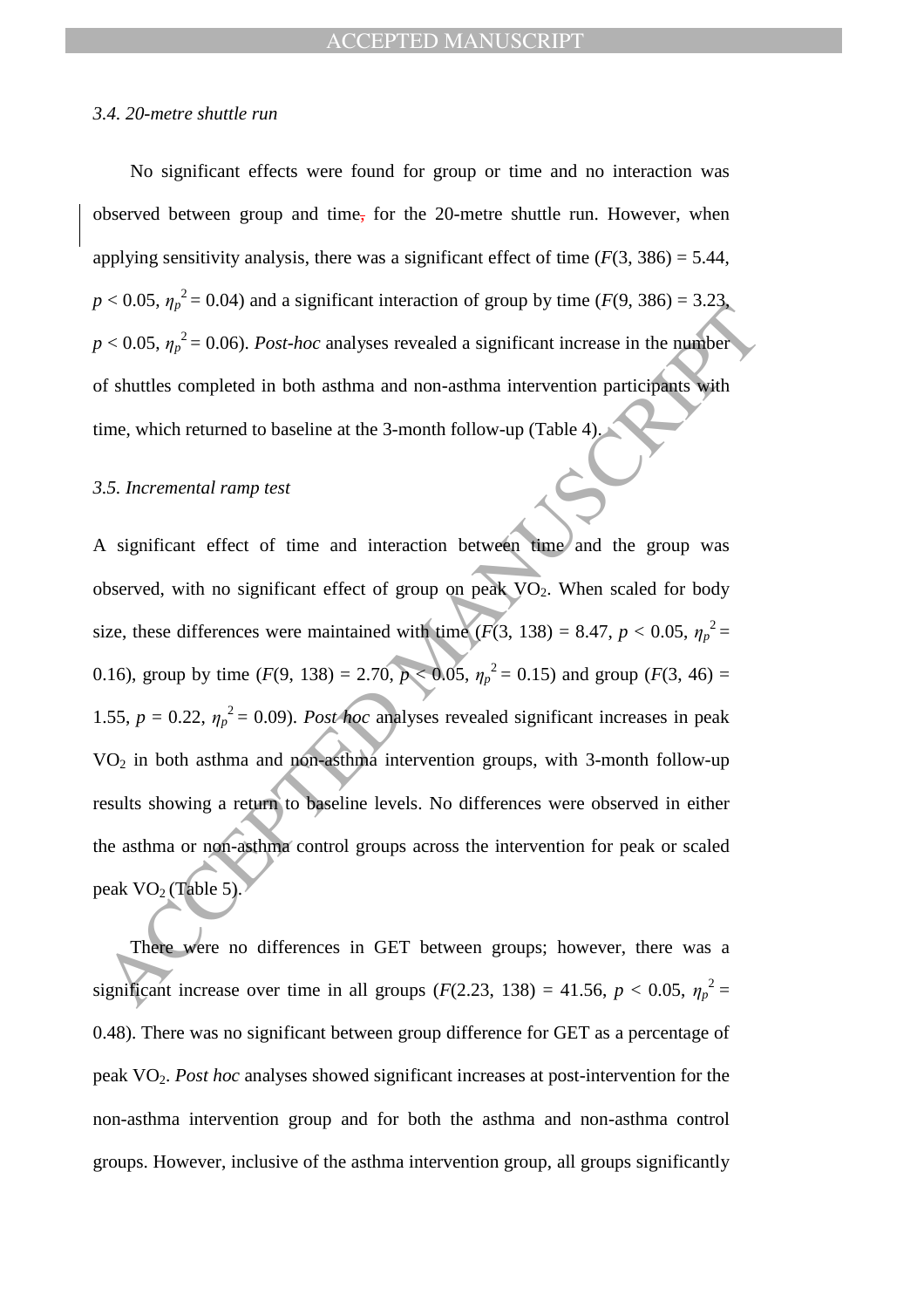increased GET from baseline to 3-month follow-up. A sensitivity analysis also showed that there were no significant increases throughout the intervention in GET% VO<sup>2</sup> for participants in the non-asthma intervention group. There were no significant differences to either section of the MRT according to time, group or time-by-group interaction across all time-points. The gain, however, was found to significantly increase in the intervention asthma group for both  $S_2$  and  $S_T$ , with no significant differences observed in any of the other groups (Table 5).

#### *3.6. Intervention intensity*

Throughout the intervention sessions, exclusive of warm-up and cool-down, participants' mean HR (155  $\pm$  18 beats/min, 78  $\pm$  9% HR<sub>max</sub>) and mean HR<sub>max</sub> (188  $\pm$ 18 beats per minute,  $95 \pm 6\%$  HR<sub>max</sub>) were calculated for each session. During the main body of the sessions, inclusive of both the exercise and rest intervals, HR exceeded the threshold ( $>90\%$  HR<sub>max</sub>) for 24% of the total time.

#### *3.7. Correlations*

ncrease in the intervention asthma group for both  $S_2$  and  $S_T$ , with no significant<br>lifterences observed in any of the other groups (Table 5).<br>
A.6. Intervention intensity<br>
Throughout the intervention sessions, exclusiv All measures were positively correlated with themselves between baseline and post-intervention, with the exception of the MRT and gain. A weak negative correlation was observed between BMI and fitness ( $r = -0.34$ ,  $p < 0.05$ ), quality of life ( $r = -0.11$ ,  $p \le 0.05$ ) and lung function ( $r = -0.21$ ,  $p < 0.05$ ) at baseline, but only between BMI and fitness ( $r = -0.33$ ,  $p < 0.05$ ) at post-intervention. Fitness was also weakly correlated with quality of life ( $r = 0.26$ ,  $p < 0.05$ ) and lung function ( $r = 0.34$ ,  $p$  < 0.05) at all time-points. However, scaled peak  $VO<sub>2</sub>$  was not associated with quality of life or lung function ( $p > 0.05$ ).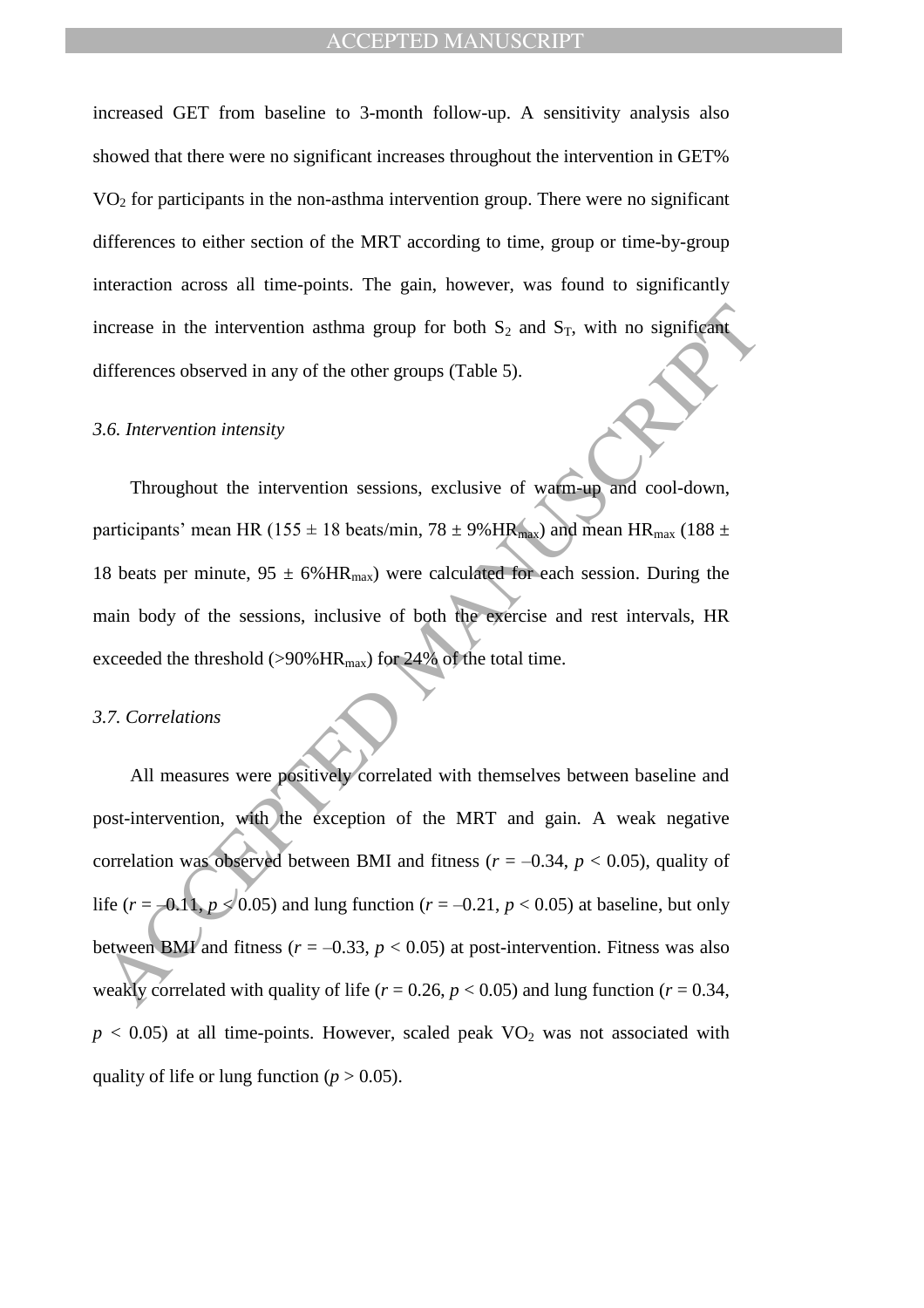## **4. Discussion**

End its data of the overall provides in the significant changes and the overall provides an tend<br>of the observation of the matter of the significant<br>provements in cardiorespiratory fitness and maintained BML in adotescents This was the first study to evaluate the effectiveness of a 6-month field-based HIIT intervention in adolescents with asthma compared to their healthy peers. The main findings of this study were that (1) adolescents with asthma did not differ from their healthy counterparts in cardiorespiratory fitness at baseline, despite a greater BMI, and (2) adolescents with asthma and their healthy peers demonstrated a similar response to the HIIT intervention. Specifically, HIIT elicited significant improvements in cardiorespiratory fitness and maintained BMI in adolescents, irrespective of whether participants had asthma. However, HIIT did not elicit significant improvements in lung function, asthma control or quality of life. These findings have important implications for the design of future interventions for those with asthma, highlighting that those with asthma are able to tolerate, and benefit from, similar exercise stimuli recommended for their healthy counterparts. This study demonstrates the fallacy of the perception that adolescents with asthma should be excluded from exercise, including HIIT because they are unable to participate and "keep-up" with their peers when involved in similar activities.<sup>56,57</sup>

In accord with previous research and recent systematic reviews,  $27,58$  the present study found that HIIT elicited increases in cardiorespiratory fitness in adolescents. Specifically, in the overall population, 20-metre shuttle run scores significantly improved, irrespective of condition, with no significant changes noted for the controls. Furthermore, both absolute and body-size-scaled peak  $VO<sub>2</sub>$  increased throughout the intervention, providing evidence of true physiological improvements in cardiorespiratory fitness. Interestingly, participants in the asthma intervention group increased their scaled  $VO<sub>2</sub>$  to a greater extent than their non-asthma peers (19.2% *vs.* 9.4%) and increased it considerably more than previously reported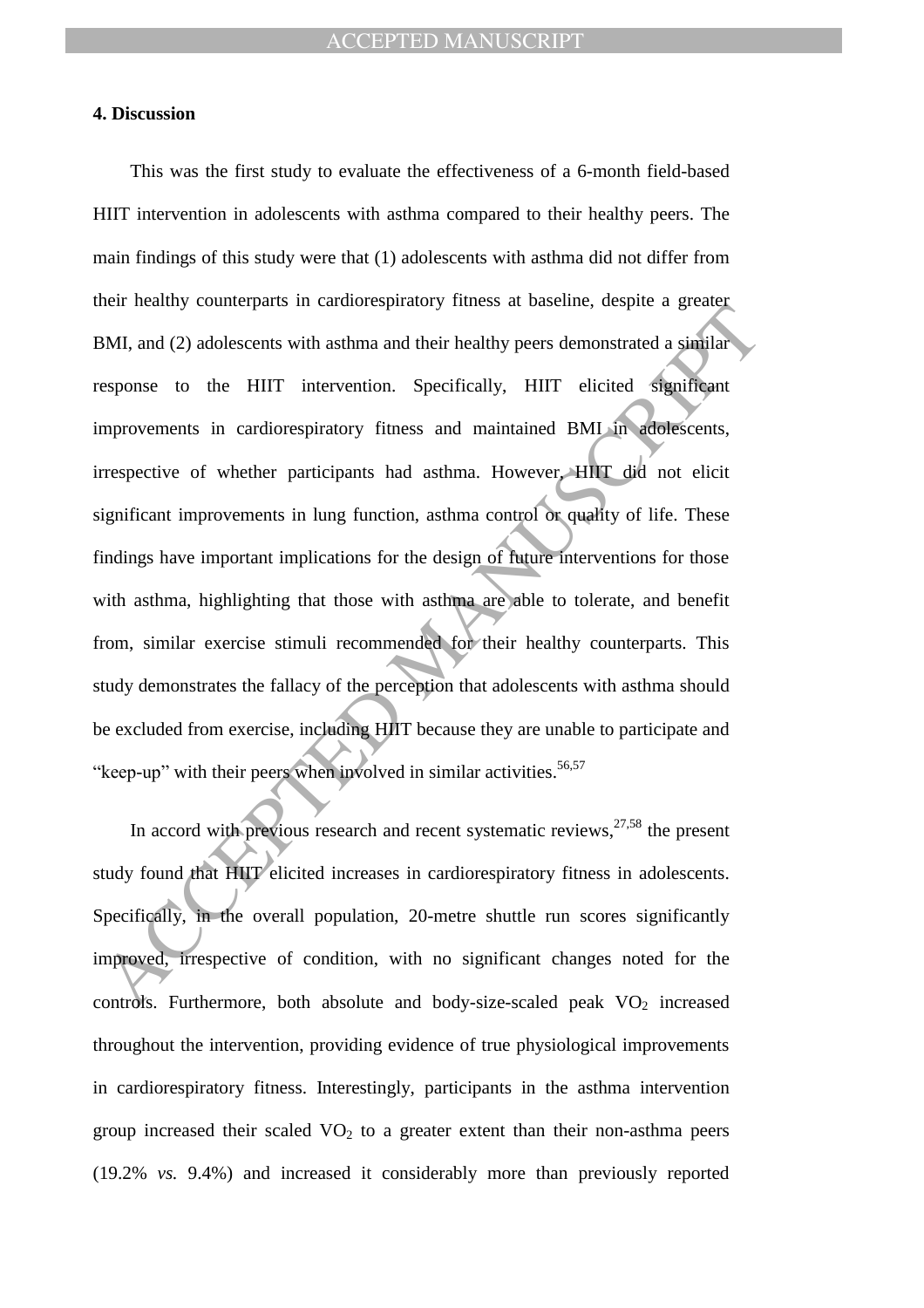noted in those with asthma, the suitability of continuous exercise for those with<br>sthma is questionable. Indeed, research has suggested that prolonged continuous<br>sercise is not enjoyable<sup>26</sup> and may trigger the onset of a through conventional training programmes for healthy adolescents.<sup>59</sup> This greater increase may be related to the (non-significantly) lower baseline fitness in those with asthma since baseline fitness has been reported to influence the magnitude of change elicited by an intervention in youth.<sup>60–62</sup> Although improvements in peak  $VO<sub>2</sub>$ following moderate-intensity exercise over a shorter time-frame,  $16,17,63,64$  have been noted in those with asthma, the suitability of continuous exercise for those with asthma is questionable. Indeed, research has suggested that prolonged continuous exercise is not enjoyable<sup>26</sup> and may trigger the onset of asthma symptoms,<sup>29</sup> both of which are key barriers to exercise for those with asthma.<sup>14</sup> Furthermore, traditional endurance training, which typically involves a greater time commitment than HIIT, may also be less appealing than the suggested HIIT format to "time poor" adolescents.<sup>27</sup> Importantly, the beneficial adaptations in the peak  $VO<sub>2</sub>$  for those with asthma were sustained in the 3 months following intervention cessation. Whilst it is beyond the scope of the present study to ascertain whether this was because these participants maintained a higher level of exercise post-intervention, this finding is encouraging for the long-term efficacy of HIIT in adolescents with asthma.

In contrast to suggestions that submaximal parameters of aerobic fitness may demonstrate greater sensitivity to exercise stimuli than peak  $VO<sub>2</sub>$ , but in agreement with previous studies,<sup>65</sup> the absolute GET was unaffected by the intervention in the present study, irrespective of asthma status. This may indicate that training above the GET for short intermittent periods is not an effective strategy for increasing the GET in youth. These apparent age- and/or maturation-related changes in the relative GET are in contrast to previous reports;  $2^6$  thus, further research that ascertains the influence of growth and maturation on the GET is required.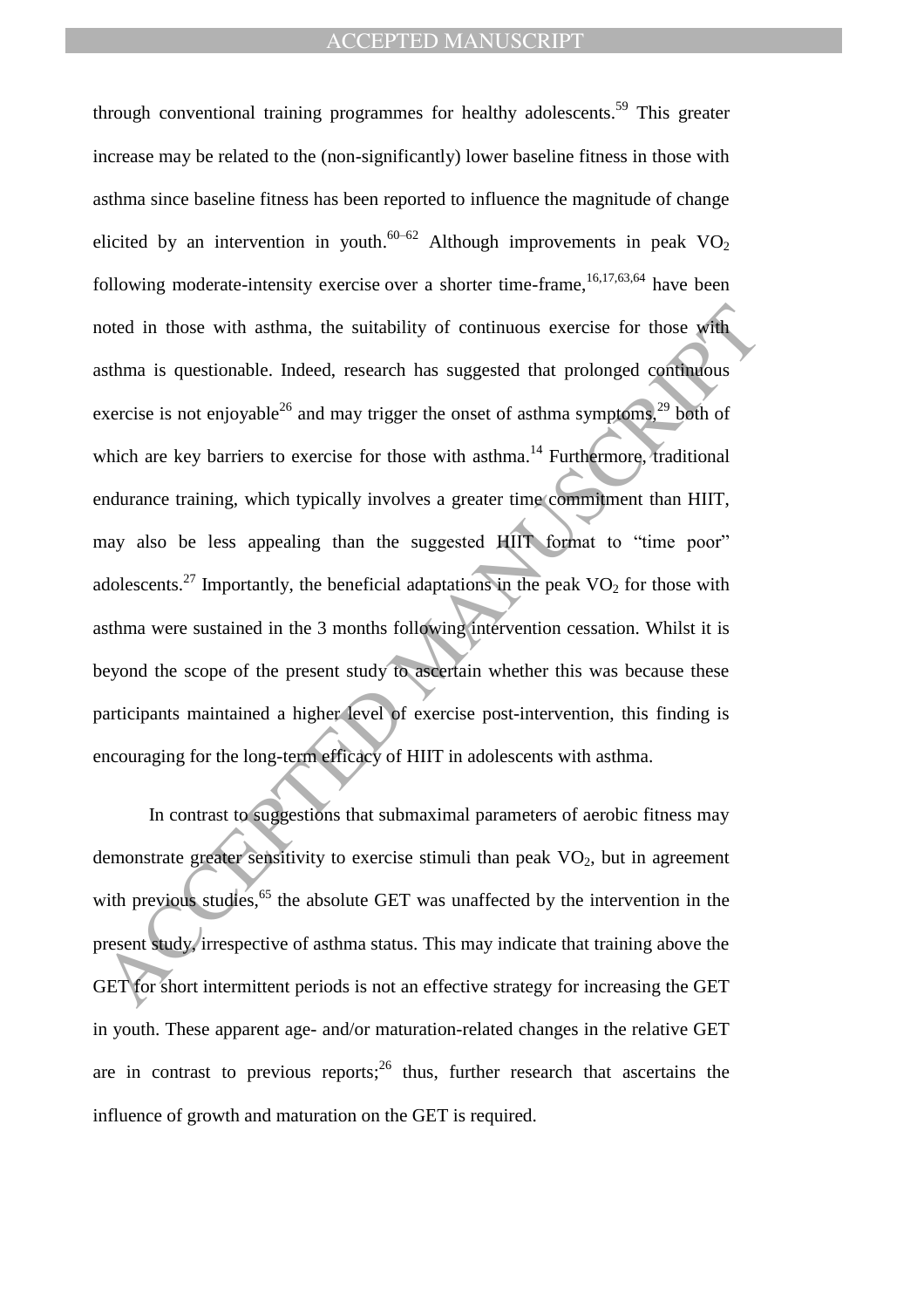eflect a lower level of aerobic fitness, although, given that aerobic fitness increased<br>throughout the intervention with no concomitant speeding of the MRT-this<br>syplanation seems unlikely. The lack of effect of asthma in Like the GET, the MRT did not show significant improvement following HIIT, irrespective of condition. These findings are perhaps surprising in that HIIT training involves repeated transitions from rest to vigorous-intensity exercise. The MRT in the present study was longer than previously reported in healthy children<sup>66,67</sup> but did not differ between those with and without asthma. The longer MRT may reflect a lower level of aerobic fitness, although, given that aerobic fitness increased throughout the intervention with no concomitant speeding of the MRT, this explanation seems unlikely. The lack of effect of asthma in the present study is in contrast to the slower MRT reported in those with Cystic Fibrosis.<sup>68</sup> This may be attributable to the different aetiologies of the 2 diseases and their influences on exercise tolerance. However, it may also be related to the relatively mild asthma of the majority of the participants in the present study. Additional inter-study comparisons are precluded because the ramp rate of the incremental test, which differs significantly between studies, profoundly affects the MRT. $^{69}$  Interestingly, there were no differences in the MRT between participants with and without asthma, suggesting that asthma does not impede the response to exercise.

In participants with asthma, the increase in gain observed over the intervention is suggestive of a positive adaptation in the delivery and utilization of oxygen by the muscles during exercise.<sup>70</sup> Although no differences in gain were observed at baseline, it is of note that  $S_2$  and  $S_T$  gain increased post-intervention for participants with asthma to levels similar to those reported elsewhere in healthy adolescents.<sup>68</sup> This increase in gain may indicate that HIIT elicits different adaptations in those with and without asthma, although it may also be a function of the lower baseline level of gain in those with asthma, allowing greater capacity for improvement. The lower levels of aerobic efficiency in participants with asthma may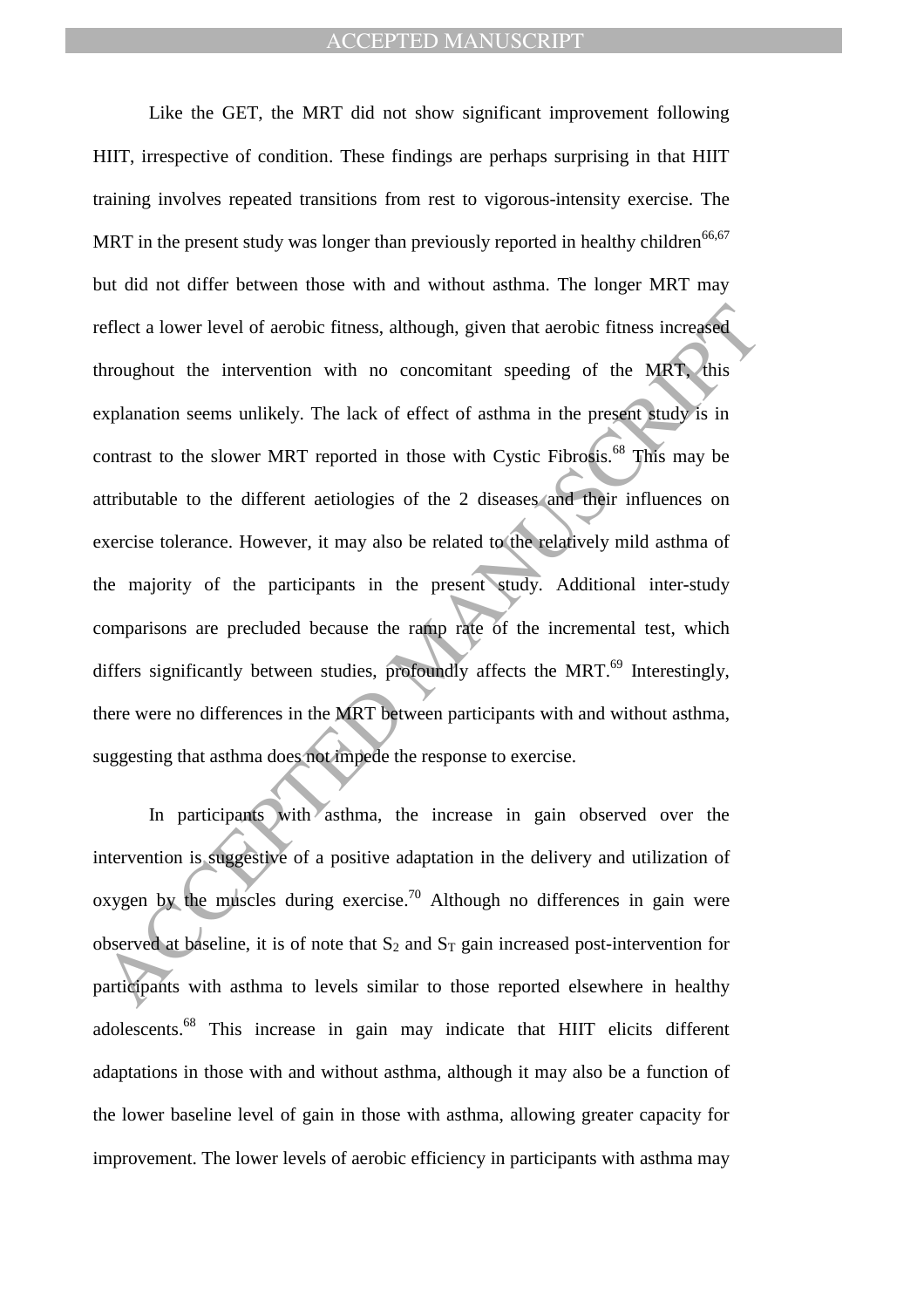be related to a decreased lung function and may be a contributory mechanism for the onset of early fatigue and the perception that people with asthma are not as fit as their peers, although it is worth noting gain and measures of lung function were not correlated in the current study. Indeed, Fielding et al. $^{68}$  found a reduced gain in Cystic Fibrosis patients and suggested that this explained, at least in part, the reduced exercise intolerance in individuals with Cystic Fibrosis compared to their healthy peers. Importantly, the current study demonstrates that the gain for participants with asthma, but not for adolescents without asthma, can be improved with a HIIT programme.

Exercise intolerance in individuals with Cystic Fibrosis compared to their healthy<br>exers. Importantly, the current study demonstrates that the gain for participants with<br>stshma, but not for adolescents without asthma, can The findings in the present study are in accord with previous findings in nonasthma populations<sup>71</sup> in that cardiorespiratory fitness at baseline for those with asthma was found to have a weak but significant correlation with quality of life, highlighting the importance of exercise as a management strategy for those with asthma. However, despite this correlation and the increase in cardiorespiratory fitness observed in the current study, quality of life did not change over time irrespective of treatment group or asthma status, which was contrary to the findings from previous studies involving exercise interventions.<sup>20,21</sup> Furthermore, in the present study there was no change over time for perceived asthma-related quality of life, symptoms or asthma control. It could be postulated that the lack of improvement in asthma-related quality of life may be due to the mildness of the participants' asthma or to participants having high baseline values for quality of life,  $1,21,72$  which decreased the likelihood of an effect, or indeed the need for an effect. Finally, the lack of improvement in quality of life in the present study may have been due to the fact that HIIT reduced, or rather may not have increased, the participants' total time in physical activity as a result of the compensation effect.<sup>73</sup> This suggests that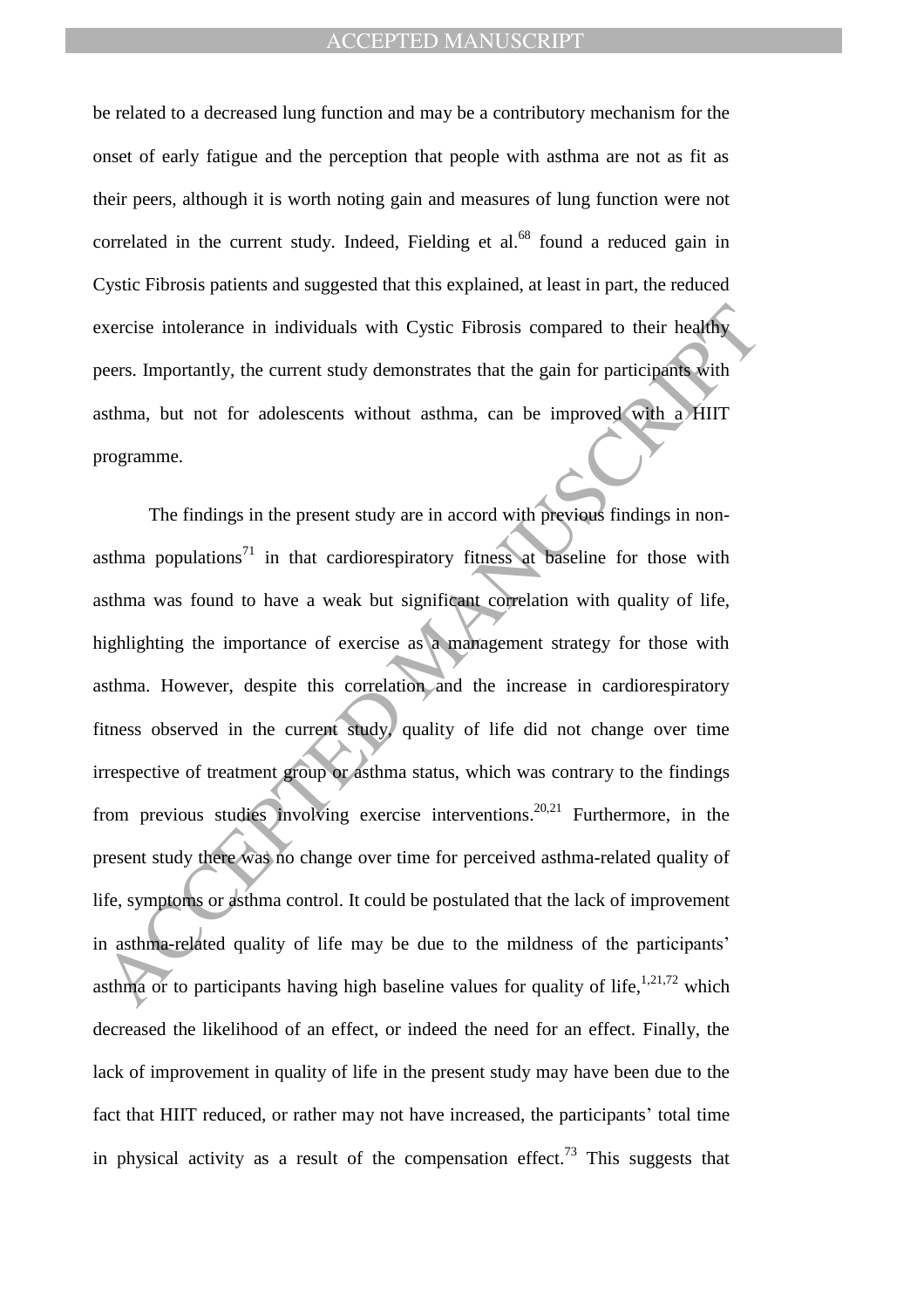increased global physical activity may be more beneficial for quality of life rather than a specific HIIT intervention or increases in cardiorespiratory fitness.

reported a significant include in  $12.51\,\mu$  (6.9 25.6) and dual both states.<br>Implemented intermittent training <sup>29,31</sup>. This discrepancy may be related to the<br>inidences of asthma among participants in our study or to the Whilst our study is consistent with the majority of the literature in that we found that exercise did not affect lung function, $<sup>1</sup>$  it is pertinent to note that 2 studies</sup> reported a significant increase in  $FEV<sub>1</sub>%$  (8%–20%) and that both studies implemented intermittent training.<sup>29,31</sup> This discrepancy may be related to the mildness of asthma among participants in our study or to the duration of our HIIT intervention. Although the duration in our study was longer than in many previous studies,  $72,74$  6 months may not have been sufficient to elicit significant adaptations in lung function. It is interesting to note that both studies that previously reported beneficial adaptations in lung function involved younger, largely pre-pubertal, children.<sup>29,31</sup> Furthermore, the actual exercise time, despite being based on intermittent bouts, was significantly longer in Latorre-Roman et  $al.,<sup>31</sup>$  whilst the participants in Sidiropoulou et al.<sup>29</sup> had exercise-induced bronchoconstriction rather than asthma *per se*. These factors therefore limit additional conclusions that can be drawn as to the discrepancy in these findings with regards to lung function.

In accordance with previous studies, the current findings suggest that BMI increases with age in youth.<sup>75</sup> It is important to note that the intervention was able to maintain the baseline BMI and prevent an increase in BMI in those with and without asthma. Given that childhood obesity is known to track strongly into adolescence and adulthood, with evidence suggesting that 80% of obese adolescents will become obese adults, $^{76}$  the current findings may have important implications in terms of effective exercise interventions that may help ameliorate this rise. Furthermore, exercise and physical activity have previously been suggested to be influential in the self-management of asthma.<sup>77</sup> The present study is the first to address whether HIIT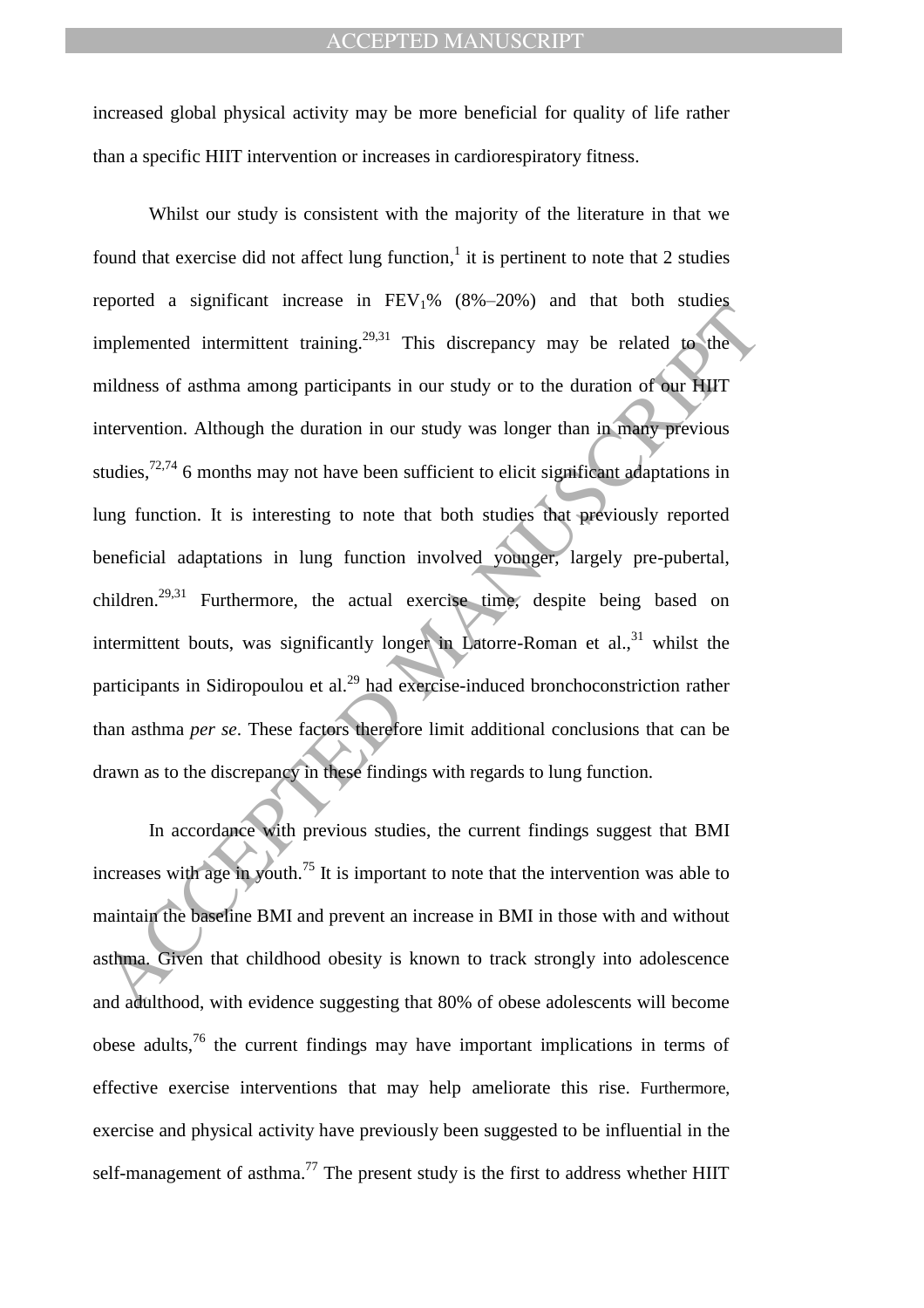may aid in a non-pharmacological management of asthma. Whilst the maintenance of BMI and increased fitness are promising findings, HIIT did not improve lung function, asthma control and quality of life. Therefore, taking all findings together, 6 months of HIIT may not be effective at improving mild asthma in adolescents. Nevertheless, maintenance of BMI and increased fitness as a result of HIIT may make it an important non-pharmacological strategy in the management of asthma.

make it an important non-pharmacological strategy in the management of asthmactable it and input there were no differences in fitness or trainability between adolescents with and without asthma; these findings have importa There were no differences in fitness or trainability between adolescents with and without asthma; these findings have important practical implications for the design of future exercise interventions. Indeed, this study should reduce stigmatisation of adolescents with asthma. Moreover, there were no exacerbations throughout the study, demonstrating that HIIT is safe to use in adolescents with mild asthma. A key strength of the present study was the use of more sensitive measures of aerobic fitness (GET, MRT and gain), which have not previously been assessed across multiple time-points in adolescents with asthma. Nonetheless, several limitations to the study should be acknowledged. As with any exercise intervention, there may have been a self-selection bias since recruited participants volunteered to participate. Furthermore, although the HIIT intervention used formative research in its design, <sup>14</sup> participants who signed up for the intervention either committed fully to attending a large proportion of the sessions throughout the 6 months or attended only minimally over the intervention. This may indicate that the HIIT intervention is effective for those who fully engage in it but that it is not acceptable to everyone. Whilst the utility of the intervention may be questioned, it may be that the timing of the exercise sessions (both before and after school) reduced participation and that if more optimal timing was possible, a stronger adherence could be achieved.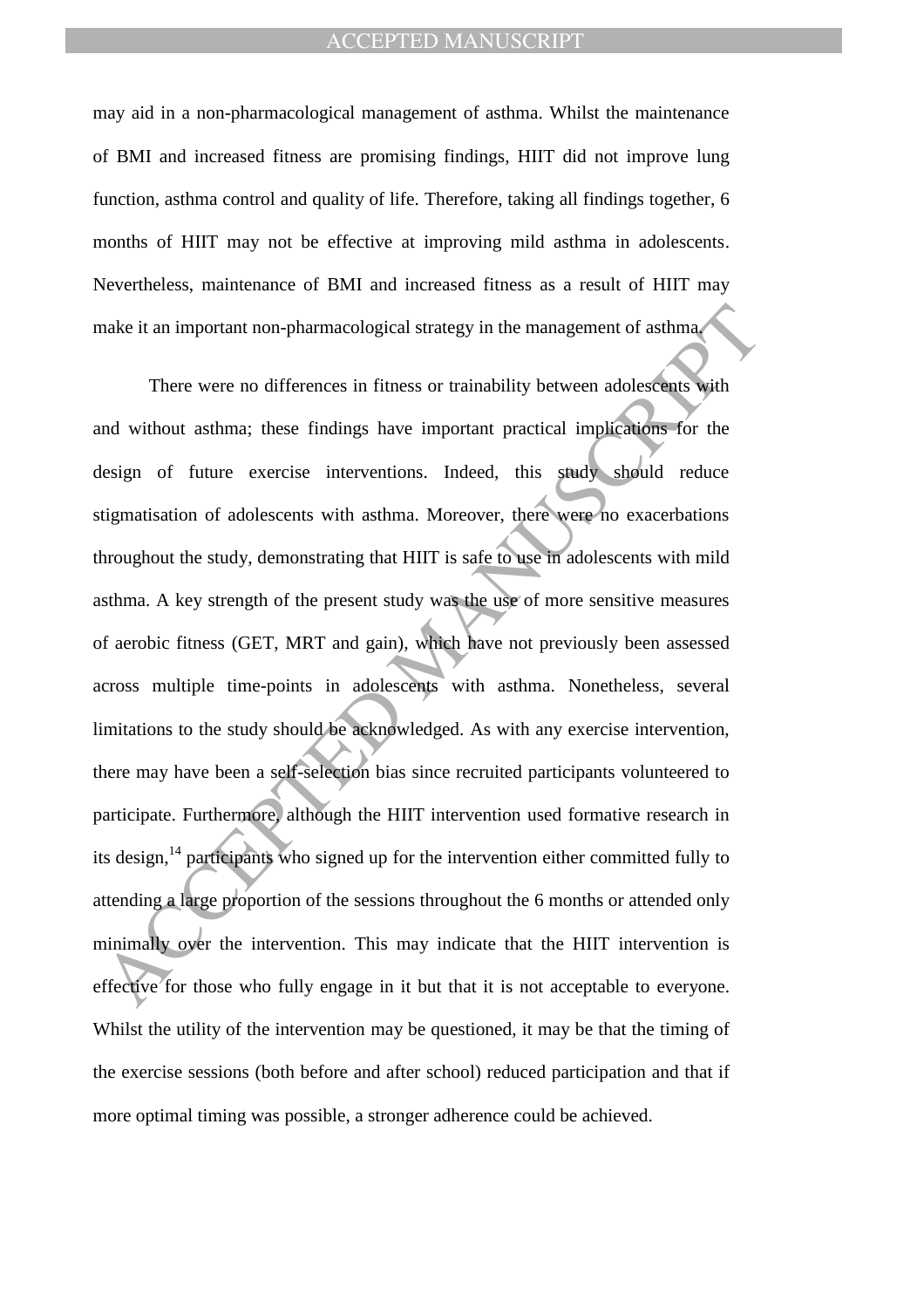## **5. Conclusion**

HIIT, a previously underutilised method of managing asthma in adolescents, may be an effective tool for increasing peak aerobic fitness and preventing an increase in BMI in adolescents, irrespective of asthma. This study adds to literature by demonstrating that adolescents with asthma elicited similar physiological adaptations in comparison to their healthy peers, thereby demonstrating that asthma does not influence aerobic fitness or trainability in adolescents. Furthermore, the lack of exercise-induced asthma attacks suggests that HIIT is safe for, and well-tolerated by, adolescents with asthma.

#### **Acknowledgements**

The mathematic and the state of the state of the state of the state of the state of the state of the state of the state of the state of the state of the state of the state of the state of the state of the state of the stat The authors would like to thank the pupils and staff of the schools involved with the planning and execution of the study. Also, the authors would like to thank Nicholas Wade and all others that assisted with data collection. This work is funded by the Asthma UK Centre for Applied Research (AUK-AC-2012-01) and Swansea University Medical School. Commando Joe's® implemented the intervention and also assisted in funding for co-author William T.B. Eddolls.

## **Authors' contributions**

CONW conceptualised and designed the study, collected data, conducted the statistical analysis, interpreted the data and drafted the manuscript. MAM, KAM and GAD conceptualised and designed the study, supervised, interpreted the data and critically revised the manuscript. GS and AMW interpreted the data and critically revised the manuscript. WTBE collected data, interpreted the data and critically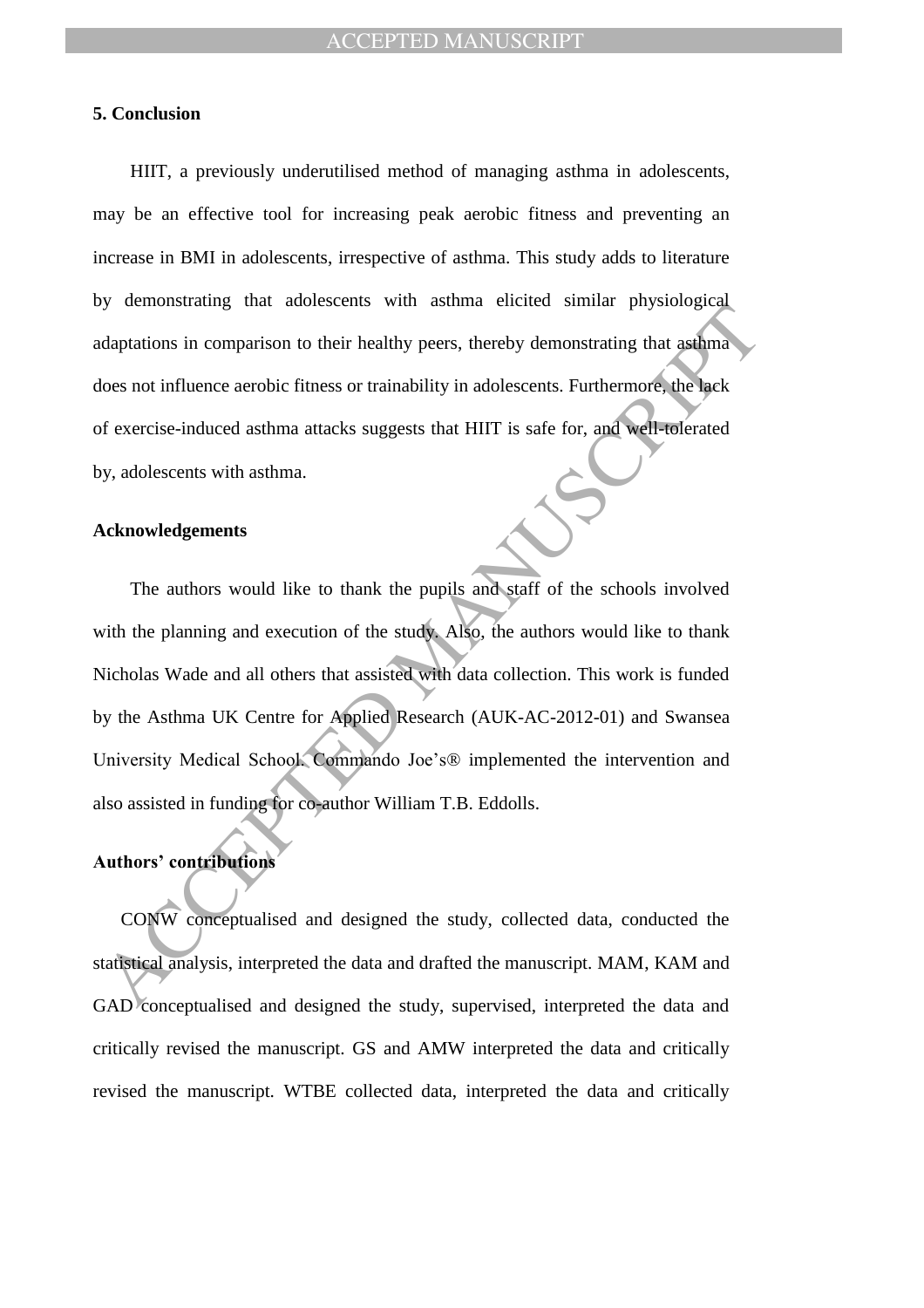revised the manuscript. All authors have read and approved the final version of the manuscript, and agree with the order of presentation of the authors.

## **Competing interests**

The authors declare that they have no competing interests.

**CEPTED MANUSCRIPT**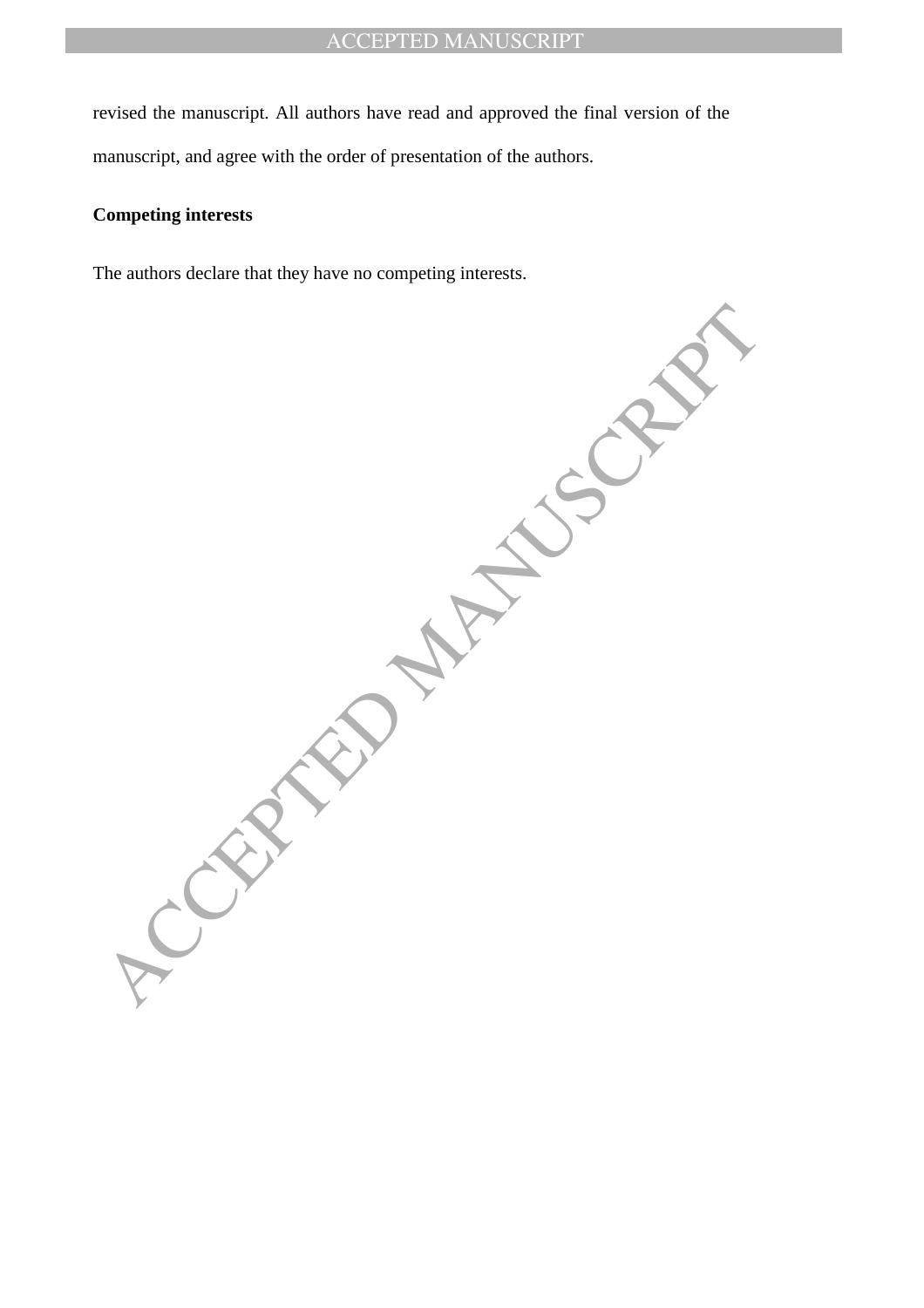## **References**

(1) Wanrooij VH, Willeboordse M, Dompeling E, van de Kant KD. Exercise training in children with asthma: a systematic review. *Br J Sports Med* 2014;48:1024–31.

2) Ng M, Fleming T, Robinson M, Thomson B, Graetz N, Margono C, et al<br>
2010al, regional, and national prevalence of overweight and obesity in children and<br>
duluts during 1980-2013: a systematic analysis for the Global Bur (2) Ng M, Fleming T, Robinson M, Thomson B, Graetz N, Margono C,et al. Global, regional, and national prevalence of overweight and obesity in children and adults during 1980-2013: a systematic analysis for the Global Burden of Disease Study 2013. *The Lancet* 2014;384:766–81.

(3) Farah CS, Salome CM. Asthma and obesity: a known association but unknown mechanism. *Respirology* 2012;17:412–21.

(4) Lucas SR, Platts-Mills TA. Paediatric asthma and obesity. *Paediatr Respir Rev* 2006;7:233–8.

(5) Vahlkvist S, Pedersen S. Fitness, daily activity and body composition in children with newly diagnosed, untreated asthma. *Allergy* 2009;64:1649–55.

(6) Lochte L, Angermann M, Larsson B. Cardiorespiratory fitness of asthmatic children and validation of predicted aerobic capacity. *Clin Respir J* 2009;3:42–50.

(7) Santuz P, Baraldi E, Filippone M, Zacchello F. Exercise performance in children with asthma: is it different from that of healthy controls? *Eur Respir J* 1997;10:1254–60.

(8) Pianosi PT, Davis HS. Determinants of physical fitness in children with asthma. *Pediatrics* 2004;113:e225–9.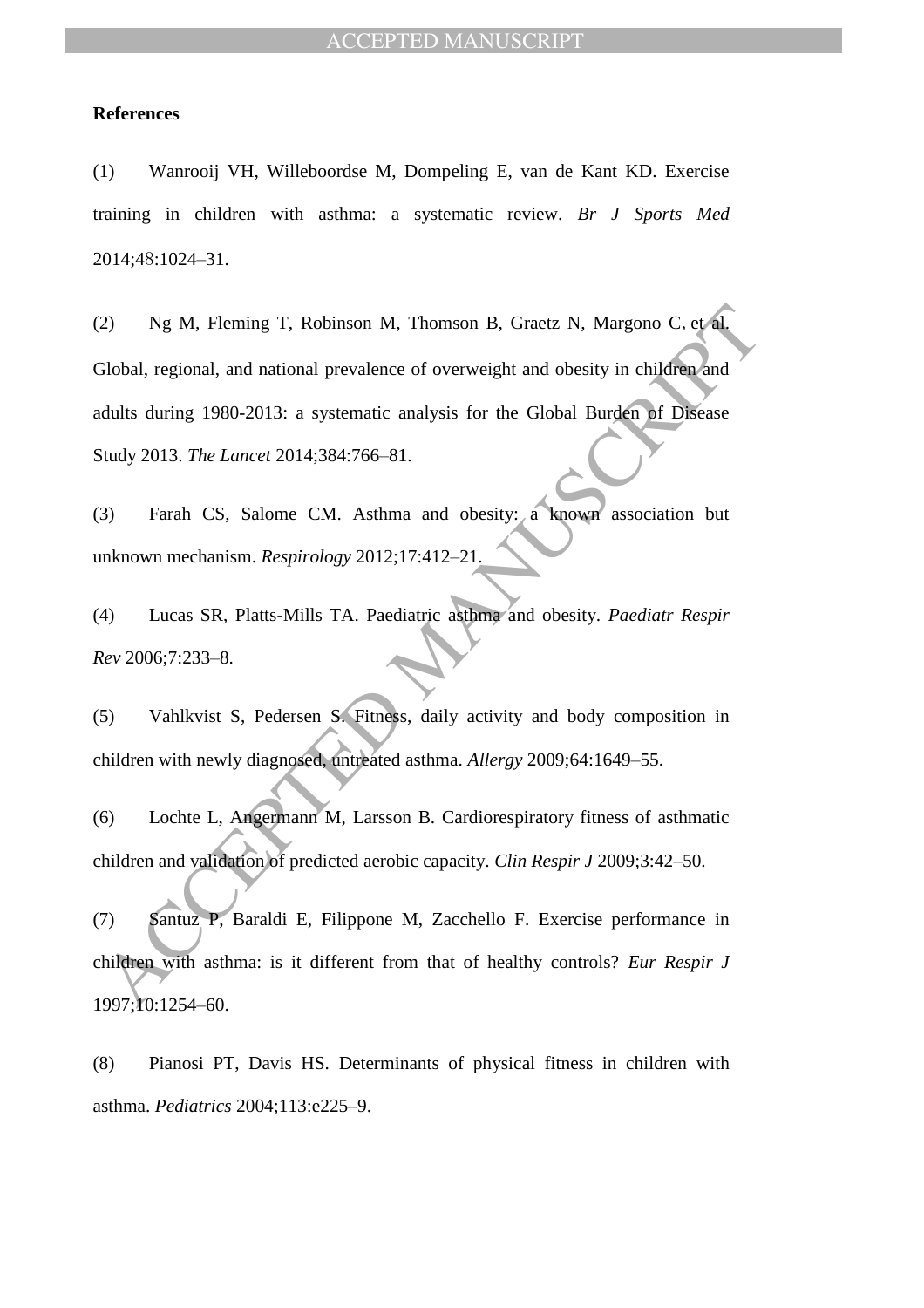(9) Berntsen S, Carlsen KC, Anderssen SA, Mowinckel P, Hageberg R, Bueso AK, et al. Norwegian adolescents with asthma are physical active and fit. *Allergy* 2009;64:421–6.

(10) Villa F, Castro AP, Pastorino AC, Santarém JM, Martins MA, Jacob CM, et al. Aerobic capacity and skeletal muscle function in children with asthma. *Arch Dis Child* 2011;96:554–9.

(11) Mayorga-Vega D, Aguilar-Soto P, Viciana J. Criterion-related validity of the 20-M shuttle run test for estimating cardiorespiratory fitness: a meta-analysis. *J Sports Sci Med* 2015;14:536–47.

Child 2011:96:554-9.<br>
11) Mayorga-Vega D, Aguilar-Soto P, Viciana J. Criterion-related validity of the<br>
0-M shuttle run test for estimating cardiorespiratory fitness: a mefa-analysis. J<br>
12) Cairney J, Hay JA, Faught BE, L (12) Cairney J, Hay JA, Faught BE, Léger L, Mathers B. Generalized self-efficacy and performance on the 20-metre shuttle run in children. *Am J Hum Biol* 2008;20:132–8.

(13) Armstrong N, Welsman J. Twenty-metre shuttle run: (mis)representation, (mis)interpretation and (mis)use. *Br J Sports Med* 2018;pii: bjsports-2018-100082. doi: 10.1136/bjsports-2018-100082.

(14) Winn CON, Mackintosh KA, Eddolls WTB, Stratton G, Wilson AM, Rance JY, et al*.* Perceptions of asthma and exercise in adolescents with and without asthma. *J Asthma* 2017;55:868–76.

(15) Pianosi PT, Liem RI, McMurray RG, Cerny FJ, Falk B, Kemper HC. Pediatric exercise testing: value and implications of peak oxygen uptake. *Children* 2017;4: pii: E6. doi: 10.3390/children4010006.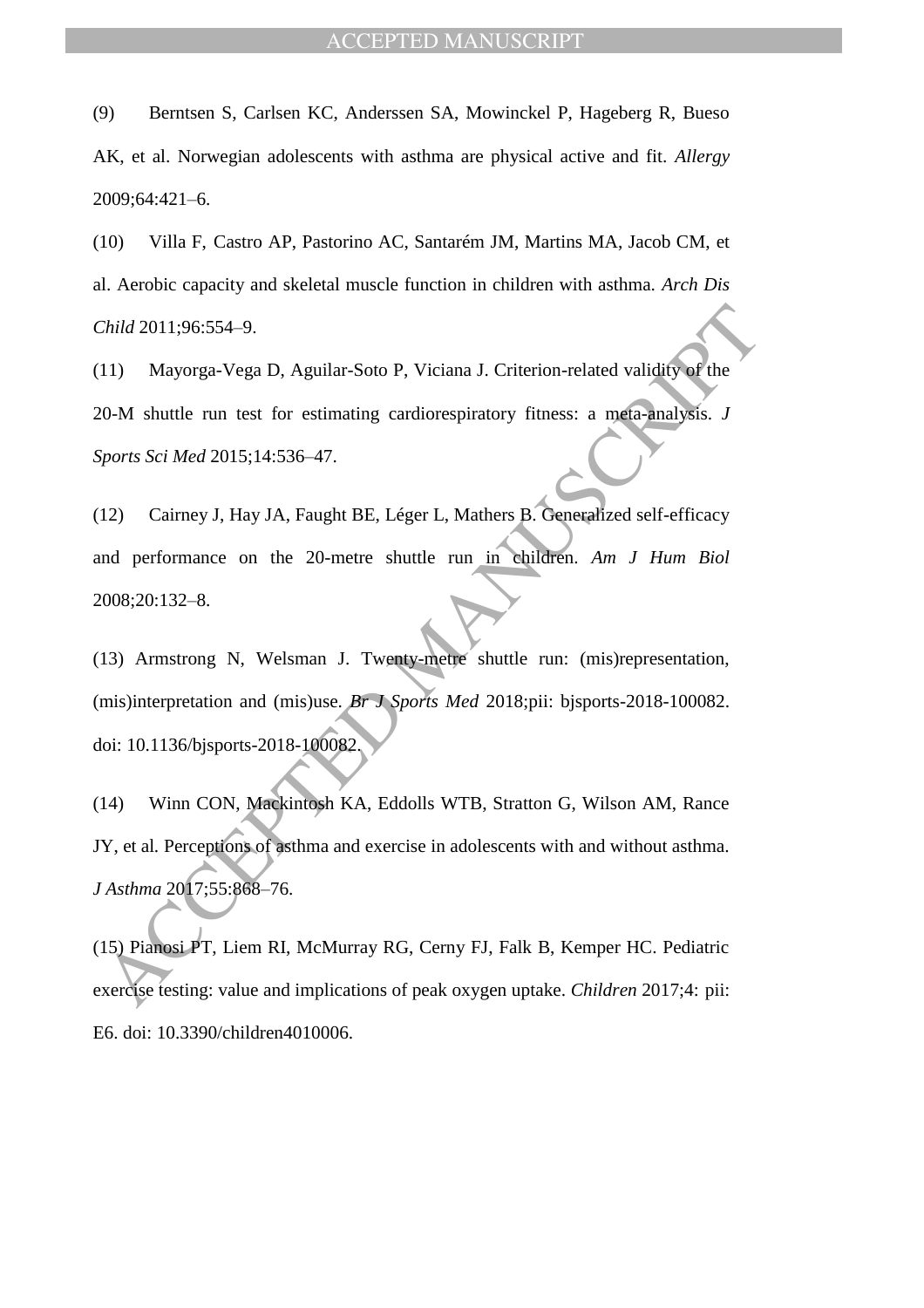(16) Counil FP, Varray A, Matecki S, Beurey A, Marchal P, Voisin M, et al. Training of aerobic and anaerobic fitness in children with asthma. *J Pediatr* 2003;142:179–84.

(17) Ahmaidi SB, VarrayAL, Savy-Pacaux AM, Prefaut CG. Cardiorespiratory fitness evaluation by the shuttle test in asthmatic subjects during aerobic training. *Chest* 1993;103:1135–41.

Thest 1993;103:1135-41.<br>
Thest 1993;103:1135-41.<br>
18) van Veldhoven NH, Vermeer A, Bogaard JM, Hessels MG, Wijnroks L,<br>
18) van Veldhoven NH, Vermeer A, Bogaard JM, Hessels MG, Wijnroks L,<br>
1910 Andrade LB, Britto MC, Luce (18) van Veldhoven NH, Vermeer A, Bogaard JM, Hessels MG, Wijnroks L, Colland VT, et al. Children with asthma and physical exercise: effects of an exercise programme. *Clin Rehabil* 2001;15:360–70.

(19) Andrade LB, Britto MC, Lucena-Silva N, Gomes RG, Figueroa JN. The efficacy of aerobic training in improving the inflammatory component of asthmatic children. Randomized trial. *Respir Med* 2014;108:1438–45.

(20) Basaran S, Guler-Uysal F, Ergen N, Seydaoglu G, Bingol-Karakoç G, Ufuk Altintas D. Effects of physical exercise on quality of life, exercise capacity and pulmonary function in children with asthma. *J Rehabil Med* 2006;38:130–5.

(21) Fanelli A, Cabral AL, Neder JA, Martins MA, Carvalho CR. Exercise training on disease control and quality of life in asthmatic children. *Med Sci Sports Exerc* 2007;39:1474–80.

(22) Andersen JR, Natvig GK, Aadland E, Moe VF, Kolotkin RL, Anderssen SA, et al. Associations between health-related quality of life, cardiorespiratory fitness, muscle strength, physical activity and waist circumference in 10-year-old children: the ASK study. *Qual Life Res* 2017;26:3421–8.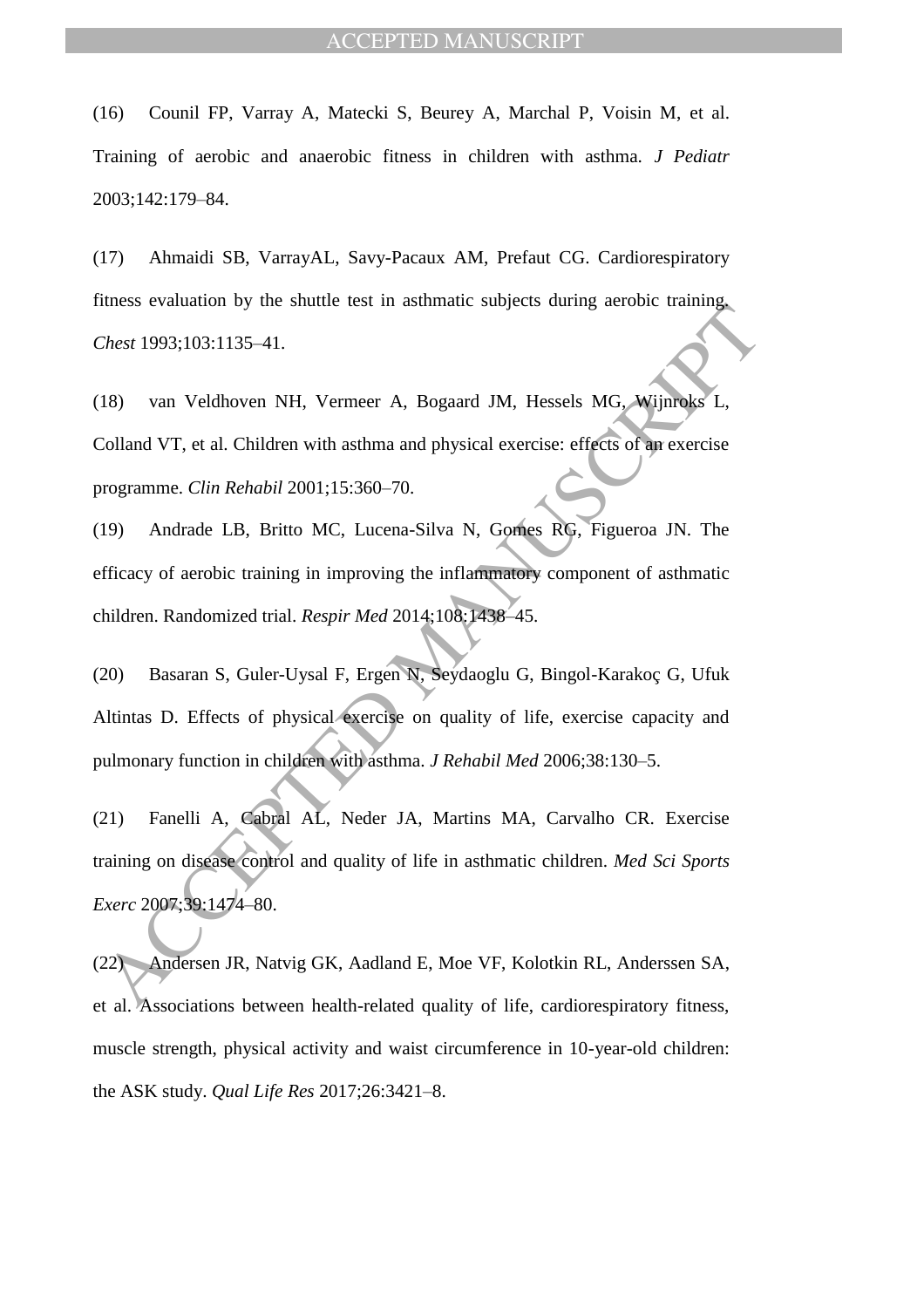(23) Swallen KC, Reither EN, Haas SA, Meier AM. Overweight, obesity, and health-related quality of life among adolescents: the national longitudinal study of adolescent health. *Pediatrics* 2005;115:340–7.

(24) Williams JW, Canterford L, Hesketh KD, Hardy P, Waters EB, Patton GC, et al. Changes in body mass index and health related quality of life from childhood to adolescence. *Int J Pediatr Obes* 2011;6:e442–8.

(25) Onur E, Kabaroğlu C, Günay O, Var A, Yilmaz O, Dündar P, et al. The beneficial effects of physical exercise on antioxidant status in asthmatic children. *Allergol Immunopathol* 2011;39:90–5.

ACCEPTED MANUSCRIPT THE SUPER THE SUPER THE SUPER THE SUPER THE SUPER THE SUPER THE SUPER THE SUPER THE SUPER THE SUPER THE SUPER THE SUPER THE SUPER THE SUPER THE SUPER THE SUPER THE SUPER THE SUPER THE SUPER THE SUPER TH (26) McNarry MA, Lambrick D, Westrupp N, Faulkner J. The influence of a sixweek, high-intensity games intervention on the pulmonary oxygen uptake kinetics in prepubertal obese and normal-weight children. *Appl Physiol Nutr Metab* 2015;40:1012–8.

(27) Costigan SA, Eather N, Plotnikoff RC, Taaffe DR, Lubans DR. Highintensity interval training for improving health-related fitness in adolescents: a systematic review and meta-analysis. *Br J Sports Med* 2015;49:1253–61.

(28) Logan GR, Harris N, Duncan S, Schofield G. A review of adolescent highintensity interval training. *Sports Med* 2014;44:1071–85.

(29) Sidiropoulou MP, Fotiadou EG, Tsimaras VK, Zakas AP, Angelopoulou NA. The effect of interval training in children with exercise-induced asthma competing in soccer. *J Strength Cond Res* 2007;21:446–50.

(30) MacDonald MJ, Currie KD. Interval exercise is a path to good health, but how much, how often and for whom? *Clin Sci (Lond)* 2009;116:315–6.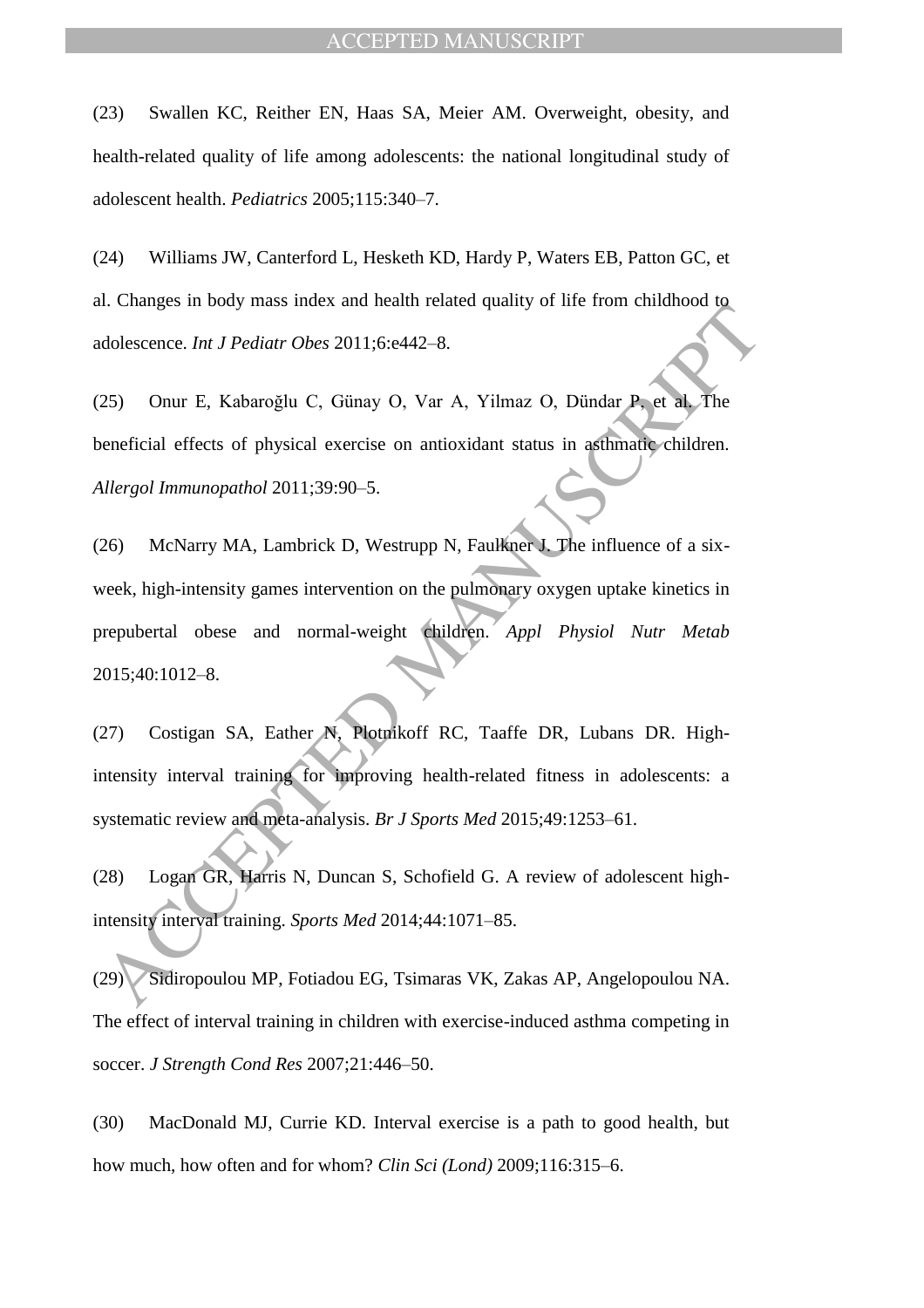(31) Latorre-Román PÁ, Navarro-Martinez AV, Garcia-Pinillos F. The effectiveness of an indoor intermittent training program for improving lung function, physical capacity, body composition and quality of life in children with asthma. *J Asthma* 2014;51:544–51.

(32) Malik AA, Williams CA, Bond B, Weston KL, Barker AR. Acute cardiorespiratory, perceptual and enjoyment responses to high-intensity interval exercise in adolescents. *Eur J Sport Sci* 2017;17:1335–42.

(33) Westergren T, Fegran L, Nilsen T, Haraldstad K, Kittang OB, Berntsen S. et al. Active play exercise intervention in children with asthma: a pilot study. *BMJ Open* 2016;6:e009721. doi: 10.1136/bmjopen-2015-009721.

(34) O'Neill C, Dogra S. Subjective Responses to interval and continuous exercise in adults with exercise-induced bronchoconstriction. *J Phys Act Health* 2017;14:486–91.

(35) Ekkekakis P. Pleasure and displeasure from the body: perspectives from exercise. *Cogn Emot* 2003;17:213–39.

(36) The Global Initiative for Asthma. *Global strategy for asthma management and prevention.* Available at: www.ginasthma.org; 2006 [accessed 18.01.2019]

Sextember 17.1, What is C.t., Bond D., Weston Tax, Bunch Tax, Then<br>ardiorespiratory, perceptual and enjoyment responses to high-intensity interval<br>vacrise in adolescents. *Eur J Sport Sci* 2017;17:1335-42.<br>33) Westergren (37) Hood MS, Little JP, Tarnopolsky MA, Myslik F, Gibala MJ. Low-volume interval training improves muscle oxidative capacity in sedentary adults. *Med Sci Sports Exerc* 2011;43:1849–56.

(38) Tanaka H, Monahan KD, Seals DR. Age-predicted maximal heart rate revisited. *J Am Coll Cardiol* 2001;37:153–6.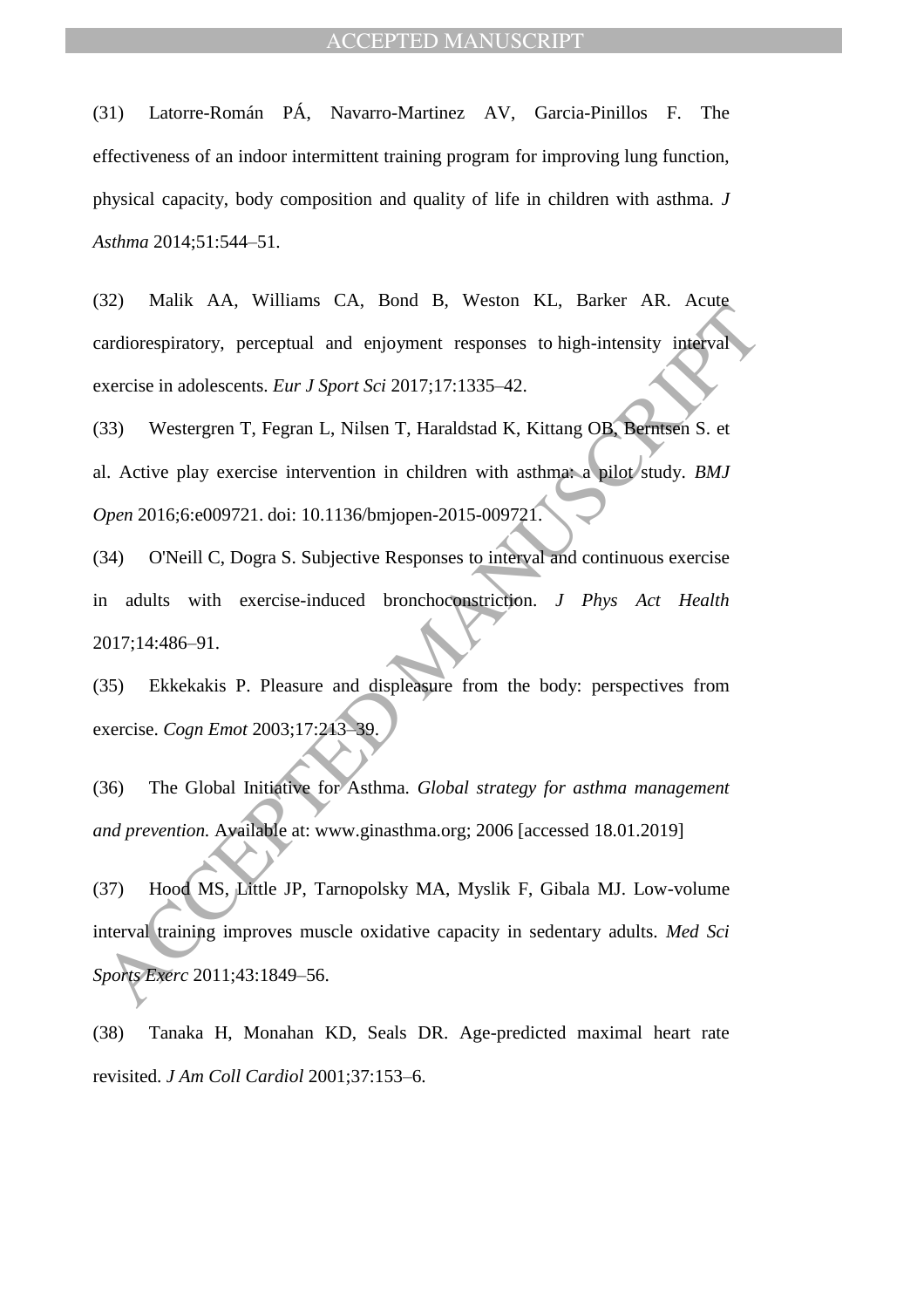(39) Mahon AD, Marjerrison AD, Lee JD, Woodruff ME, Hanna LE. Evaluating the prediction of maximal heart rate in children and adolescents. *Res Q Exerc Sport* 2010;81:466–71.

(40) Stewart A, Marfell-Jones M, Olds T, de Ridder H. International standards for anthropometric assessment. Lower Hutt, New Zealand: International Society for the Advancement of Kinanthropometry; 2011. p53–6.

(41) Barlow SE, Expert Committee. Expert committee recommendations regarding the prevention, assessment, and treatment of child and adolescent overweight and obesity: summary report. *Pediatrics* 2007;120(Suppl 4):S164–92.

(42) Mirwald RL, Baxter-Jones AD, Bailey DA, Beunen GP. An assessment of maturity from anthropometric measurements. *Med Sci Sports Exerc* 2002;34:689–94.

(43) American Thoracic Society. Standardization of Spirometry, 1994 Update. *Am J Respir Crit Care Med* 1995;152:1107–36.

(44) Miller MR, Hankinson J, Brusasco V, Burgos F, Casaburi R, Coates A, et al. Standardisation of spirometry. *Eur Respir J* 2005;26:319–38.

Manupolarical Execution: Exter-Indi, 1989 Entails: "International society for any<br>dyancement of Kinanthropometry; 2011, p53–6.<br>41) Barlow SE, Expert Committee. Expert committee recommendations<br>egarding the prevention, asse (45) Rosenthal M, Bain SH, Cramer D, Helms P, Denison D, Bush A, et al. Lung function in white children aged 4 to 19 years: I-Spirometry. *Thorax* 1993;48:794– 802.

(46) Dweik RA, Boggs PB, Erzurum SC, Irvin CG, Leigh MW, Lundberg JO, et al. An official ATS clinical practice guideline: interpretation of exhaled nitric oxide levels (FENO) for clinical applications. *Am J Respir Crit Care Med* 2011;184:602– 15.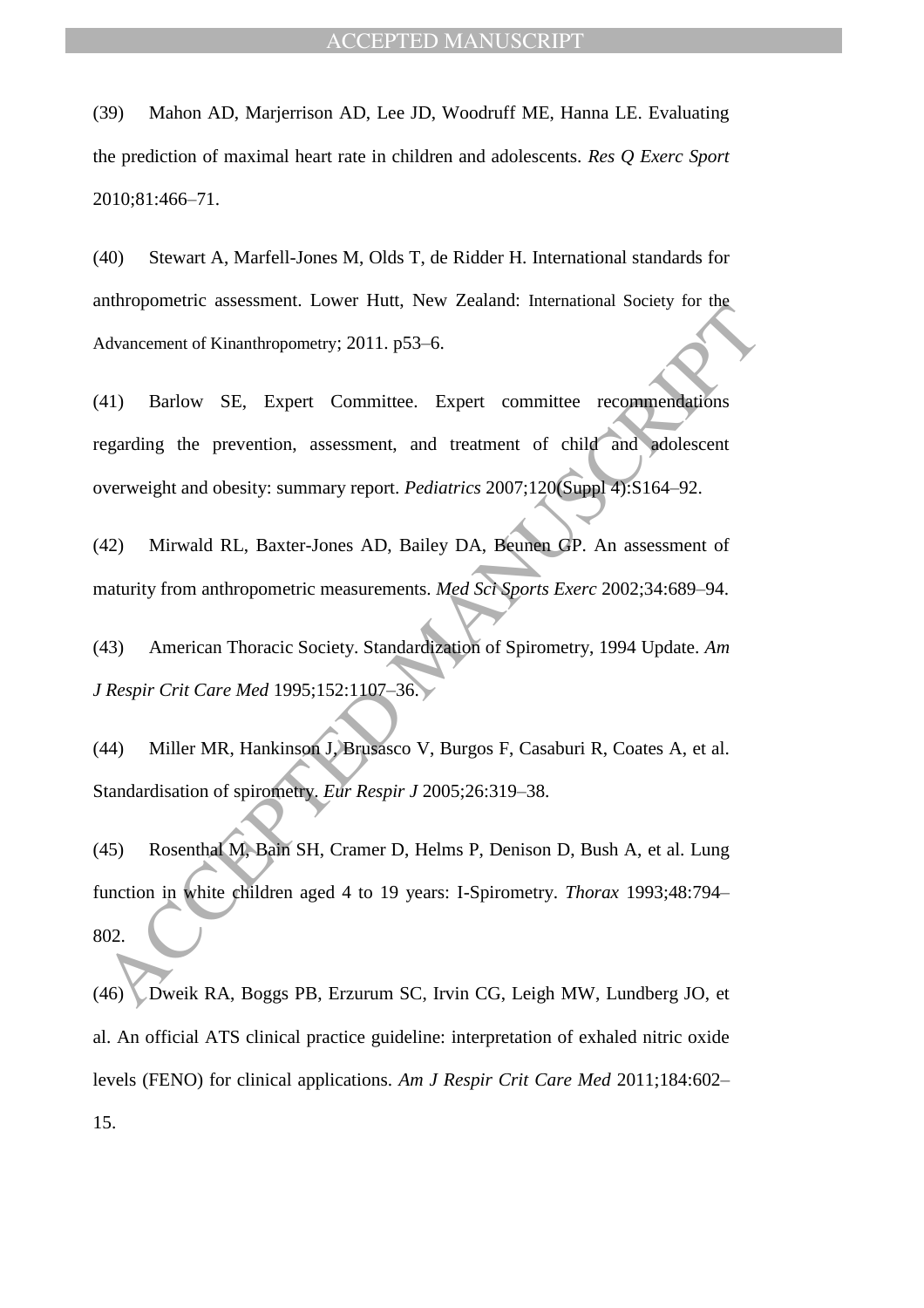(47) Juniper EF, Gruffydd-Jones K, Ward S, Svensson K. Asthma control questionnaire in children: validation, measurement properties, interpretation. *Eur Respir J* 2010;36:1410–6.

(48) Cronbach LJ. Coefficient alpha and the internal structure of tests. *Psychometrika* 1951;16:297–334.

(49) Juniper EF, Guyatt GH, Feeny DH, Ferrie PJ, Griffith LE, Townsend M. Measuring quality of life in children with asthma. *Qual Life Res* 1996;5:35–46.

(50) Varni JW, Seid M, Rode CA. The PedsQL: measurement model for the pediatric quality of life inventory. *Med Care* 1999;37:126–39.

Assumental 1994;10291 334.<br>
49) Juniper EF, Guyatt GH, Feeny DH, Ferrie PJ, Griffith LE, Townsend M.<br>
Measuring quality of life in children with asthma. *Qual Life Res* 1996;5;36–46.<br>
50) Varni JW, Seid M, Rode CA. The Ped (51) Varni JW, Burwinkle TM, Seid M, Skarr D. The PedsQL 4.0 as a pediatric population health measure: feasibility, reliability, and validity. *Ambul Pediatr* 2003;3:329–41.

(52) Varni JW, Burwinkle TM, Seid M. The PedsQL 4.0 as a school population health measure: feasibility, reliability, and validity. *Qual Life Res* 2006;15:203–15.

(53) Varni JW, Seid M, Kurtin PS. PedsQL 4.0: reliability and validity of the pediatric quality of life inventory version 4.0 generic core scales in healthy and patient populations. *Med Care* 2001;39:800–12.

(54) Beaver WL, Wasserman K, Whipp BJ. A new method for detecting anaerobic threshold by gas exchange. *J Appl Physiol (1985)* 1986;60:2020–7.

(55) Barstow TJ, Scremin AM, Mutton DL, Kunkel CF, Cagle TG, Whipp BJ. Peak and kinetic cardiorespiratory responses during arm and leg exercise in patients with spinal cord injury. *Spinal cord* 2000;38:340–5.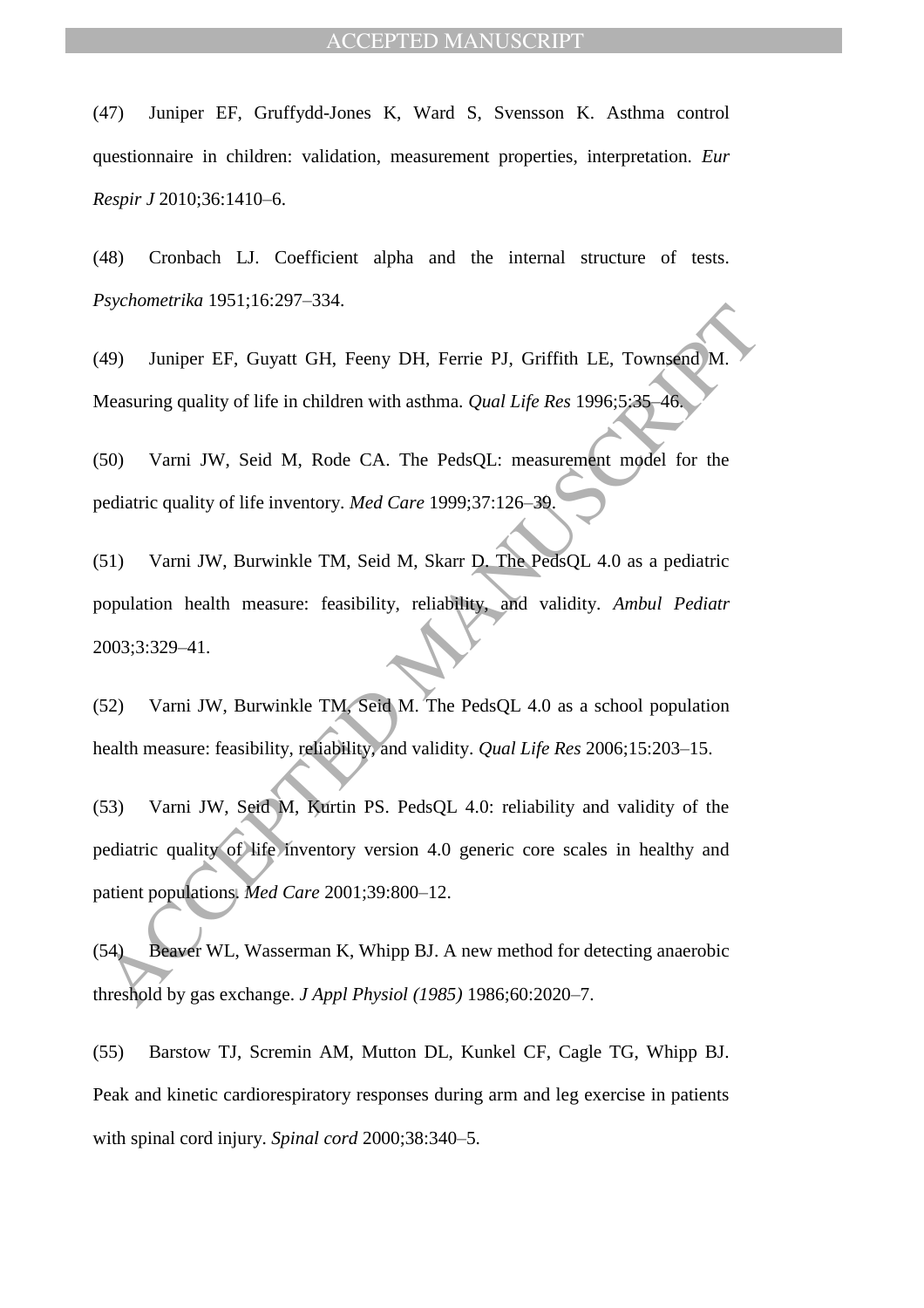(56) Trollvik A, Nordbach R, Silén C, Ringsberg KC. Children's experiences of living with asthma: fear of exacerbations and being ostracized. *J Pediatr Nurs* 2011;26:295–303.

(57) van den Bemt L, Kooijman S, Linssen V, Lucassen P, Muris J, Slabbers G,et al. How does asthma influence the daily life of children? Results of focus group interviews. *Health Qual Life Outcomes* 2010; 8:5.. doi: 10.1186/1477–7525–8–5.

(58) Taylor KL, Weston M, Batterham AM. Evaluating intervention fidelity: an example from a high–intensity interval training study. *PLoS ONE* 2015;10:e0125166. doi: 10.1371/journal.pone.0125166.

(59) Armstrong N, Barker AR. Endurance training and the elite young athlete. *Med Sci Sport* 2011;56:59–83.

According to the United Manuscript of Finderic Reality of the May and the Vietnam AM. Evaluating intervention fidelity: an example from a high-intensity interval training suddy. PLps ONE states are a single-intensity inter (60) Mandigout S, Lecoq AM, Courteix D, Guenon P, Obert P. Effect of gender in response to an aerobic training programme in prepubertal children. *Acta Paediatr* 2001;90:9–15.

(61) Eliakim A, Barstow TJ, Brasel JA, Ajie H, Lee WN, Renslo R,et al. Effect of exercise training on energy expenditure, muscle volume, and maximal oxygen uptake in female adolescents. *J Pediatr* 1996;129:537–43.

(62) Tolfrey K, Campbell IG, Batterham AM. Aerobic trainability of prepubertal boys and girls. *Pediatr Exerc Sci* 1998;10:248–63.

(63) Varray AL, Mercier JG, Prefaut CG. Individualized training reduces excessive exercise hyperventilation in asthmatics. *Int J Rehabil Res* 1995;18:297– 312.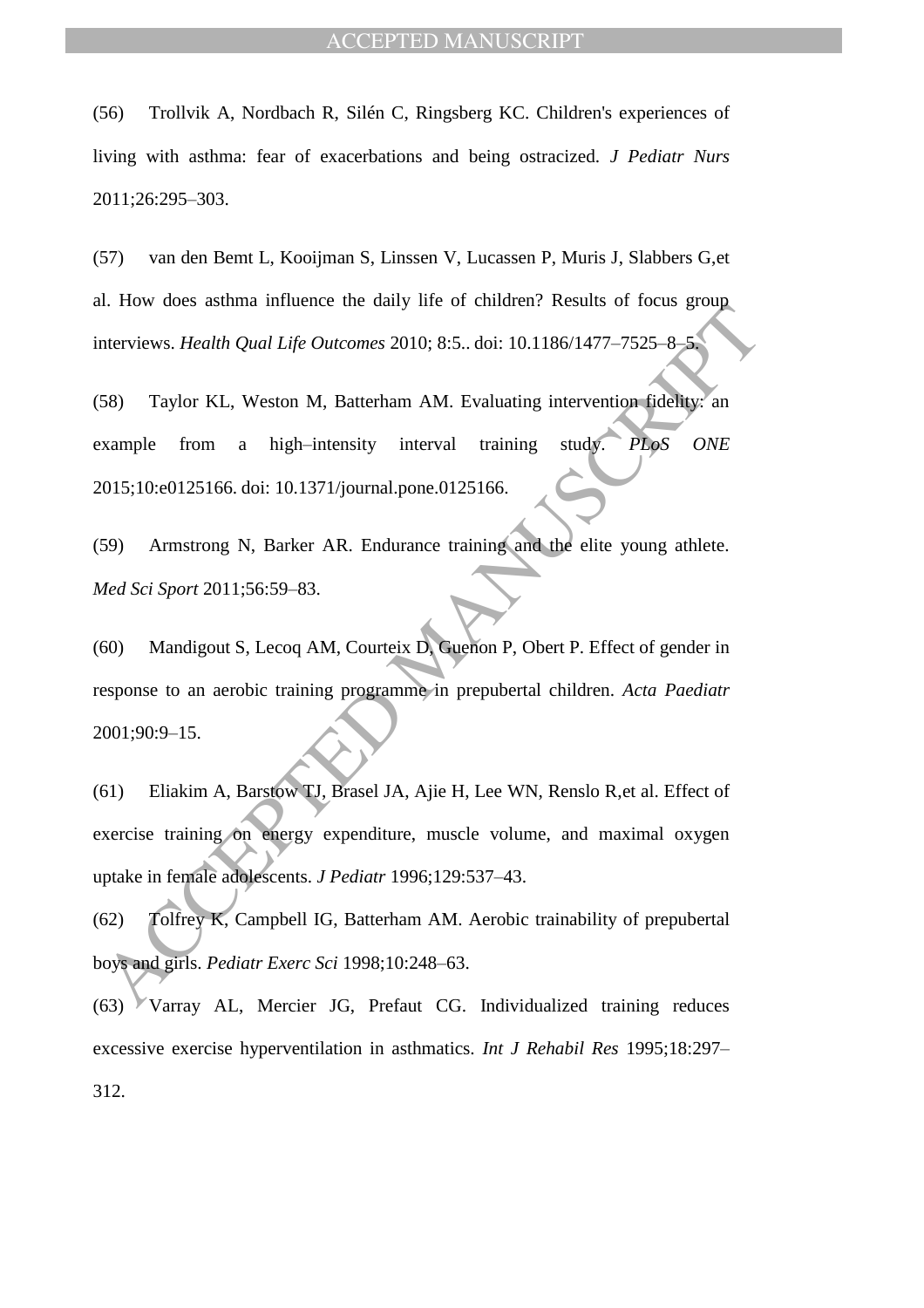(64) Varray AL, Mercier JG, Terral CM, Prefaut CG. Individualized aerobic and high intensity training for asthmatic children in an exercise readaptation program. Is training always helpful for better adaptation to exercise? *Chest* 1991;99:579–86.

(65) Baquet G, Berthoin S, Gerbeaux M, Van Praagh E. High–intensity aerobic training during a 10 week one-hour physical education cycle: effects on physical fitness of adolescents aged 11 to 16. *Int J Sports Med* 2001;22:295–300.

(66) Barstow TJ, Jones AM, Nguyen PH, Casaburi R. Influence of muscle fibre type and fitness on the oxygen uptake/power output slope during incremental exercise in humans. *Exp Physiol* 2000;85:109–16.

(67) McNarry MA, Welsman JR, Jones AM. The influence of training and maturity status on girls' responses to short-term, high-intensity upper- and lowerbody exercise. *Appl Physiol Nutr Metab* 2011;36:344–52.

itness of adolescents aged 11 to 16. *Int J Sports Med* 2001;22:295-300.<br>
66) Barstow TJ, Jones AM, Nguyen PH, Casaburi R. Influence of muscle Ripe<br>
979 and fitness on the oxygen uptake/power output slope during incrementa (68) Fielding J, Brantley L, Seigler N, McKie KT, Davison GW, Harris RA. Oxygen uptake kinetics and exercise capacity in children with cystic fibrosis. *Pediatr Pulmonol* 2015;50:647–54.

(69) Wilcox SL, Broxterman RM, Barstow TJ. Constructing quasi-linear  $VO<sub>2</sub>$ responses from nonlinear parameters. *J Appl Physiol (1985)* 2016;120:121–9.

(70) Neder JA, Nery LE, Peres C, Whipp BJ. Reference values for dynamic responses to incremental cycle ergometry in males and females aged 20 to 80. *Am J Respir Crit Care Med* 2001;164:1481–6.

(71) Wu XY, Han LH, Zhang JH, Luo S, Hu JW, Sun K. The influence of physical activity, sedentary behavior on health-related quality of life among the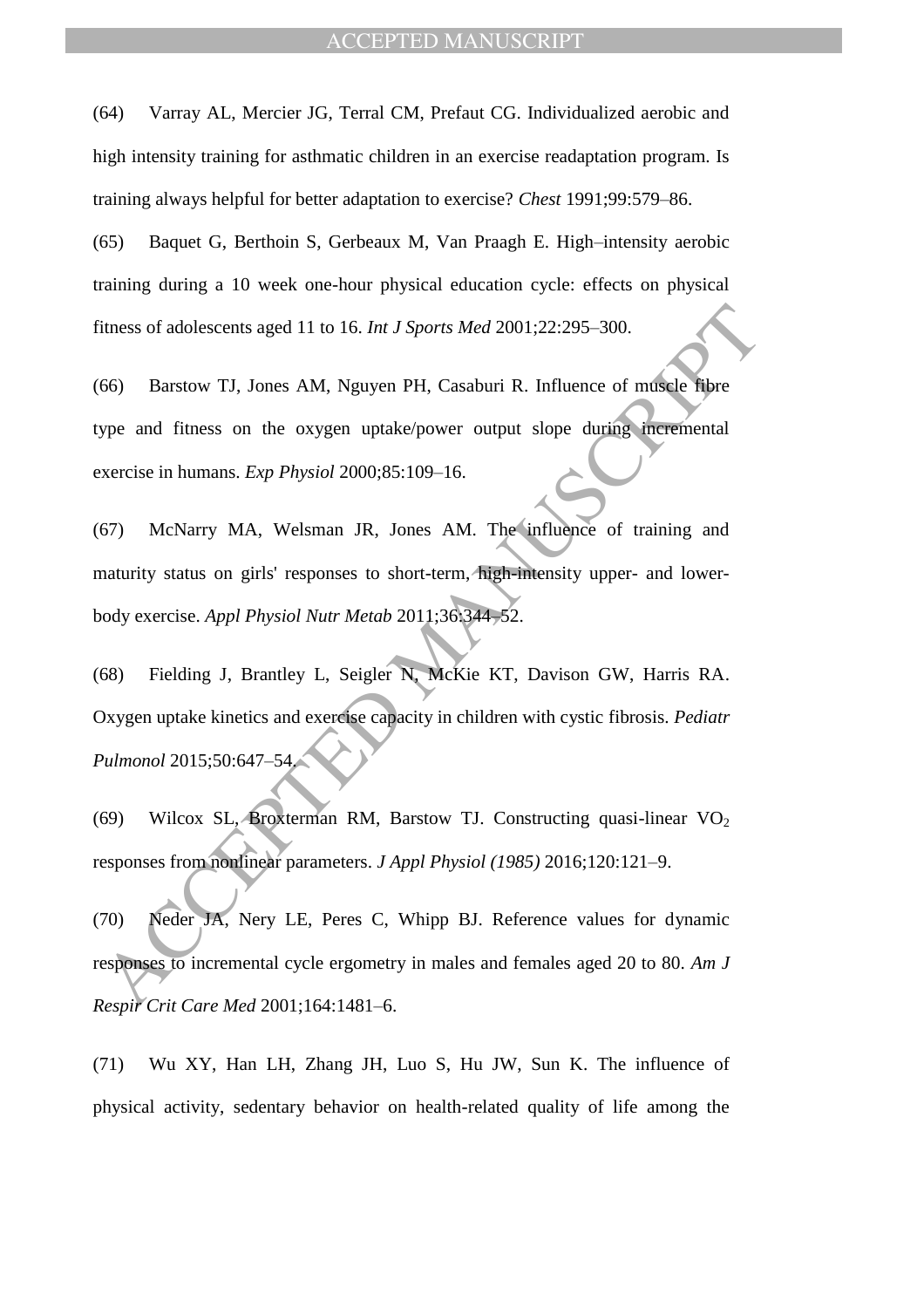general population of children and adolescents: a systematic review. *PLoS One* 2017;12:e0187668. doi: 10.1371/journal.pone.0187668.

(72) Moreira A, Delgado L, Haahtela T, Fonseca J, Moreira P, Lopes C, et al. Physical training does not increase allergic inflammation in asthmatic children. *Eur Respir J* 2008;32:1570–5.

(73) Ridgers ND, Timperio A, Cerin E, Salmon J. Compensation of physical activity and sedentary time in primary school children. *Med Sci Sports Exerc* 2014;46:1564–9.

73) Ridgers ND, Timperio A, Cerin E, Salmon J. Compensation of physical<br>
cityity and sedentary time in primary school children. *Med Sci Sports* Exerce<br>
1014;46:1564–9.<br>
2014;46:1564–9.<br>
2014;46:1564–9.<br>
2014;46:1564–9.<br> (74) Wicher I, Ribeiro MA, Marmo DB, Santos CI, Toro AA, Mendes RT, et al. Effects of swimming on spirometric parameters and bronchial hyperresponsiveness in children and adolescents with moderate persistent atopic asthma. *J Pediatr (Rio J)* 2010;86:384-90.

(75) de Souza MC, Eisenmann JC, e Santos DV, de Chaves RN, de Moraes Forjaz CL, Maia JA. Modeling the dynamics of BMI changes during adolescence. *Int J Obes (Lond)* 2015;39:1063–9.

(76) Schonfeld-Warden N, Warden CH. Pediatric obesity: an overview of etiology and treatment. *Pediatr Clin North Am* 1997;44:339–61.

(77) Scottish Intercollegiate Guidelines Network, Healthcare Improvement Scotland. *British Guideline for the management of asthma*, Available at: http://www.sign.ac.uk/sign-153-british-guideline-on-the-management-ofasthma.html; 2016. [accessed 18.01.2019]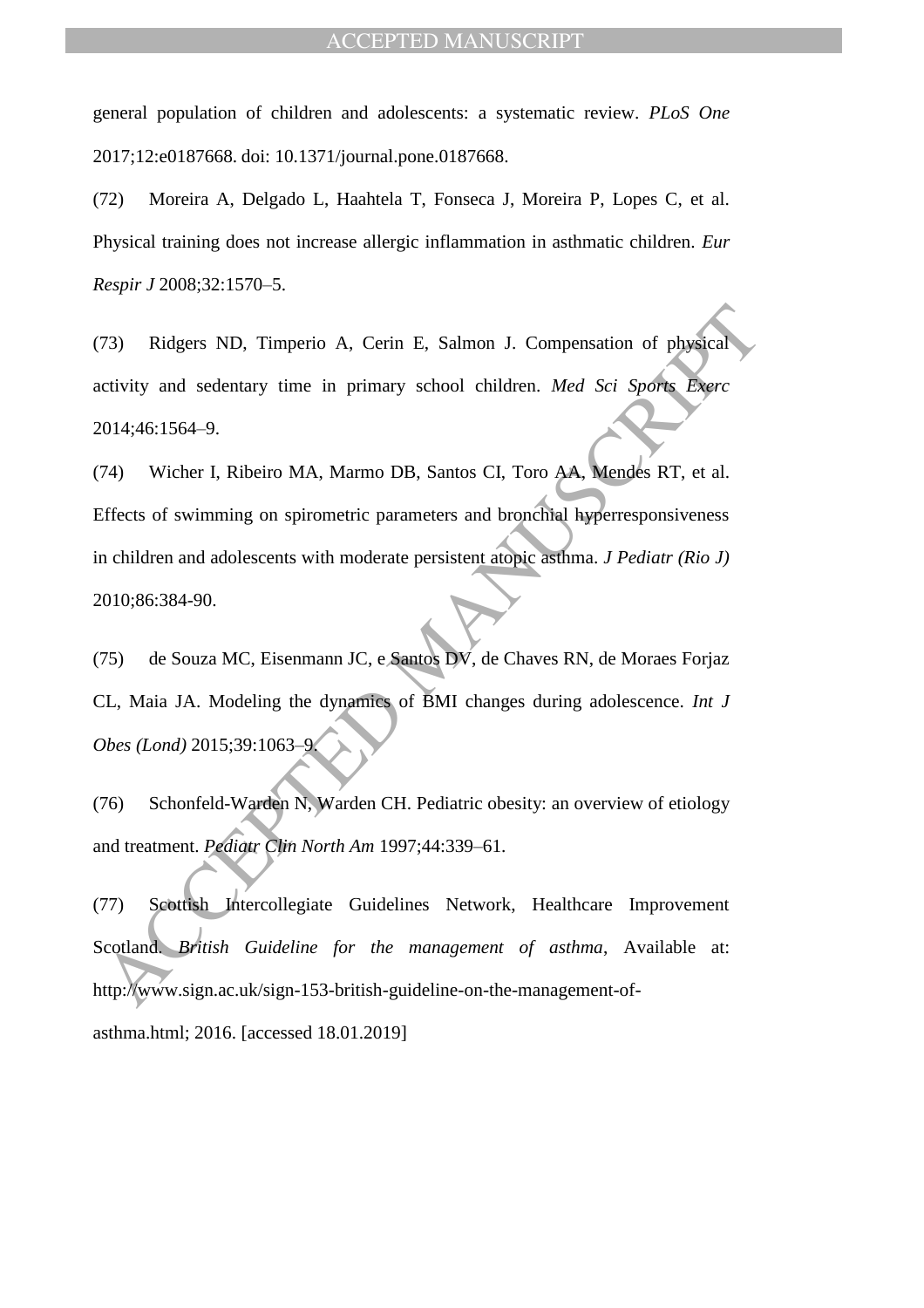## Table 1.

Anthropometric measures for participants within intervention and control for asthma and without asthma.

|                                                                                                                                             |                                                                                      |                  | Asthma           |                  | Non-asthma       |            |                  |                      |                       |                 |  |  |
|---------------------------------------------------------------------------------------------------------------------------------------------|--------------------------------------------------------------------------------------|------------------|------------------|------------------|------------------|------------|------------------|----------------------|-----------------------|-----------------|--|--|
|                                                                                                                                             | Mid-<br>Post-<br><b>Baseline</b><br>$\boldsymbol{n}$<br>intervention<br>intervention |                  |                  |                  | Follow-up        | n          | <b>Baseline</b>  | Mid-<br>intervention | Post-<br>intervention | Follow-<br>up   |  |  |
| ALL                                                                                                                                         |                                                                                      |                  |                  |                  |                  |            |                  |                      |                       |                 |  |  |
| Age (years)                                                                                                                                 | 155                                                                                  | $13.0 \pm 1.1$   | $13.2 \pm 1.1$   | $13.5 \pm 1.1$   | $13.8 \pm 1.1$   | 461        | $13.0 \pm 1.1$   | $13.3 \pm 1.1$       | $13.6 \pm 1.1$        | $13.9 \pm 1.1$  |  |  |
| Stature (cm)                                                                                                                                | 100                                                                                  | $157.4 \pm 9.5$  | $159.0 \pm 9.7$  | $160.7 \pm 9.5$  | $161.7 \pm 9.5$  | 255        | $157.9 \pm 10.1$ | $159.5 \pm 10.0$     | $161.1 \pm 9.8$       | $162.0{\pm}9.8$ |  |  |
| Body mass (kg)                                                                                                                              | 99                                                                                   | $54.2 \pm 14.0$  | $55.4 \pm 14.3$  | $57.3 \pm 14.7$  | $58.2 \pm 15.0$  | 255        | $50.4 \pm 12$    | $51.5 \pm 12.3$      | $53.4 \pm 12.4$       | $54.3 \pm 12.6$ |  |  |
| Sitting stature (cm)                                                                                                                        | 99                                                                                   | $78.9 + 4.8$     | $87.6 \pm 74$    | $81.2 \pm 4.9$   | $81.8 + 4.8$     | 255        | $79.5 \pm 5.6$   | $80.3 \pm 8.6$       | $81.3 \pm 5.6$        | $82.1 \pm 5.5$  |  |  |
| BMI $(kg/m2)$                                                                                                                               | 99                                                                                   | $21.7 + 4.4$     | $21.7 + 4.4$     | $22.0 \pm 4.4$   | $22.1 \pm 4.5*$  | 256        | $20 \pm 3.4$     | $20.0 + 3.4$         | $20.4 \pm 3.4$        | $20.5 \pm 3.5*$ |  |  |
| Tanner stage                                                                                                                                | 93                                                                                   | $3.2 \pm 1.0$    | $3.4 \pm 1.0$    | $3.6 \pm 0.9$    | $3.8 \pm 0.9$    | 242        | $3.3 \pm 1/0$    | $3.6 \pm 1.0$        | $3.7 \pm 1.0$         | $3.9 \pm 0.9$   |  |  |
| Age from PHV (years)                                                                                                                        | 98                                                                                   | $-0.1 \pm 1.3$   | $0.6 + 1.3$      | $0.4 \pm 1.2$    | $0.6{\pm}1.2$    | 255        | $-0.2 + 1.4$     | $0.6 + 1.4$          | $0.3 + 1.4$           | $0.6{\pm}1.4$   |  |  |
| <b>Intervention</b>                                                                                                                         |                                                                                      |                  |                  |                  |                  |            |                  |                      |                       |                 |  |  |
| Age (years)                                                                                                                                 | 50                                                                                   | $13.1 \pm 1.0$   | $13.4 \pm 1.0$   | $13.7 \pm 1.0$   | $14,0{\pm}1.0$   | $\sqrt{1}$ | $13.2 \pm 1.1$   | $13.5 \pm 1.1$       | $13.8 \pm 1.1$        | $14.1 \pm 1.1$  |  |  |
| Stature (cm)                                                                                                                                | 29                                                                                   | $158.3 \pm 10.5$ | $160.1 \pm 10.8$ | $161.8 \pm 10.9$ | $163.1 \pm 10.7$ | 95         | $157.4 \pm 9.9$  | $159.1 \pm 10.0$     | $160.6{\pm}9.9$       | $161.9 + 9.8$   |  |  |
| Body mass (kg)                                                                                                                              | 28                                                                                   | $57.4 \pm 15.7$  | $58.1 \pm 15.8$  | $59.8 \pm 16.6$  | $61.4 \pm 17.0$  | 95         | $51.3 \pm 13.0$  | $52.0 \pm 13.2$      | $53.7 \pm 13.6$       | $55.3 \pm 13.8$ |  |  |
| Sitting stature (cm)                                                                                                                        | 29                                                                                   | 79.9±4.8         | $80.9{\pm}5.1$   | $82.3 \pm 5.3$   | $83.2 + 5.1$     | 95         | $79.3 \pm 5.7$   | $80.0{\pm}5.7$       | $81.3 \pm 5.8$        | $82.2 \pm 5.7$  |  |  |
| BMI $(kg/m2)$                                                                                                                               | 28                                                                                   | 22.6±4.6*        | $22.3 \pm 4.5$   | $22.5 \pm 4.6$   | $22.7 + 4.7 +$   | 95         | $20.4 \pm 3.4*$  | $20.3 \pm 3.5$       | $20.6 \pm 3.6$        | $20.8 + 3.7#$   |  |  |
| Tanner stage                                                                                                                                | 29                                                                                   | $3.5 \pm 1.1$    | $3.4 \pm 1.2$    | $3.6 \pm 1.0$    | $3.9 \pm 0.9$    | 94         | $3.3 \pm 1.2$    | $3.6 \pm 1.1$        | $3.6 \pm 1.0$         | $3.9 \pm 1.0$   |  |  |
| Age from PHV (years)                                                                                                                        | 28                                                                                   | $0.0 \pm 1.2$    | $0.2 \pm 1.1$    | $0.5 \pm 1.3$    | $0.8 + 1.2$      | 95         | $-0.2 \pm 1.4$   | $0.1 \pm 1.1$        | $0.3 \pm 1.4$         | $0.6 \pm 1.4$   |  |  |
| <b>Control</b>                                                                                                                              |                                                                                      |                  |                  |                  |                  |            |                  |                      |                       |                 |  |  |
| Age (years)                                                                                                                                 | 105                                                                                  | $12.9 \pm 1.2$   | $13.2 \pm 1.2$   | $13.4 \pm 1.2$   | $13.7 \pm 1.2$   | 290        | $12.9 \pm 1.0$   | $13.2 \pm 1.0$       | $13.5 \pm 1.0$        | $13.8 \pm 1.0$  |  |  |
| Stature (cm)                                                                                                                                | 71                                                                                   | $157.0 \pm 9.1$  | $158.5 \pm 9.2$  | $160.3{\pm}9.0$  | $161.1 \pm 8.9$  | 160        | $158.2 \pm 10.2$ | $159.7 \pm 10.1$     | $161.3 \pm 9.8$       | $162.0{\pm}9.8$ |  |  |
| Body mass (kg)                                                                                                                              | 71                                                                                   | $53.0 \pm 13.2$  | $54.3 \pm 13.7$  | $56.3 \pm 13.9$  | $56.9 \pm 14.0$  | 160        | 49.9±11.4        | $51.2 \pm 11.7$      | $53.2 \pm 11.7$       | 53.7±11.9       |  |  |
| Sitting stature (cm)                                                                                                                        | 70                                                                                   | $78.5 \pm 4.8$   | $80.2 + 4.9$     | $80.7 \pm 4.7$   | $81.2 + 4.6$     | 160        | $79.6 \pm 5.5$   | 79.7±6.6             | $81.3 \pm 5.5$        | $82.0 \pm 5.4$  |  |  |
| BMI $(kg/m2)$                                                                                                                               | 71                                                                                   | $21.4 + 4.4*$    | $21.5 + 4.3$     | $21.8 + 4.4#$    | $21.8 + 4.4#$    | 161        | $19.8 \pm 3.3*$  | $19.9 \pm 3.3$       | $20.3 \pm 3.4 \#$     | $20.4 \pm 3.5#$ |  |  |
| Tanner stage                                                                                                                                | 64                                                                                   | $3.0 + 0.9$      | $3.4 \pm 1.0$    | $3.6 \pm 0.9$    | $3.8 \pm 0.9$    | 148        | $3.4 \pm 1.0$    | $3.6 \pm 1.0$        | $3.7 \pm 1.0$         | $3.9 \pm 0.9$   |  |  |
| Age from PHV (years)                                                                                                                        | 70                                                                                   | $-0.2 \pm 1.3$   | $0.2 + 1.4$      | $0.3 \pm 1.2$    | $0.5 \pm 1.2$    | 160        | $-0.2 \pm 1.4$   | $0.3 \pm 1.5$        | $0.3 \pm 1.4$         | $0.5 \pm 1.4$   |  |  |
| Note: data are presented as <i>n</i> or mean $\pm$ SD as indicated.                                                                         |                                                                                      |                  |                  |                  |                  |            |                  |                      |                       |                 |  |  |
|                                                                                                                                             |                                                                                      |                  |                  |                  |                  |            |                  |                      |                       |                 |  |  |
| * Significant difference between asthma and non-asthma at baseline ( $p < 0.05$ ); #<br>significantly different at baseline ( $p < 0.05$ ). |                                                                                      |                  |                  |                  |                  |            |                  |                      |                       |                 |  |  |
|                                                                                                                                             |                                                                                      |                  |                  |                  |                  |            |                  |                      |                       |                 |  |  |
| Abbreviations: $BMI = Body$ mass index; $PHV = Peak$ height velocity.                                                                       |                                                                                      |                  |                  |                  |                  |            |                  |                      |                       |                 |  |  |
|                                                                                                                                             |                                                                                      |                  |                  |                  |                  |            |                  |                      |                       |                 |  |  |
|                                                                                                                                             |                                                                                      |                  |                  |                  |                  |            |                  |                      |                       |                 |  |  |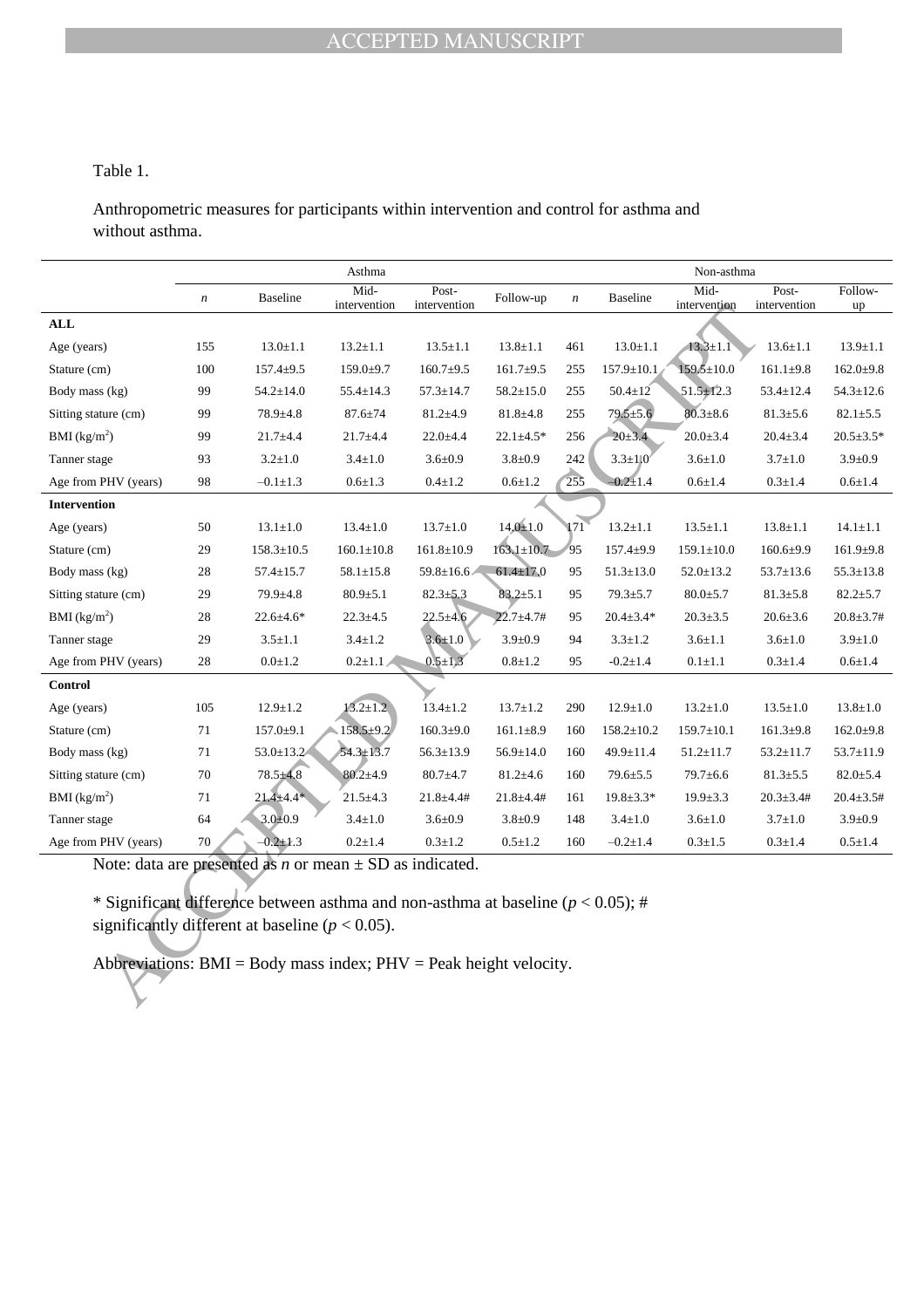## **Table 2.**

## **Detailed examples of exercises**

| <b>Activity</b>         | <b>Example exercises</b>                                                                                                                                                                                      |
|-------------------------|---------------------------------------------------------------------------------------------------------------------------------------------------------------------------------------------------------------|
| <b>Static exercises</b> | Participants stood in a space where they conducted exercises. Examples:                                                                                                                                       |
|                         | <b>Burpees</b>                                                                                                                                                                                                |
|                         | Jumping jacks                                                                                                                                                                                                 |
|                         | Squats                                                                                                                                                                                                        |
|                         | Press-ups                                                                                                                                                                                                     |
| <b>Obstacle course</b>  | Created using resources such as nets, benches, cones and hurdles. Examples:                                                                                                                                   |
|                         | Agility                                                                                                                                                                                                       |
|                         | Crawling<br>$\bullet$                                                                                                                                                                                         |
|                         | Jumping                                                                                                                                                                                                       |
|                         | Rolling                                                                                                                                                                                                       |
| Speed, agility and      | Activities included fast paced, low-skill agility exercises such as:                                                                                                                                          |
| quickness               | Zig-zag sprints                                                                                                                                                                                               |
|                         | Slalom sprints                                                                                                                                                                                                |
|                         | Hurdles                                                                                                                                                                                                       |
|                         | Shuttles                                                                                                                                                                                                      |
|                         | Fast feet ladder drills                                                                                                                                                                                       |
| <b>Linear sprints</b>   | Participants moved between each side of the hall. Movement was varied i.e.<br>forward, backwards and sideways. Variations to the sprints included:<br>Bear crawls<br>$\bullet$<br>Gorilla walks<br>Crab walks |
|                         |                                                                                                                                                                                                               |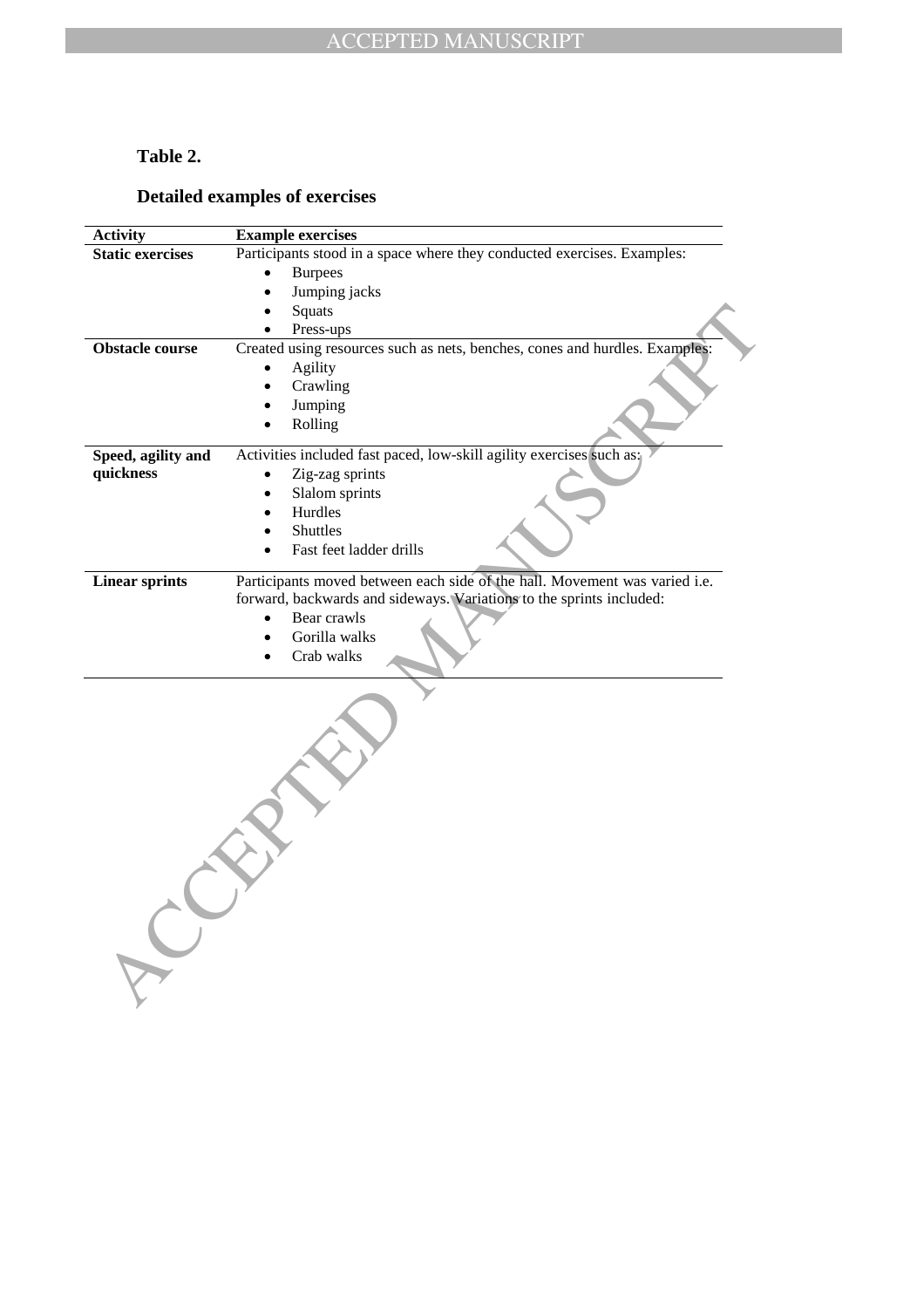|                                                                                                                                                                                                                                                                                                                                                 |                  |                  | Asthma               |                       |                 |                  |                 | Non-asthma           |                       |                 |
|-------------------------------------------------------------------------------------------------------------------------------------------------------------------------------------------------------------------------------------------------------------------------------------------------------------------------------------------------|------------------|------------------|----------------------|-----------------------|-----------------|------------------|-----------------|----------------------|-----------------------|-----------------|
|                                                                                                                                                                                                                                                                                                                                                 | $\boldsymbol{n}$ | Baseline         | Mid-<br>intervention | Post-<br>intervention | Follow-up       | $\boldsymbol{n}$ | Baseline        | Mid-<br>intervention | Post-<br>intervention | Follow-up       |
| Intervention                                                                                                                                                                                                                                                                                                                                    |                  |                  |                      |                       |                 |                  |                 |                      |                       |                 |
| FEV <sub>1</sub> (%Predicted)                                                                                                                                                                                                                                                                                                                   | 29               | $93.5 \pm 15.5$  | $94.7 \pm 14.1$      | $92.2 \pm 14.8$       | $88.1 \pm 15.8$ | 90               | $93.9 \pm 16.5$ | $95.7 \pm 13.8$      | $97.1 \pm 13.4$       | $91.3 \pm 15.4$ |
| FVC (%Predicted)                                                                                                                                                                                                                                                                                                                                | 29               | $102.4 \pm 13.2$ | $102.5 \pm 13$       | $100.4 \pm 14.7$      | 94.9±17.7       | 90               | $99.5 \pm 13.8$ | $100.8 + 13.1$       | $101.5 \pm 18.3$      | $94.5 \pm 16.4$ |
| FEV <sub>1</sub> /FVC                                                                                                                                                                                                                                                                                                                           | 29               | $0.8 + 0.1$      | $0.8 + 0.1$          | $0.8 + 0.1$           | $0.8 + 0.1$     | 90               | $0.8 + 0.1$     | $0.8 \pm 0.1$        | $0.8 + 0.1$           | $0.8 + 0.1$     |
| FEF <sub>25-75</sub> (%Predicted)                                                                                                                                                                                                                                                                                                               | 29               | $78.2 \pm 28.0$  | $81.7 \pm 22.5$      | $77.7 \pm 31.3$       | $77.1 \pm 24.1$ | 90               | $83.1 \pm 23.8$ | $86.9 \pm 23.4$      | $89.2 \pm 26.7$       | $85.2 + 25.4$   |
| PEF (%Predicted)                                                                                                                                                                                                                                                                                                                                | 29               | $90.0 \pm 18.5$  | 89.5±20.9            | $91.4 \pm 19.1$       | $85.7 \pm 22.8$ | 90               | $87.8 \pm 19.8$ | $90.0 \pm 19.4$      | 93.9±17.9             | $88.5 \pm 20.7$ |
| FeNO (ppb)                                                                                                                                                                                                                                                                                                                                      | 29               | $40.3 \pm 31.2$  | $38.5 \pm 31.3$      | 38.6±27.4             |                 | $\bf{0}$         |                 |                      |                       |                 |
| Control                                                                                                                                                                                                                                                                                                                                         |                  |                  |                      |                       |                 |                  |                 |                      |                       |                 |
| FEV <sub>1</sub> (%Predicted)                                                                                                                                                                                                                                                                                                                   | 68               | $90.1 \pm 14.7$  | $87.9 \pm 19.4$      | $92.8 \pm 18.4$       | $91.7 \pm 13.5$ | 155              | $96.1 \pm 17.2$ | $90.8 \pm 19.5$      | $96.1 \pm 14.3$       | $97.1 \pm 16.6$ |
| FVC (%Predicted)                                                                                                                                                                                                                                                                                                                                | 68               | $97.3 \pm 14.6$  | $96.0 \pm 20.5$      | $98.5 \pm 20.1$       | $97.0 \pm 14.0$ | 155              | $99.7 \pm 15.0$ | $92.9 \pm 19.0$      | $97.8 \pm 13.7$       | $98.1 \pm 13.4$ |
| FEV <sub>1</sub> /FVC                                                                                                                                                                                                                                                                                                                           | 68               | $0.8 + 0.1$      | $0.8 + 0.1$          | $0.8 + 0.1$           | $0.8 + 0.1$     | 155              | $0.8 + 0.1$     | $0.9 + 0.1$          | $0.9 + 0.1$           | $0.9 + 0.1$     |
| FEF <sub>25-75</sub> (%Predicted)                                                                                                                                                                                                                                                                                                               | 68               | $75.6 \pm 24.8$  | 74.6±29.0            | 79.0±23.9             | $80.4 \pm 21.3$ | 155              | $88.2 \pm 26.2$ | 85.6±26.2            | $91.9 \pm 23.3$       | $92.5 \pm 24.5$ |
| PEF (%Predicted)                                                                                                                                                                                                                                                                                                                                | 68               | $93.0 \pm 21.1$  | 89.7±25.1            | $91.0 \pm 15.2$       | $91.5 \pm 17.9$ | 155              | $91.1 \pm 21.4$ | $87.6 \pm 24.1$      | $92.8 \pm 17.0$       | $92.8 \pm 18.9$ |
| FeNO (ppb)                                                                                                                                                                                                                                                                                                                                      | 70               | $43.6 \pm 38.8$  | $41.9 \pm 39.7$      | $41.4 \pm 38.1$       |                 | $\boldsymbol{0}$ |                 |                      |                       |                 |
| Note: data are presented as <i>n</i> or mean $\pm$ SD as indicated.<br>* significant difference between asthma and non-asthma at baseline ( $p < 0.05$ ).                                                                                                                                                                                       |                  |                  |                      |                       |                 |                  |                 |                      |                       |                 |
| Abbreviations: % Predicted = Expressed as a percentage of the age-sex-stature predicted value; FeNO = Fractional exhaled nitric oxide; FEF25.75 =<br>Expiratory Flow between 25% and 75% of vital capacity; $FEV_1$ = Forced Expiratory Volume in 1 second; FVC = Forced Vital Capacity; PEF = F<br>Expiratory Flow; $ppb =$ parts per billion. |                  |                  |                      |                       |                 |                  |                 |                      |                       |                 |

Abbreviations: %Predicted = Expressed as a percentage of the age-sex-stature predicted value; FeNO = Fractional exhaled nitric oxide; FEF $_{25.75}$  = Forced Expiratory Flow between 25% and 75% of vital capacity;  $FEV_1 =$  Forced Expiratory Volume in 1 second; FVC = Forced Vital Capacity;  $PEF =$  Peak Expiratory Flow; ppb = parts per billion.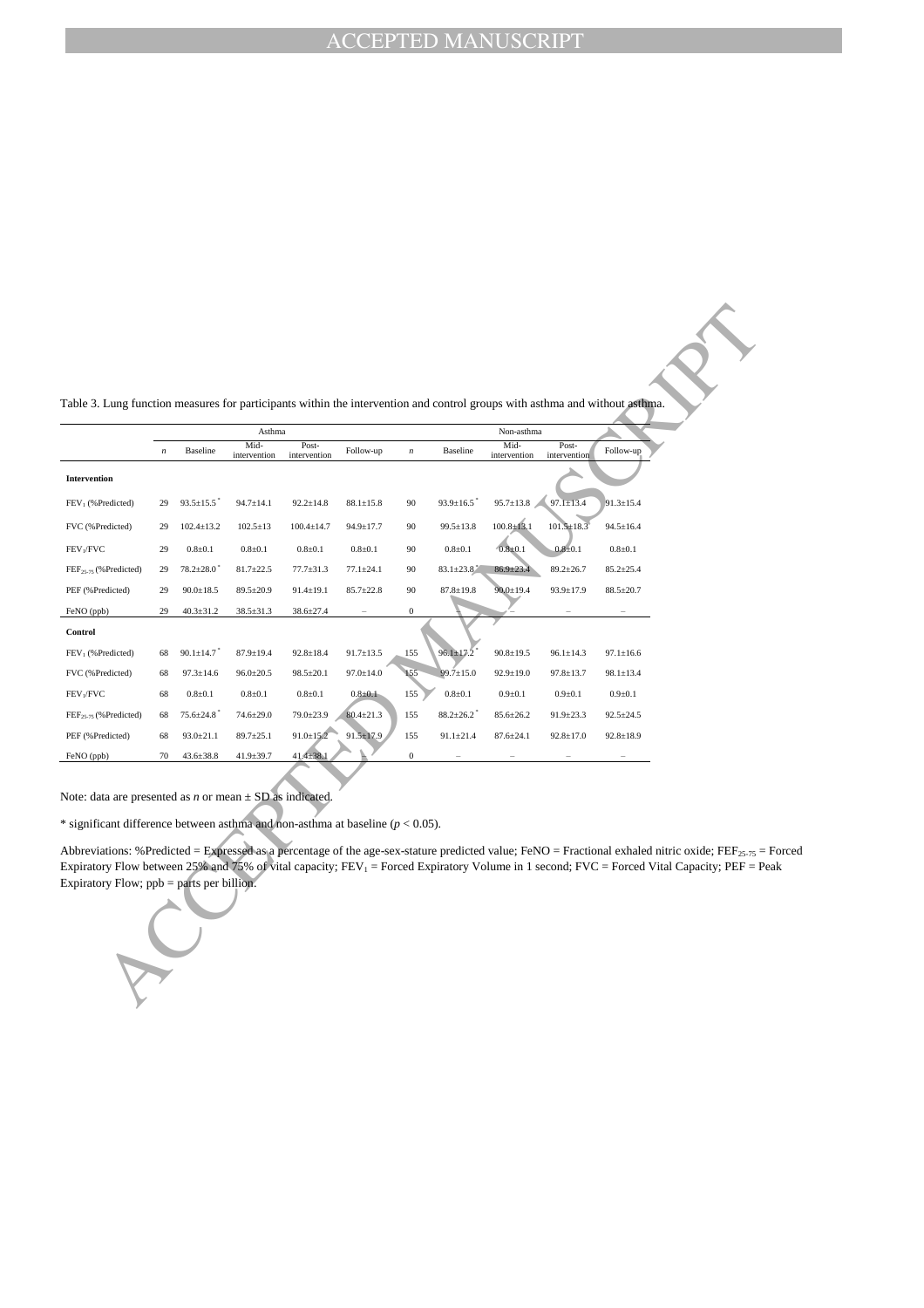Table 4. 20-metre shuttle run and quality of life questionnaire data for participants within the intervention and control groups with asthma and without asthma

|                                                                                                                                                                                                                                                                                                                                                                | Asthma           |                   |                      |                       |                    |                  |                   | Non-asthma           |                       |                   |
|----------------------------------------------------------------------------------------------------------------------------------------------------------------------------------------------------------------------------------------------------------------------------------------------------------------------------------------------------------------|------------------|-------------------|----------------------|-----------------------|--------------------|------------------|-------------------|----------------------|-----------------------|-------------------|
|                                                                                                                                                                                                                                                                                                                                                                | $\boldsymbol{n}$ | Baseline          | Mid-<br>intervention | Post-<br>intervention | Follow-up          | $\boldsymbol{n}$ | <b>Baseline</b>   | Mid-<br>intervention | Post-<br>intervention | Follow-up         |
| <b>Intervention</b>                                                                                                                                                                                                                                                                                                                                            |                  |                   |                      |                       |                    |                  |                   |                      |                       |                   |
| 20-metre shuttle run (shuttles)                                                                                                                                                                                                                                                                                                                                | 20               | 35.8±21.2*        | $38.7 \pm 15.8$      | $40.8 \pm 22.3#$      | 39.4±22.4          | 72               | $47.5 \pm 24.0$ * | 53.6±22.9#           | $51.8 + 24.1*$        | $47.5 \pm 24.2$   |
| PedsQL PhH                                                                                                                                                                                                                                                                                                                                                     | 22               | $76.8 \pm 14.3$   | $79.4 \pm 13.8$      | $83.8 \pm 12.3$       | $85.1 \pm 13.0$    | 85               | $81.6 \pm 12.5$   | $82.9 \pm 11.9$      | $83.7 \pm 14.3$       | 82.6±12.9         |
| PedsQL PsH                                                                                                                                                                                                                                                                                                                                                     | 22               | $76.4 \pm 11.8$   | $74.6 \pm 14.1$      | $80.5 \pm 15.1$       | $82.0 \pm 13.7$    | 85               | 79.7±14.9         | $76.4 \pm 18.3$      | $78.8 \pm 17.9$       | 79.0±16.9         |
| PedsQL Total                                                                                                                                                                                                                                                                                                                                                   | 22               | $76.5 \pm 11.5$   | $76.3 \pm 12.3$      | $81.6 \pm 12.7$       | $83.1 \pm 12.3$    | 85               | $80.3 \pm 13.0*$  | $78.6 \pm 14.6$      | $80.5 \pm 15.6$       | $80.4 \pm 14.4$   |
| ACQ                                                                                                                                                                                                                                                                                                                                                            | 32               | $1.0 + 0.9$       | $1.2 \pm 0.8$        | $1.0 + 0.7$           | $1\pm0.8$          | $\boldsymbol{0}$ |                   |                      |                       |                   |
| PAQLQ Symptoms                                                                                                                                                                                                                                                                                                                                                 | 29               | $5.6 \pm 1.4$     | $5.7 \pm 1.3$        | $6.0 + 0.9$           | $6.2 + 1.2$        | $\boldsymbol{0}$ |                   |                      |                       |                   |
| PAQLQ Activities                                                                                                                                                                                                                                                                                                                                               | 29               | $5.7 + 1.4$       | $5.9 + 1.0$          | $6.2 + 0.9$           | $6.2 + 1.1$        | $\boldsymbol{0}$ |                   |                      |                       |                   |
| PAQLQ Emotions                                                                                                                                                                                                                                                                                                                                                 | 29               | $5.9 + 1.4$       | $6 + 1.1$            | $6.5 + 0.8$           | $6.5 \pm 1.0$      | $\boldsymbol{0}$ |                   |                      |                       |                   |
| PAQLQ                                                                                                                                                                                                                                                                                                                                                          | 29               | $5.7 \pm 1.3$     | $5.9 \pm 1.1$        | $6.2 \pm 0.8$         | $6.3 \pm 1.04$     | $\boldsymbol{0}$ |                   |                      |                       | ٠                 |
| Control                                                                                                                                                                                                                                                                                                                                                        |                  |                   |                      |                       |                    |                  |                   |                      |                       |                   |
| 20-metre shuttle run (shuttles)                                                                                                                                                                                                                                                                                                                                | 22               | 44.5±21.9*        | $44.6 \pm 17.0$      | $42.3 \pm 20.4$       | $42.6 \pm 22.4$    | 84               | $52.7 \pm 26.0^*$ | $52.4 \pm 23.7$      | 54.9±24.0             | $54.8 \pm 25.6$   |
| PedsQL PhH                                                                                                                                                                                                                                                                                                                                                     | 62               | $75.1 \pm 19.2$   | $76.1 \pm 17.4$      | $80.3 \pm 15.4$ #     | $81.9 \pm 14.8 \#$ | 159              | 79.5±14.9         | $80.9 \pm 14.0$      | $82.1 \pm 13.6$       | 83.6±13.0#        |
| PedsQL PsH                                                                                                                                                                                                                                                                                                                                                     | 62               | $72.4 \pm 19.2$   | $72.2 \pm 16.0$      | $77.1 \pm 14.3$       | $80.5 \pm 14.5#$   | 159              | $75.2 \pm 16.9$   | $76.1 \pm 16.0$      | $76.9 \pm 15.2$       | $80.5 \pm 13.9$ # |
| PedsQL Total                                                                                                                                                                                                                                                                                                                                                   | 62               | $73.3 \pm 17.8$ * | $73.6 \pm 15.1$      | $78.2 \pm 12.4$ #     | $81.0 \pm 13.2$ #  | 159              | $76.7 \pm 14.8$   | $77.8 \pm 14.1$      | $78.7 \pm 13.2$       | $81.7 \pm 12.3$ # |
| ACQ                                                                                                                                                                                                                                                                                                                                                            | 84               | $1.4 + 1.0$       | $1.2 + 0.9$          | $1.1 \pm 0.9$         | $0.9 + 0.8 +$      | $\boldsymbol{0}$ |                   |                      |                       |                   |
| PAQLQ Symptoms                                                                                                                                                                                                                                                                                                                                                 | 69               | $5.5 \pm 1.2$     | $5.6 \pm 1.3$        | $5.9 + 1.2#$          | $6.2 \pm 1.1 \#$   | $\boldsymbol{0}$ |                   |                      |                       |                   |
| PAQLQ Activities                                                                                                                                                                                                                                                                                                                                               | 69               | $5.5 + 1.2$       | $5.7 + 1.2$          | $5.8 \pm 1.3$         | $6.2 \pm 1.2$ #    | $\boldsymbol{0}$ |                   |                      |                       |                   |
| PAQLQ Emotions                                                                                                                                                                                                                                                                                                                                                 | 69               | $6.0 \pm 1.2$     | $6.0 + 1.1$          | $6.2 \pm 1.1$         | $6.3 \pm 1.1$      | $\boldsymbol{0}$ |                   |                      |                       |                   |
| PAQLQ                                                                                                                                                                                                                                                                                                                                                          | 69               | $5.7 + 1.2$       | $5.8 + 1.1$          | $6.0 \pm 1.1$         | $6.2 \pm 1.1$ #    | $\boldsymbol{0}$ |                   |                      |                       |                   |
| Note: data are presented as <i>n</i> or mean $\pm$ SD as indicated.<br>*Significant difference between asthma and non-asthma at baseline ( $p < 0.05$ ); #, significantly different from baseline ( $p < 0.05$ ).<br>Abbreviations: ACQ = Asthma control questionnaire; PAQLA = Paediatric Asthma Quality of Life Questionnaire; PedsQL = Pediatric Quality of |                  |                   |                      |                       |                    |                  |                   |                      |                       |                   |
| Inventory; PhH = Physical score; PsH = Psychological score.                                                                                                                                                                                                                                                                                                    |                  |                   |                      |                       |                    |                  |                   |                      |                       |                   |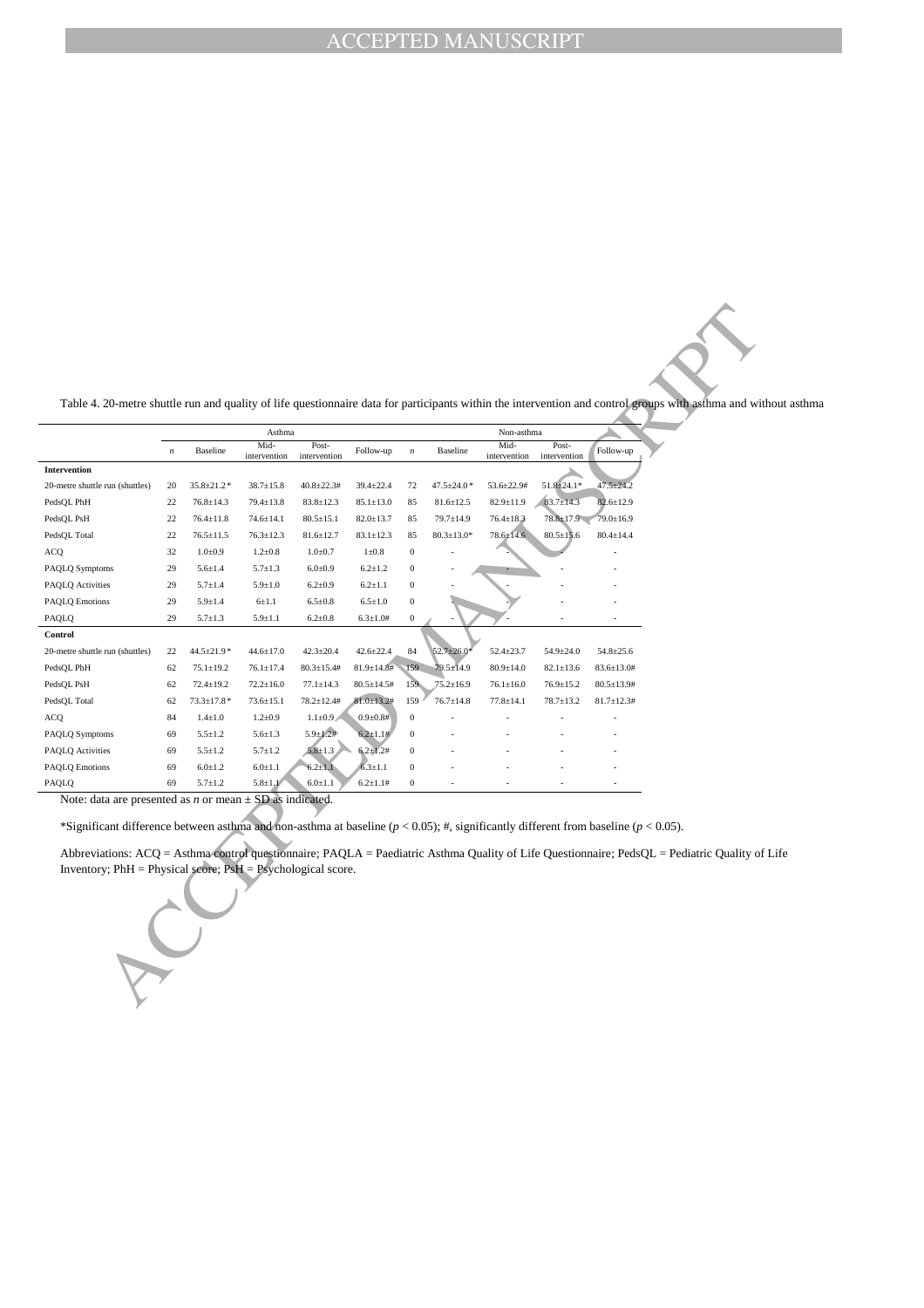## Table 5

Incremental ramp test results for participants within the intervention and control groups with asthma and without asthma.

|                                                                                                                                                                  |                  |                  | Asthma               |                       |                  |                                                                                      | Non-asthma       |                  |                  |                  |  |  |  |
|------------------------------------------------------------------------------------------------------------------------------------------------------------------|------------------|------------------|----------------------|-----------------------|------------------|--------------------------------------------------------------------------------------|------------------|------------------|------------------|------------------|--|--|--|
|                                                                                                                                                                  | $\boldsymbol{n}$ | <b>Baseline</b>  | Mid-<br>intervention | Post-<br>intervention | Follow-up        | Mid-<br>Post-<br><b>Baseline</b><br>$\boldsymbol{n}$<br>intervention<br>intervention |                  |                  |                  | Follow-up        |  |  |  |
| Intervention                                                                                                                                                     |                  |                  |                      |                       |                  |                                                                                      |                  |                  |                  |                  |  |  |  |
| Baseline $VO2$ (l/min)                                                                                                                                           | 14               | $0.6 + 0.1$      | $0.6 + 0.1$          | $0.7 + 0.1$           | $0.6 + 0.1$      | 14                                                                                   | $0.6 + 0.1$      | $0.6 + 0.1$      | $0.6 + 0.1$      | $0.5 \pm 0.1$    |  |  |  |
| Peak VO <sub>2</sub> (1/min)                                                                                                                                     | 14               | $2.0 \pm 0.5$    | $2.1 \pm 0.6$        | $2.5 \pm 0.8*$        | $2.2 \pm 0.6*$   | 14                                                                                   | $2.1 \pm 0.5$    | $2.2 \pm 0.6$    | $2.3 \pm 0.5*$   | $2.1 \pm 0.5$    |  |  |  |
| Scaled Peak VO <sub>2</sub><br>$(m1/kg^{0.57}/min)$                                                                                                              | 14               | 196.4±41.1       | $208.0 \pm 42.1$     | 234.2±48.5*           | $206.1 \pm 40.8$ | 14                                                                                   | $219.2 \pm 29.6$ | $227.7 + 36.5$   | 239.7±31.0*      | $210.9 \pm 33.9$ |  |  |  |
| $GET$ ( $l/min$ )                                                                                                                                                | 14               | $1.0 + 0.3$      | $1.1 \pm 0.3$        | $1.3 \pm 0.4*$        | $1.3 \pm 0.3*$   | 14                                                                                   | $1.0 + 0.2$      | $1.2 \pm 0.3*$   | $1.3 \pm 0.3*$   | $1.2 \pm 0.3$    |  |  |  |
| GET $(\% \text{ VO}_2)$                                                                                                                                          | 14               | $51.5 \pm 8.4$   | $54.4 + 4.5$         | $55.0 \pm 5.2$        | $58.3 \pm 5.0*$  | 14                                                                                   | $50.5 \pm 6.5$   | $56.0{\pm}6.8$   | 56.9±3.7*        | 58.9±3.5*        |  |  |  |
| $S_1$ Gain (ml/min/W)                                                                                                                                            | 14               | $8.3 \pm 1.6$    | $9.8 \pm 2.3$        | $9.6 \pm 2.7$         | $9.7 \pm 2.6$    | 14                                                                                   | $10.1 \pm 2.6$   | $9.6 \pm 1.9$    | $9.5 \pm 1.3$    | $9.4 \pm 1.5$    |  |  |  |
| $S_2$ Gain (ml/min/W)                                                                                                                                            | 14               | $10.0 \pm 1.6$   | $10.4 \pm 2.2$       | $11.4 \pm 1.9$        | $9.7 \pm 1.8$    | 14                                                                                   | $10.9 \pm 1.2$   | $10.9 \pm 1.5$   | $11.2 \pm 1.4$   | $9.1 \pm 1.8*$   |  |  |  |
| $S_T$ Gain (ml/min/W)                                                                                                                                            | 14               | $9.4 \pm 1.5$    | $10.0 \pm 1.9$       | $10.6 \pm 1.4*$       | $9.6 \pm 1.3$    | 14                                                                                   | $10.6 \pm 1.1$   | $10.4 \pm 1.1$   | $10.4 \pm 1.1$   | $9.1 \pm 1.2*$   |  |  |  |
| $MRT_1(s)$                                                                                                                                                       | 14               | $69.6 \pm 15.4$  | $61.0 \pm 17.9$      | $65.1 \pm 17.2$       | $72.8 \pm 13.7$  | $-14$                                                                                | $72.8 \pm 18.4$  | $64.4 \pm 13.3$  | $61.5 \pm 12.1$  | $60.6 \pm 13.1$  |  |  |  |
| $MRT_T(s)$                                                                                                                                                       | 14               | $69.8 \pm 22.2$  | $61.9 \pm 21.1$      | $74.7 \pm 21.1$       | $74.0 \pm 9.9$   | 14                                                                                   | $78.0 \pm 19.9$  | $71.1 \pm 21.4$  | $66.8 \pm 16.4$  | $55.1 \pm 17.3$  |  |  |  |
| Time to Exhaustion (min)                                                                                                                                         | 14               | $9.9 \pm 1.5$    | $10.1 \pm 1.7$       | $9.8 \pm 1.2$         | $9.6 \pm 1.4$    | 14                                                                                   | $9.8 \pm 1.5$    | $9.8 + 1.7$      | $9.5 \pm 1.1$    | $9.2 \pm 1.0$    |  |  |  |
| Peak HR (b/min)                                                                                                                                                  | 14               | $193.0{\pm}9.0$  | $191.0{\pm}9.0$      | $191.0 \pm 7.0$       | $191.0 \pm 11.0$ | $\overline{14}$                                                                      | $196.0{\pm}9.0$  | $192.0 \pm 8.0$  | $192.0 \pm 11.0$ | $190.0 \pm 7.0$  |  |  |  |
| Control                                                                                                                                                          |                  |                  |                      |                       |                  |                                                                                      |                  |                  |                  |                  |  |  |  |
| Baseline $VO2$ (l/min)                                                                                                                                           | 10               | $0.6 + 0.1$      | $0.6 + 0.1$          | $0.6 + 0.1$           | $0.6 \pm 0.1$    | 12                                                                                   | $0.6 + 0.1$      | $0.6 + 0.1$      | $0.6 + 0.1$      | $0.6 + 0.1$      |  |  |  |
| Peak $VO2$ (l/min)                                                                                                                                               | 10               | $2.2 \pm 0.5$    | $2.3 \pm 0.6$        | $2.3 \pm 0.6$         | $2.3 \pm 0.5$    | 12                                                                                   | $2.2 \pm 0.6$    | $2.4 \pm 0.7$    | $2.4 \pm 0.6$    | $2.4 \pm 0.7$    |  |  |  |
| Scaled Peak VO <sub>2</sub><br>$(m1/kg^{0.57}/min)$                                                                                                              | 10               | $226.0 \pm 39.4$ | $235.9 \pm 49.3$     | $230.4 \pm 43.0$      | $228.2 + 42.9$   | 12                                                                                   | $235.0 \pm 47.0$ | $247.7 \pm 51.2$ | $243.9 \pm 43.9$ | $248.6 \pm 54.4$ |  |  |  |
| GET (l/min)                                                                                                                                                      | 10               | $1.1 \pm 0.2$    | $1.3 \pm 0.3$        | $1.5 \pm 0.3*$        | $1.4 \pm 0.3*$   | 12                                                                                   | $1.1 \pm 0.4$    | $1.4 \pm 0.4*$   | $1.5 \pm 0.4*$   | $1.4 \pm 0.4*$   |  |  |  |
| GET $(\% \ VO_{2})$                                                                                                                                              | 10               | $52.5 \pm 8.5$   | $58.1 \pm 8.2$       | $63.3 + 4.3*$         | $62.1 \pm 3.8*$  | $12\,$                                                                               | $50.4 \pm 7.5$   | 57.6±4.4*        | $62.4 \pm 3.7*$  | 59.4±6.9*        |  |  |  |
| $S_1$ Gain (ml/min/W)                                                                                                                                            | 10               | $9.4 \pm 1.5$    | $11.8 \pm 2.4$       | $10.1 \pm 1.8$        | $9.8 \pm 0.7$    | 12                                                                                   | $8.4 \pm 2.9$    | $9.5 \pm 1.1$    | $9.8 \pm 1.2$    | $10.1 \pm 1.9$   |  |  |  |
| $S_2$ Gain (ml/min/W)                                                                                                                                            | 10               | $12.3 \pm 1.8$   | $11.7 \pm 1.4$       | $10.5 \pm 1.2$        | $10.7 \pm 2.1$   | 12                                                                                   | $11.5 \pm 1.5$   | $10.9 \pm 1.9$   | $11.0 \pm 2.3$   | $10.8 \pm 2.3$   |  |  |  |
| $S_T$ Gain (ml/min/W)                                                                                                                                            | 10               | $11.0 \pm 1.0$   | $11.5 \pm 1.2$       | $10.2 \pm 1.0$        | $10.2 \pm 0.9$   | 12                                                                                   | $10.4 \pm 1.7$   | $10.3 \pm 1.3$   | $10.2 \pm 1.0$   | $10.2 \pm 1.4$   |  |  |  |
| $MRT_1(s)$                                                                                                                                                       | 10               | $72.3 \pm 13.0$  | $73.0 \pm 19.6$      | $54.9 \pm 15.8$       | $61.8 \pm 8.6$   | 12                                                                                   | $78.3 \pm 13.6$  | $63.5 \pm 15.6$  | $60.0 \pm 18.7$  | $65.3 \pm 7.4$   |  |  |  |
| $MRT_T(s)$                                                                                                                                                       | 10               | $80.0 \pm 15.9$  | $76.4 \pm 16.1$      | $64.9 \pm 15.4$       | $64.8 \pm 13.1$  | 12                                                                                   | $85.6 \pm 17.3$  | $65.8 \pm 19.0$  | $62.4 \pm 16.7$  | $63.6 \pm 10.5$  |  |  |  |
| Time to Exhaustion (min)                                                                                                                                         | 10               | $9.9 \pm 1.6$    | $9.5 \pm 0.8$        | $9.7 \pm 0.9$         | $9.2 \pm 1.1$    | 12                                                                                   | $10.6 \pm 1.7$   | $9.5 \pm 1.1$    | $9.9 \pm 0.8$    | $9.6 + 0.9$      |  |  |  |
| Peak HR (b/min)                                                                                                                                                  | 10               | $194.0 \pm 12.0$ | $196.0 \pm 10.0$     | $192.0 \pm 10.0$      | $188.0 \pm 11.0$ | 12                                                                                   | $191.0 \pm 11.0$ | $190.0 \pm 8.0$  | $191.0 \pm 10.0$ | $189.0 \pm 10.0$ |  |  |  |
| Note: data are presented as <i>n</i> or mean $\pm$ SD as indicated                                                                                               |                  |                  |                      |                       |                  |                                                                                      |                  |                  |                  |                  |  |  |  |
| *Significantly different from baseline ( $p < 0.05$ ).                                                                                                           |                  |                  |                      |                       |                  |                                                                                      |                  |                  |                  |                  |  |  |  |
| Abbreviations: b = beats; HR = heart rate; GET = gas exchange threshold; MRT <sub>1</sub> = mean response                                                        |                  |                  |                      |                       |                  |                                                                                      |                  |                  |                  |                  |  |  |  |
| time for S <sub>1</sub> ; MRT <sub>T</sub> = mean response time for S <sub>1</sub> + S <sub>2</sub> ; S <sub>1</sub> gain = gain from 1-minute into ramp to GET; |                  |                  |                      |                       |                  |                                                                                      |                  |                  |                  |                  |  |  |  |
| $S_2$ gain $\equiv$ gain from GET to peak VO <sub>2</sub> ; $S_T$ gain = gain over the total range S1 + S2; VO <sub>2</sub> = oxygen                             |                  |                  |                      |                       |                  |                                                                                      |                  |                  |                  |                  |  |  |  |
| uptake.                                                                                                                                                          |                  |                  |                      |                       |                  |                                                                                      |                  |                  |                  |                  |  |  |  |
|                                                                                                                                                                  |                  |                  |                      |                       |                  |                                                                                      |                  |                  |                  |                  |  |  |  |